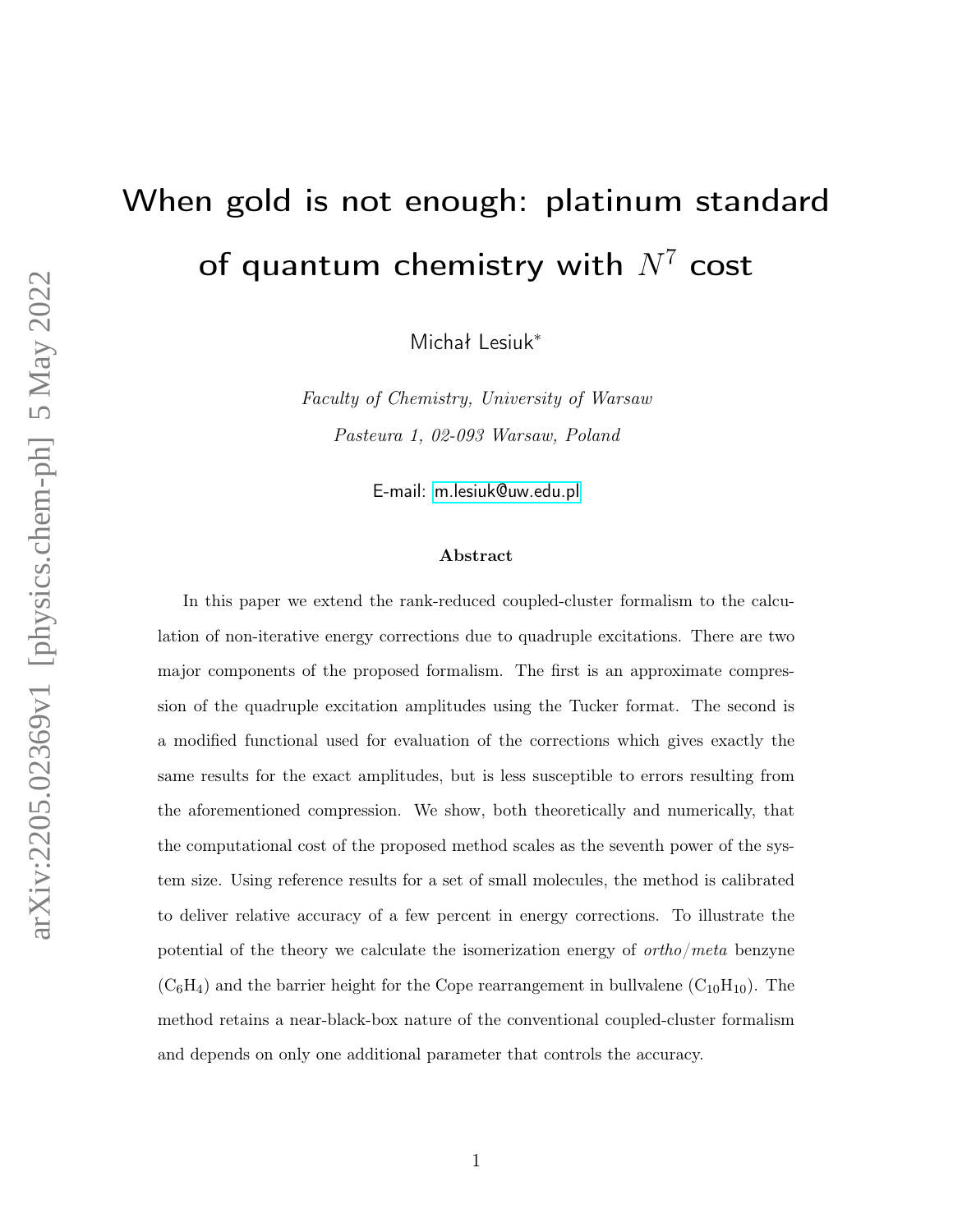## 1 Introduction

Tensor decomposition has long been an active area of research in the field of applied mathematics, with successful applications in many branches of science, see Ref. [1](#page-46-0) for an exhaustive review. In recent years, tensor decomposition techniques have been embraced by the quantum chemistry community, as exemplified by the development of the tensor hypercontraction (THC) format of the electron repulsion integrals.  $2-5$  $2-5$  Pioneering applications to electronic structure methods such as MP2, MP3, random-phase approximation and coupled cluster have also been reported.  $6-17$  $6-17$  The primary motivation for applying tensor decompositions to quantum-chemical methods are reductions in terms of computational cost and storage requirements. With a proper calibration these benefits are attainable with an insignificant accuracy loss and without compromising the black-box nature of the parent theoretical method. However, we would like to point out that from the point of view of quantum chemistry, there is an additional potential application of tensor decomposition techniques which has been largely untapped thus far. It is related to the interpretative power of such techniques, exploiting the fact that they can automatically extract important information about the system even from a complicated wavefunction Ansätz, with minimal human oversight.<sup>[1](#page-46-0)</sup>

The coupled-cluster  $(CC)$  theory  $18,19$  $18,19$  is a particularly promising candidate for applying tensor decomposition schemes. In all CC variants the wavefunction is parametrized by a set of cluster amplitudes which can be viewed as multi-dimensional tensors with indices referring to the occupied and virtual orbital sets. Storage and manipulation of these tensors constitutes the main bottleneck in CC calculations for large molecular systems. To address this issue we have recently introduced<sup>[14](#page-48-3)</sup> an approximate CC theory including single, double and triple excitations  $\text{(CCSDT)}^{20,21}$  $\text{(CCSDT)}^{20,21}$  $\text{(CCSDT)}^{20,21}$  $\text{(CCSDT)}^{20,21}$  where the triply-excited amplitudes tensor is represented in the Tucker-3 format.  $22,23$  $22,23$  The increased flexibility offered by this decomposition enables to reduce the scaling of the approximate method by a factor quadratic in the system size in comparison with the exact CCSDT. At the same, accuracy levels of up to 0.1 kJ/mol are reachable in typical applications to chemical problems.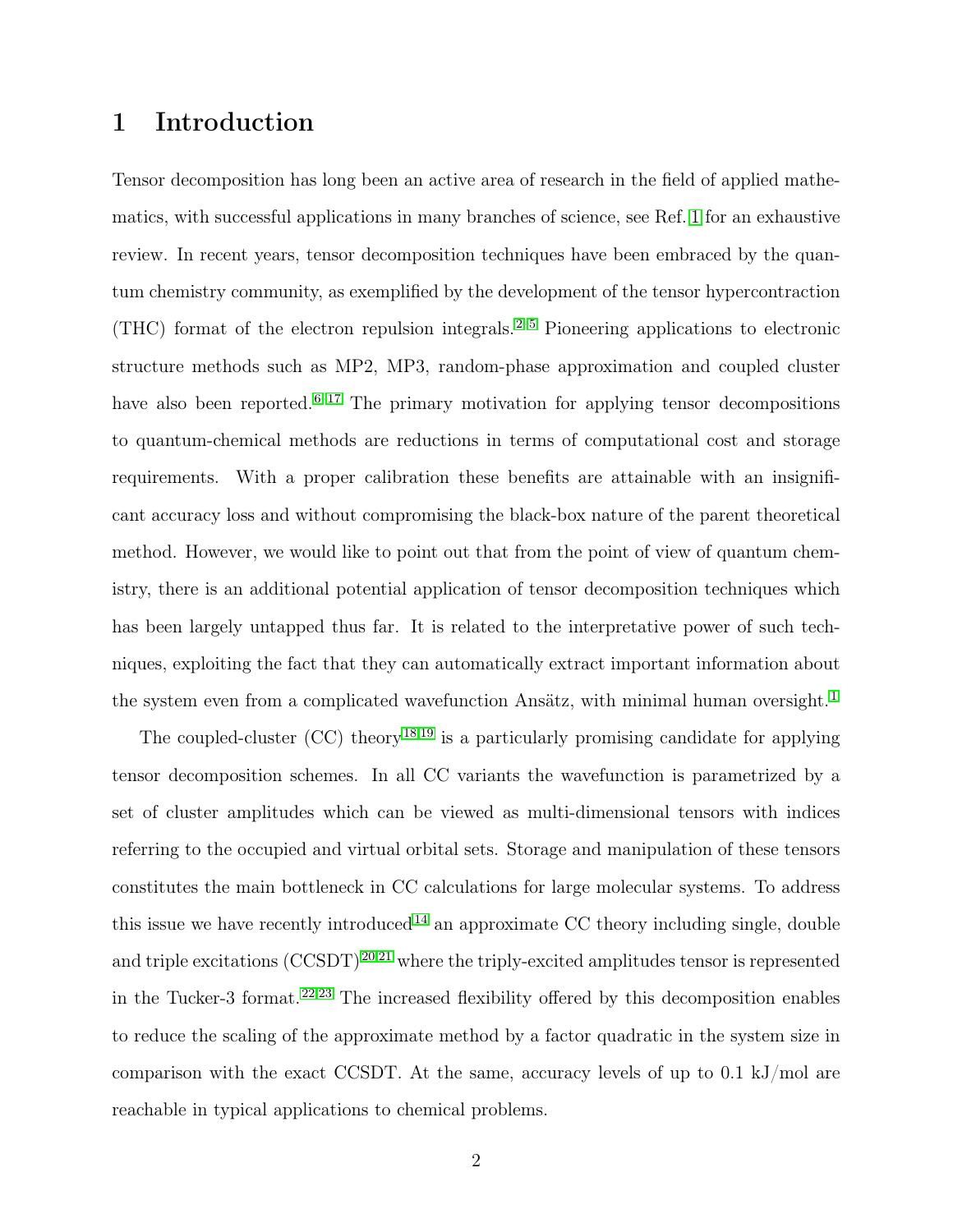Despite these developments are promising, one may argue from a pragmatic standpoint that being able to reproduce the CCSDT results accurately, even at a significantly reduced cost, is not sufficient for general-purpose applications in thermochemistry, chemical kinetics, molecular interactions, etc. In fact, it is well-documented that in some applications the CCSDT method does not improve the accuracy (in relation to FCI) over the "gold standard"  $CCSD(T)$  to a degree that would justify the drastic increase in the computational costs.  $24-29$  $24-29$ The reason for this counterintuitive behavior is an accidental, yet systematic, cancellation of errors observed at the  $CCSD(T)$  level of theory for "well-behaved" systems. There are two major components of the post-CCSD(T) contribution: (i) the correction to due the inexact treatment of triple excitations and (ii) the correction due to the missing quadruple excitations. It turns out that these two components are often of opposite signs and hence a degree of cancellation occurs. The lesson learned is that the quadruple excitations play a significant role in the  $\approx 1 \text{ kJ/mol}$  accuracy range and must be included alongside the full treatment of triple excitations to provide a balanced description.

The importance of quadruple excitations in accurate theoretical studies was recognized in the literature a long time ago. Unfortunately, their complete inclusion by means of the full CCSDTQ theory<sup>[30–](#page-49-4)[33](#page-50-0)</sup> is prohibitive for molecules comprising more than a few atoms, assuming a decent-quality basis set is used. This prompted research into more affordable methods that are able to account for the quadruple excitations in an approximate, yet still reliable, way. Several families of such methods were proposed,  $34-41$  $34-41$  both iterative and non-iterative, based either on the ordinary Møller-Plesset perturbation theory or various effective Hamiltonian approaches, and employing either CCSD or CCSDT wavefunctions as the starting point. A more detailed technical discussion of these methods is given in subsequent sections. In this work we concentrate primarily on the  $CCSDT(Q)$  theory introduced by Bomble *et* al.<sup>[37](#page-50-2)</sup> which has become de facto standard in high-accuracy quantum chemical calculations. Due to a good balance between the accuracy and computational costs, it is a member of various composite electronic structure protocols and is implemented is several program packages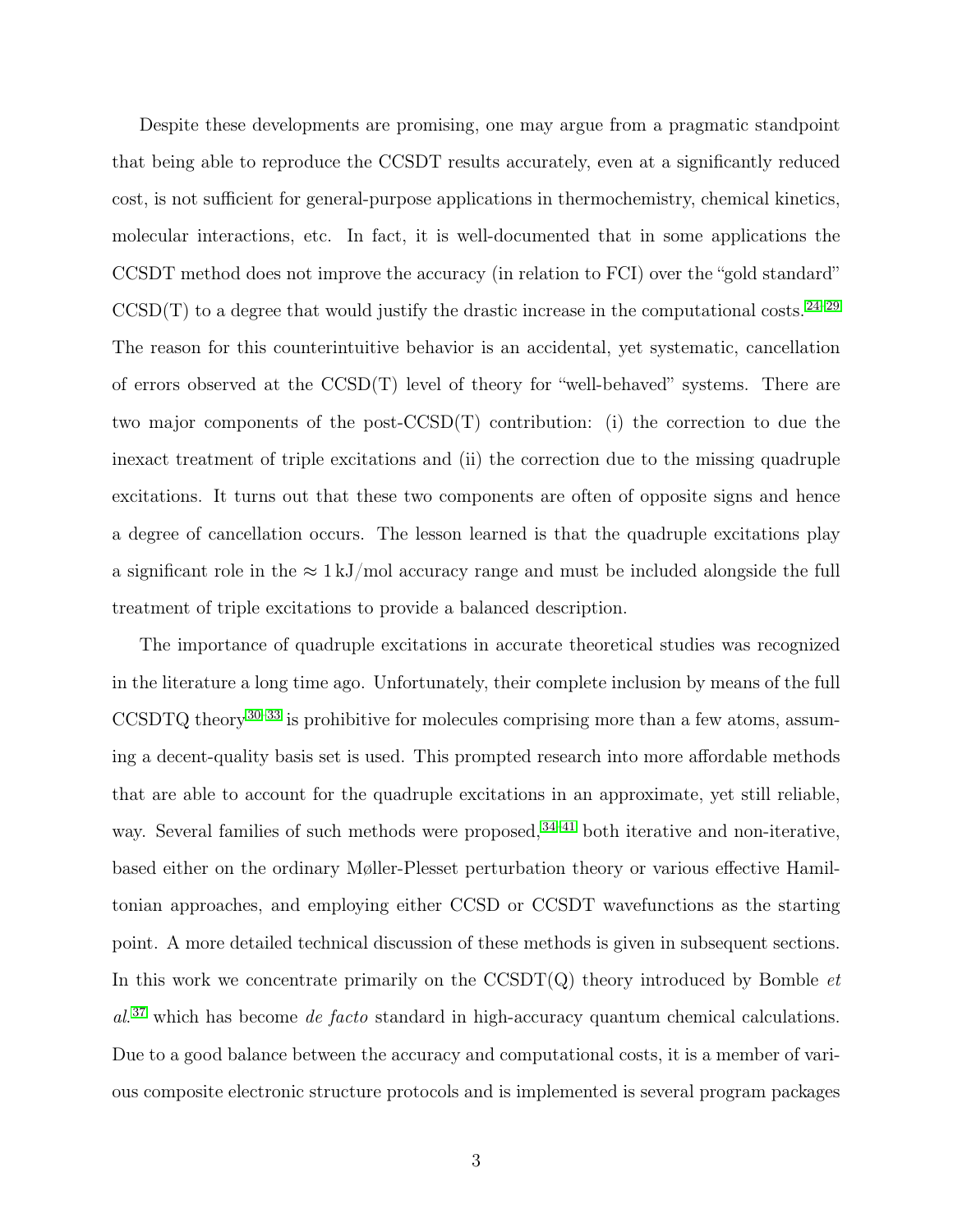available for public use. In many applications, the  $\text{CCSDT}(Q)$  theory is considered to be the "platinum standard" of quantum chemistry<sup>[29](#page-49-3)</sup> – the next rung of the coupled-cluster ladder above CCSD(T) striking a balance between the accuracy and computational costs. Computation of the  $(Q)$  correction is usually  $1 - 2$  orders of magnitude less computationally intensive than the complete CCSDTQ calculations. Despite this drastic reduction, the range of applicability of the CCSDT(Q) theory to polyatomic molecules remains limited as a result of steep  $N<sup>9</sup>$  scaling of the computational costs with the system size, N.

This work is a continuation of a series of papers  $11,14,16,17$  $11,14,16,17$  $11,14,16,17$  $11,14,16,17$  where tensor decomposition techniques are applied as a tool to reduce the cost of high-order CC methods. In this part, we introduce a rank-reduced approach to computation of the  $(Q)$  correction. There are two main distinguishing features of the proposed scheme. The first is the compression of the quadruplyexcited amplitudes using the Tucker format which enables to reduce the immense cost of storing and manipulating the  $T_4$  amplitudes. To achieve the necessary transformation from the full rank to rank-reduced representation of the quadruply-excited amplitudes we develop an iterative method based on higher-order orthogonal iteration (HOOI) procedure. [42,](#page-51-1)[43](#page-51-2) The second feature is the development of a modified functional used to evaluate the (Q) correction. Due to the variational nature of this functional, it is less sensitive to the errors incurred by the rank-reduced treatment of the CC amplitudes. This enables to evaluate the (Q) correction with a mean relative accuracy of a few percent. Taking into account that the  $(Q)$  method itself is able to recover, on average, about 90% of the CCSDTQ-CCSDT energy difference, [44](#page-51-3) these errors are acceptable from a practical point of view. Critically, by properly factorizing the working expression of the proposed method and exploiting the rank-reduced format of the CC amplitudes, it is possible to evaluate the  $(Q)$  correction with the  $N^7$  cost. Finally, we report calculations of relative energies for larger systems, demonstrating a broad range of applicability and reliability of the proposed theory. In particular, we study the isomerization energy of *ortho/meta* benzyne and the Cope rearrangement in bullvalene molecule.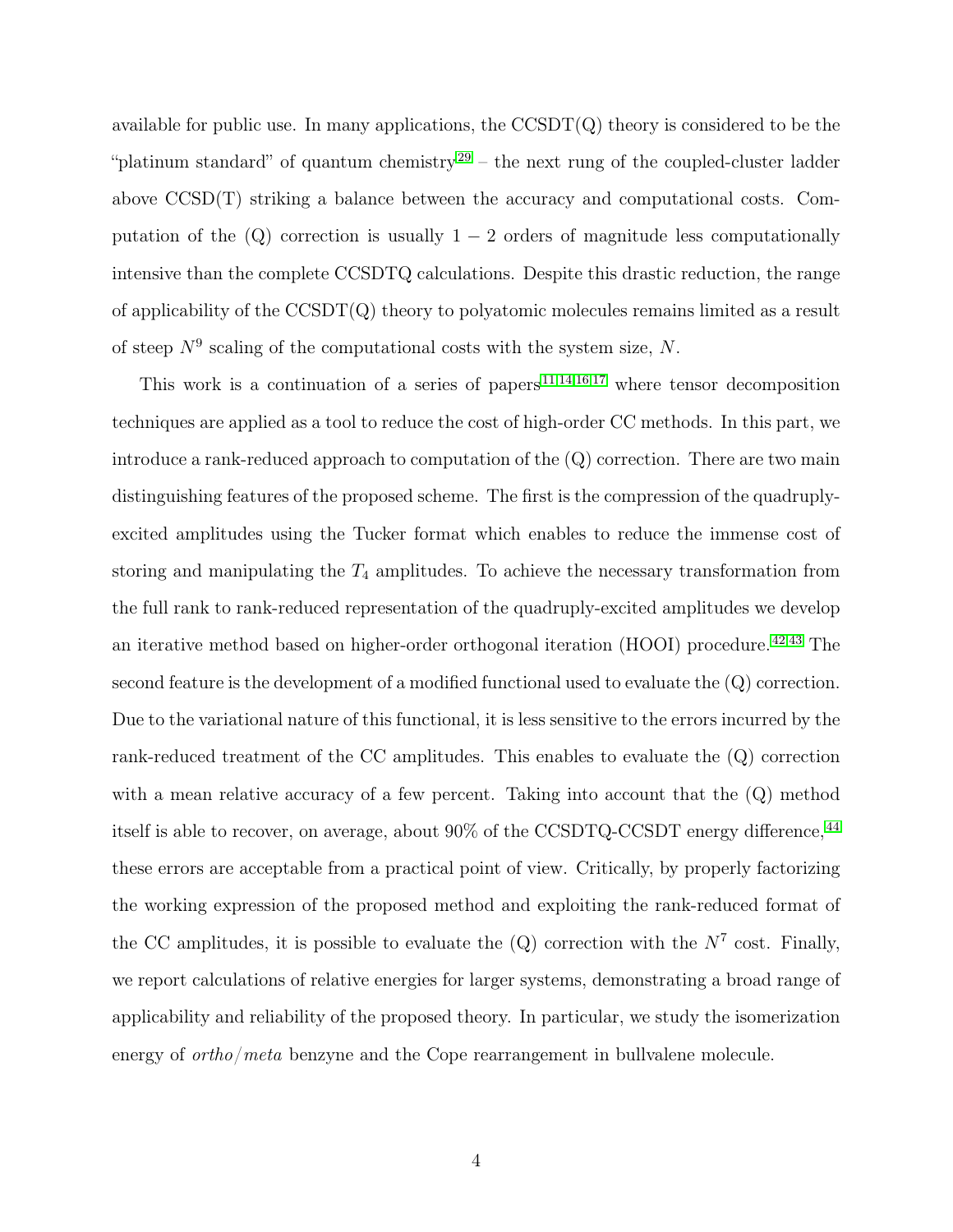| Indices                | Limit         | Corresponds to                                       | Defining equation                                                               |
|------------------------|---------------|------------------------------------------------------|---------------------------------------------------------------------------------|
| $i, j, k, l, \ldots$ O |               | active occupied orbitals                             |                                                                                 |
|                        |               | $a, b, c, d, \ldots$ V unoccupied (virtual) orbitals |                                                                                 |
| $p, q, r, s, \ldots$ - |               | general orbitals                                     |                                                                                 |
| $P, Q, \ldots$         |               | $N_{\text{aux}}$ density-fitting basis set           | $(pq rs) = B_{na}^Q B_{rs}^Q$                                                   |
| $X, Y, Z, \ldots$      |               | $N_{\rm SVD}$ subspace of triply-excited amplitudes  | $t_{ijk}^{abc} = t_{XYZ} U_{ai}^X U_{bi}^Y U_{ck}^Z$                            |
| $A, B, C, \ldots$      | $N_{\rm qua}$ | subspace of quadruply-excited amplitudes             | $t_{i\dot{\mathit{ikl}}}^{abcd} = t_{ABCD} V_{ai}^A V_{bi}^B V_{ck}^C V_{dl}^D$ |

<span id="page-4-0"></span>Table 1: Details of the notation adopted in the present work; O is the number of active occupied in the reference, V is the number of virtual orbitals. For convenience of the readers the key defining equations were included in the last column.

## 2 Theory

#### <span id="page-4-1"></span>2.1 Preliminaries

In this work we consider closed-shell systems and employ the canonical restricted Hartree-Fock (HF) determinant, denoted  $|\phi_0\rangle$ , as the reference wavefunction in the CC theory. The HF orbital energies are denoted by  $\epsilon_p$ . For brevity, we also introduce the following conventions:  $\langle A \rangle \stackrel{\text{def}}{=} \langle \phi_0 | A \phi_0 \rangle$  and  $\langle A | B \rangle \stackrel{\text{def}}{=} \langle A \phi_0 | B \phi_0 \rangle$  for arbitrary operators A, B. Unless explicitly stated otherwise, the Einstein convention for summation over repeated indices is employed throughout. The standard partitioning of the electronic Hamiltonian,  $H = F + W$ , into the sum of the Fock operator  $(F)$  and the fluctuation potential  $(W)$  is adopted. The remaining aspects of the notation are summarized in Table [1.](#page-4-0)

The method for evaluation of non-iterative quadruples correction reported in this work builds upon the SVD-CCSDT theory introduced in Ref. [14.](#page-48-3) The electronic wavefunction underlying the SVD-CCSDT method is given by  $|\Psi\rangle = e^{T_{\text{SVD}}}|{\phi_0}\rangle$  with  $T_{\text{SVD}} = T_1 + T_2 + T_3^{\text{SVD}}$ . The  $T_1$  and  $T_2$  operators have the same form as in the usual CCSDT theory

$$
T_1 = t_i^a E_{ai}, \quad T_2 = \frac{1}{2} t_{ij}^{ab} E_{ai} E_{bj}, \tag{1}
$$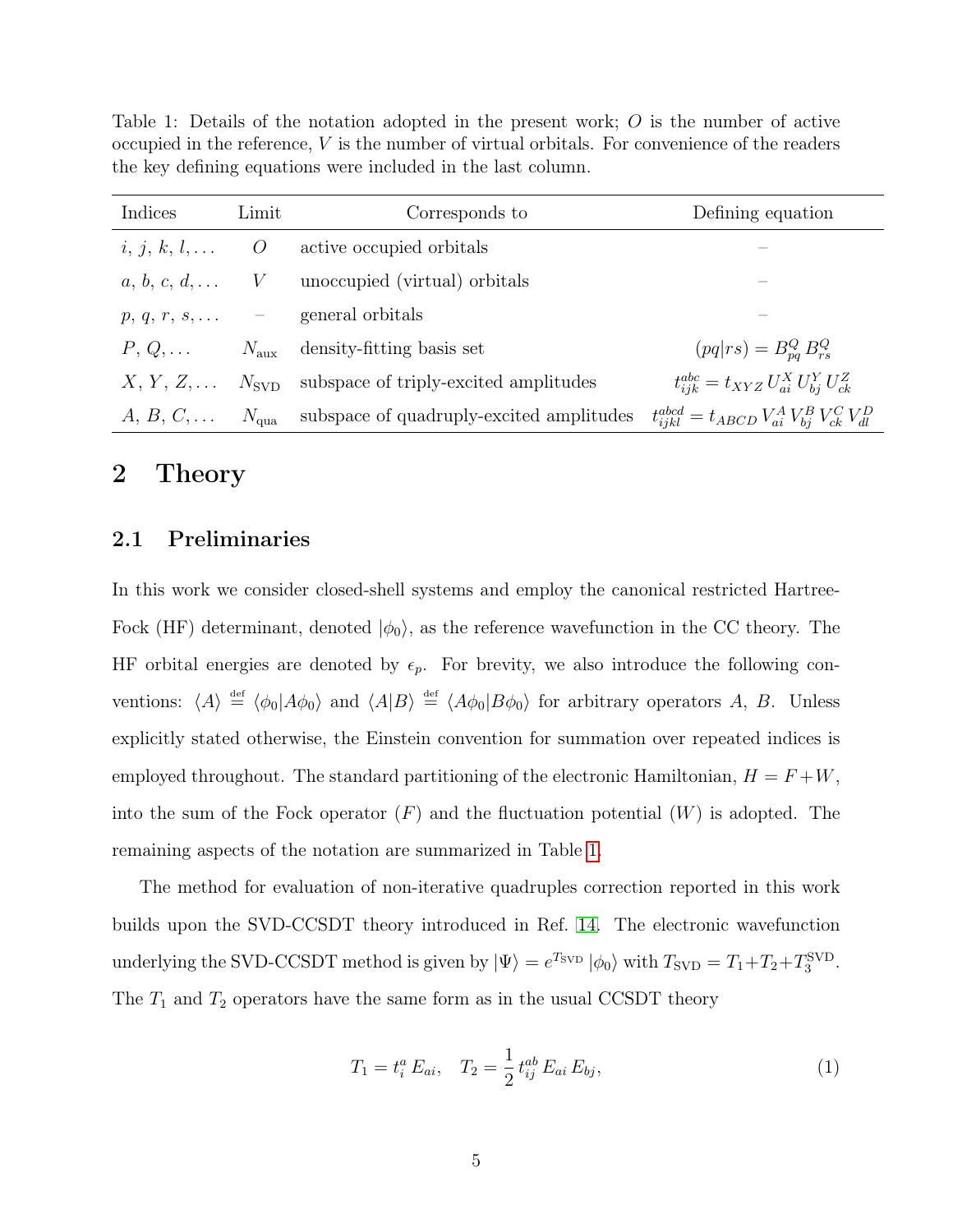where  $t_i^a$ ,  $t_{ij}^{ab}$  are the cluster amplitudes, and  $E_{pq} = p_\alpha^{\dagger} q_\alpha + p_\beta^{\dagger}$  $\frac{1}{\beta}q_{\beta}$  are the spin-adapted singlet orbital replacement operators. [45](#page-51-4) The triply excited component of the cluster operator is approximated as

<span id="page-5-1"></span>
$$
T_3^{\text{SVD}} = \frac{1}{6} t_{ijk}^{abc} E_{ai} E_{bj} E_{ck}, \text{ with } t_{ijk}^{abc} \approx t_{XYZ} U_{ai}^X U_{bj}^Y U_{ck}^Z.
$$
 (2)

The quantities  $U_{ai}^X$  are obtained by a procedure described in Ref. [17](#page-48-0) and are fixed during the coupled-cluster iterations. The remaining unknown quantities  $(t_i^a, t_{ij}^{ab}, \text{ and } t_{XYZ})$  are found by projecting  $e^{-T_{\text{SVD}}}He^{T_{\text{SVD}}}\vert \phi_0\rangle = 0$  onto a proper subset of excited-state configurations, and solving the resulting non-linear equations. The dimension of the compressed amplitudes tensor  $t_{XYZ}$  is denoted by  $N_{SVD}$ , see Table [1,](#page-4-0) and it scales linearly with the system size. Note that this tensor is supersymmetric, i.e. invariant to any permutation of the indices  $X$ ,  $Y, Z.$ 

As a computationally convenient representation of the electron repulsion integrals we employ the density-fitting approximation  $46-50$  $46-50$ 

<span id="page-5-0"></span>
$$
(pq|rs) \approx B_{pq}^Q B_{rs}^Q, \quad \text{with} \quad B_{pq}^Q = (pq|P) \left[ \mathbf{V}^{-1/2} \right]_{PQ}, \tag{3}
$$

where  $(pq|P)$  and  $V_{PQ} = (P|Q)$  are the three-center and two-center electron repulsion integrals, respectively. Because the Coulomb metric is used in Eq. [\(3\)](#page-5-0) for determination of density-fitting coefficients, this formula is automatically "robust" in the sense that the error in the integrals is quadratic in the density errors.<sup>[48](#page-51-7)</sup> The capital letters  $P$ ,  $Q$  are employed in the present work for the elements of the auxiliary basis set. The number of auxiliary basis set functions is denoted by the symbol  $N_{\text{aux}}$ . By construction,  $N_{\text{aux}}$  scales linearly with the size of the system. In all calculations reported in this work, the error in relative energies caused by the density-fitting approximation was negligible in comparison with other uncertainties. This is consistent with other studies on this topic found in the literature. [51](#page-52-0)[,52](#page-52-1)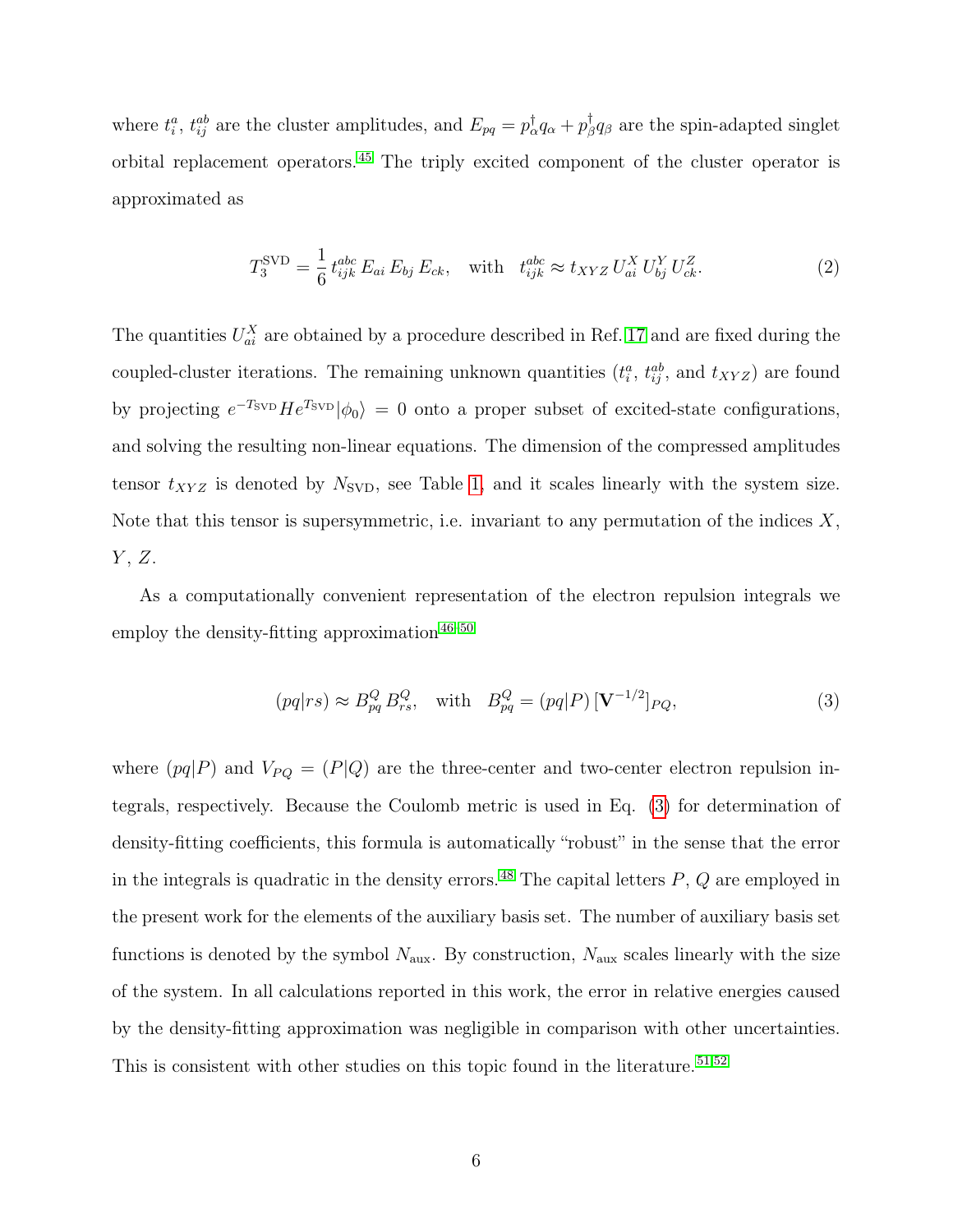#### <span id="page-6-3"></span>2.2 Non-iterative quadruples corrections

The problem of economical inclusion of quadruple excitations effects in the CC theory was first considered by Kucharski, Bartlett and collaborators. [34–](#page-50-1)[36](#page-50-3)[,53](#page-52-2)[–56](#page-52-3) They introduced a noniterative method, denoted CCSDT[Q] or simply [Q] in the present work, based on the standard Møller-Plesset perturbation theory where the Hartree-Fock determinant serves the role of the zeroth-order wavefunction. The quadruple excitation cluster operator  $T_4$  is obtained from an approximate formula

<span id="page-6-0"></span>
$$
\langle \mu_4 | [F, T_4] + [W, T_3] + \frac{1}{2} \Big[ [W, T_2], T_2 \Big] \rangle = 0, \tag{4}
$$

where  $\mu_4$  stands for an appropriate string of quadruple excitation operators, i.e.  $\mu_4$  =  $E_{ai} E_{bj} E_{ck} E_{dl}$ , and hence  $\langle \mu_4 |$  denotes projection onto the quadruply-excited configurations. A similar notation is used below also for lower-order excitations, e.g.  $\mu_3 = E_{ai} E_{bj} E_{ck}$ . As the Fock operator is diagonal in the canonical orbital basis, Eq. [\(4\)](#page-6-0) can be explicitly solved to get the quadruply excited amplitudes in a closed-form

$$
t_{ijkl}^{abcd} = (\epsilon_{ijkl}^{abcd})^{-1} \langle \mu_4 | [W, T_3] + \frac{1}{2} \Big[ [W, T_2], T_2 \Big] \rangle, \tag{5}
$$

where  $\epsilon_{ijkl}^{abcd} = \epsilon_i + \epsilon_j + \epsilon_k + \epsilon_l - \epsilon_a - \epsilon_b - \epsilon_c - \epsilon_d$  is the four-particle energy denominator. The CCSDT[Q] correction to the energy (abbreviated as  $E_{\text{[Q]}}$ ) originating from the missing quadruple excitations then reads

<span id="page-6-2"></span><span id="page-6-1"></span>
$$
E_{\text{[Q]}} \equiv E_{\text{Q}}^{\text{[5]}} = \langle T_2 | [W, T_4] \rangle,\tag{6}
$$

where the superscript [5] indicates that the term enters in the fifth order of the Møller-Plesset perturbation theory. An alternative method to account for the quadruple excitations was presented by Bomble  $et$   $al$ .<sup>[37](#page-50-2)</sup> who employed Löwdin's partitioning of the coupled-cluster EOM Hamiltonian.<sup>[57](#page-52-4)</sup> This method is nowadays most commonly referred to as  $\text{CCSDT}(Q)$ .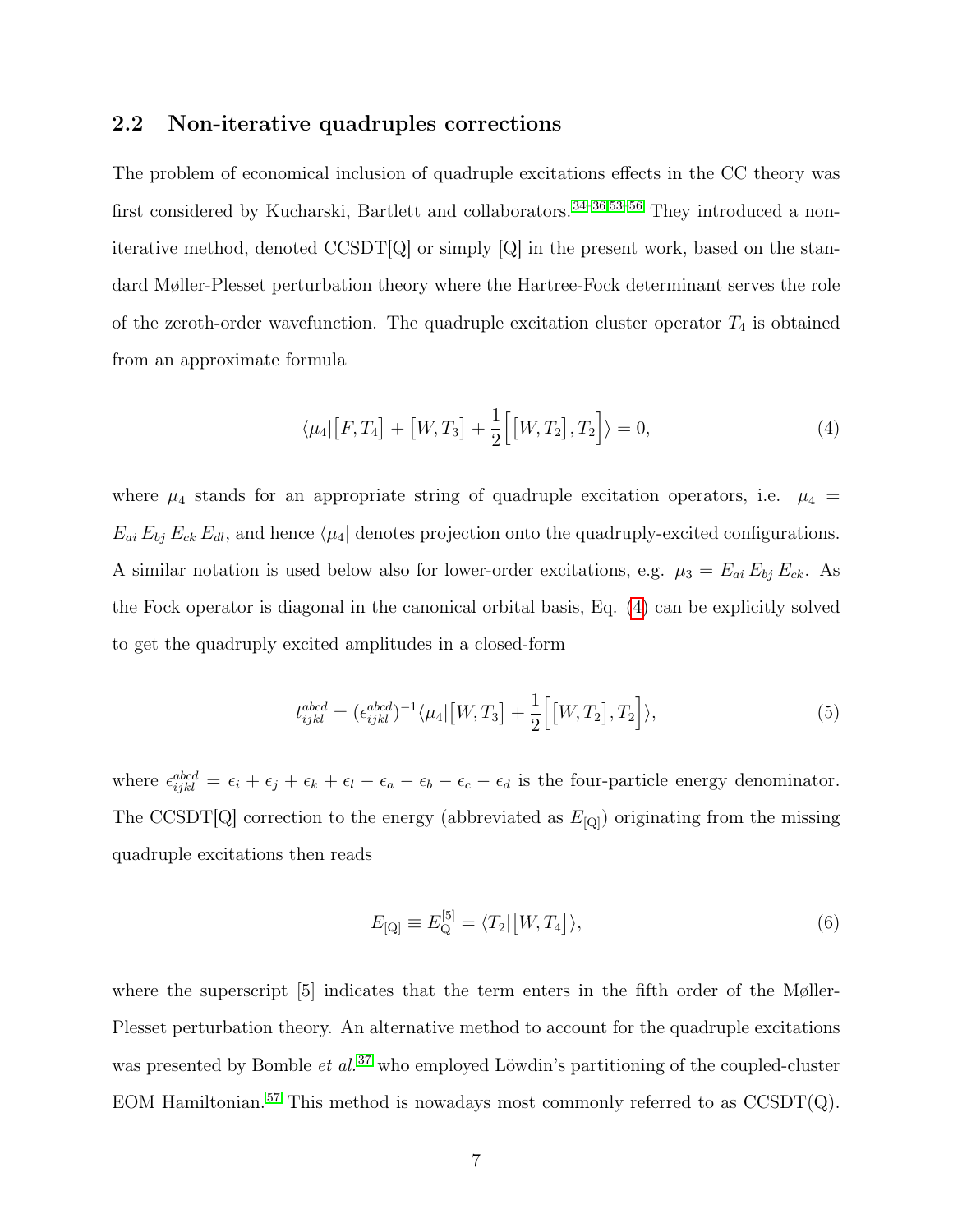The main difference between this approach and the pioneering developments of Kucharski and Bartlett is that the CCSDT wavefunction, rather than the Hartree-Fock determinant, is employed as zeroth-order wavefunction. The resulting energy correction, denoted by  $E_{(Q)}$ , uses the same formula [\(5\)](#page-6-1) for the quadruply-excited amplitudes, but is given by sum of two terms

<span id="page-7-0"></span>
$$
E_{\text{(Q)}} = E_{\text{Q}}^{[5]} + E_{\text{Q}}^{[6]}.
$$
\n<sup>(7)</sup>

The former term is the same as in the CCSDT[Q] method, Eq. [\(6\)](#page-6-2), while the latter reads

<span id="page-7-1"></span>
$$
E_{\mathcal{Q}}^{[6]} = \langle T_3 | [W, T_4] \rangle. \tag{8}
$$

As suggested by the notation, the term  $E_{\mathbf{Q}}^{[6]}$  is of the sixth order in the usual perturbation theory and hence it was neglected in the CCSDT $[Q]$  method. However, it has been shown<sup>[37](#page-50-2)</sup> that the importance of the  $E_{\mathbf{Q}}^{[6]}$  contribution is much larger than its formal order would suggest. Only in the basis sets of double-zeta quality the term  $E_{\mathbf{Q}}^{[5]}$  is dominating and the contribution from  $E_{\mathbf{Q}}^{[6]}$  is typically smaller by an order of magnitude. This changes when the size of the basis set is increased to triple-zeta or larger. The terms  $E_{\text{Q}}^{[5]}$  and  $E_{\text{Q}}^{[6]}$ Q are then of a similar magnitude, with the latter even becoming dominant in some cases. As an immediate consequence, relative accuracy of the CCSDT[Q] method (in comparison to CCSDTQ) deteriorates with increasing basis set size. The accuracy level of the (Q) correction, on the other hand, was found to be remarkably consistent at least up to quintuplezeta basis sets. [37](#page-50-2) In the present work we concentrate primarily on the implementation of the  $CCSDT(Q)$  method as a way of incorporating the effects of quadruple excitations into the rank-reduced CC formalism. To further justify this choice, below we provide a short survey of other available methods. We concentrate on closed-shell systems and hence open-shell generalizations are not discussed.

In the factorizable [Q] method,<sup>[35](#page-50-4)</sup> denoted accordingly by [Q<sub>f</sub>], one employs the factor-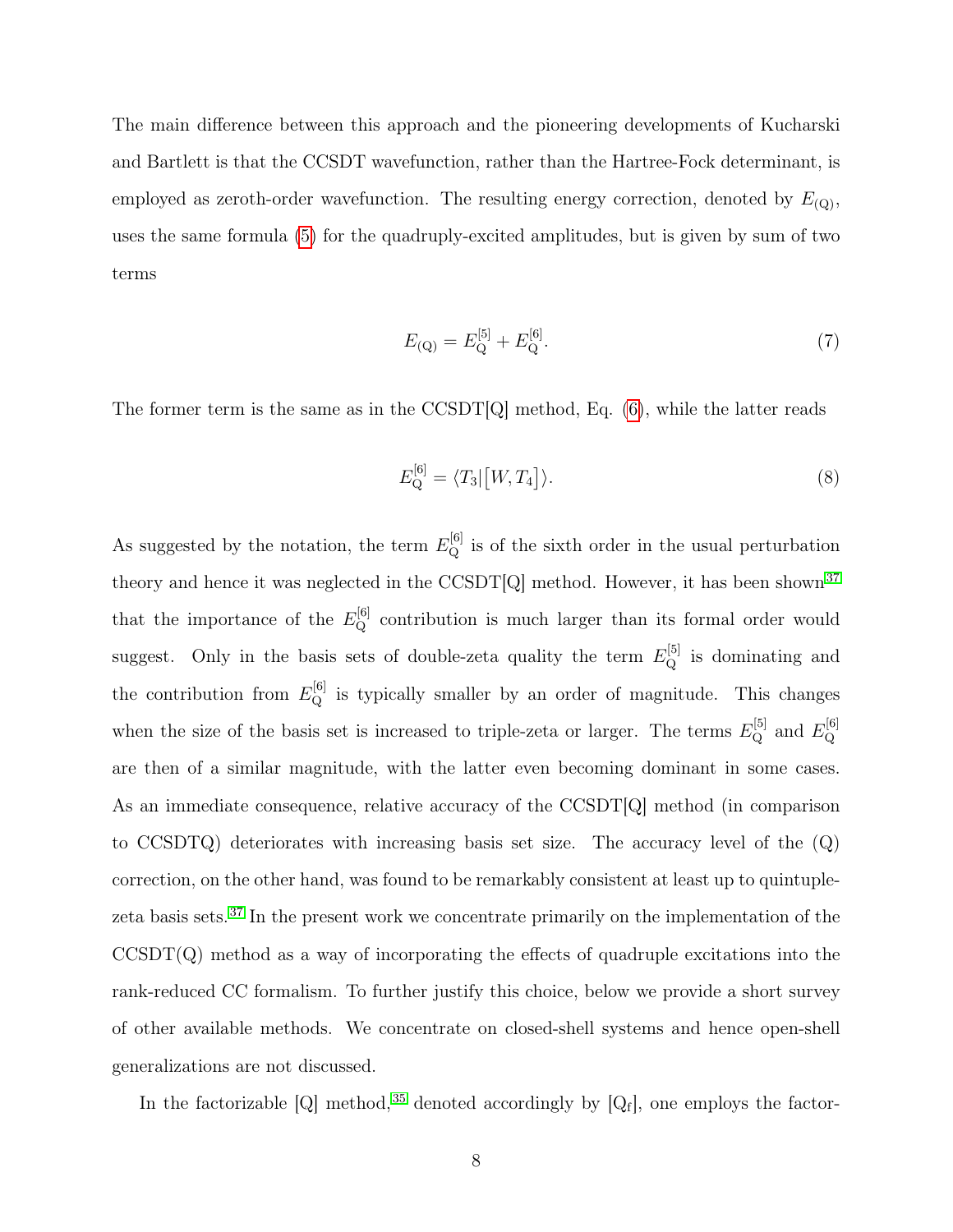ization theorem<sup>[58](#page-52-5)</sup> to get rid of the four-particle denominator in evaluation of the  $E_{\text{Q}}^{\text{[5]}}$  term. While this factorization is only approximate in the case of CCSDT amplitudes entering Eq. [\(6\)](#page-6-2), the quality of this approximation is usually excellent. The main advantage of the  $[Q_f]$ method is the reduced scaling of the computational cost with the system size. While the exact computation of the  $[Q]$  correction scales as  $N<sup>9</sup>$ , evaluation of the factorizable variant [Q<sub>f</sub>] can be accomplished with the  $N^7$  cost. Unfortunately, the [Q<sub>f</sub>] method itself is an approximation to the [Q] correction, and hence it is bound to suffer from the same basis set dependency problems. To the best of our knowledge, analogous factorization cannot be accomplished for the  $E_{\mathbf{Q}}^{[6]}$  term that involves projection onto the triply excited amplitudes.

The second family of non-iterative quadruples corrections retains different parametrization of the left- and right-hand-side coupled-cluster wavefunctions. [38](#page-50-5) The resulting Λ-CCSDT[Q] and Λ-CCSDT(Q) methods offer a noticeable improvement in terms of the accuracy in comparison to their conventional counterparts described above. However, this comes at a cost of evaluating the so-called coupled-cluster Lagrangian which is not available at present for the rank-reduced CCSDT method and requires a separate study. Next, we discuss the recently introduced  $CCSDT(Q-n)$  family of methods derived from Lagrangian-based perturbation theory, treating CCSDT as the zeroth-order wavefunction. [40](#page-50-6)[,41](#page-51-0) This framework is free from size-inconsistency problems encountered in the preceding EOM-like approaches and has been shown to converge rapidly to the exact CCSDTQ limit. While  $\text{CCSDT}(Q-2)$  is not competitive with the  $CCSDT(Q)$  theory, the improved  $CCSDT(Q-3)$  variant offers an excellent accuracy level.<sup>[44](#page-51-3)</sup> Unfortunately, the computational cost of  $\text{CCSDT}(Q-3)$  method is comparable to a single CCSDTQ iteration  $(N^{10} \text{ scaling})$  and hence it is beyond the scope of the present work. Last but not least, the renormalized and completely renormalized approaches developed by Piecuch and collaborators<sup>[59–](#page-52-6)[62](#page-53-0)</sup> are derived using the so-called CC method of moments. They drastically improve the accuracy for systems with significant multireference character, but for systems dominated by a single reference determinant the results are similar.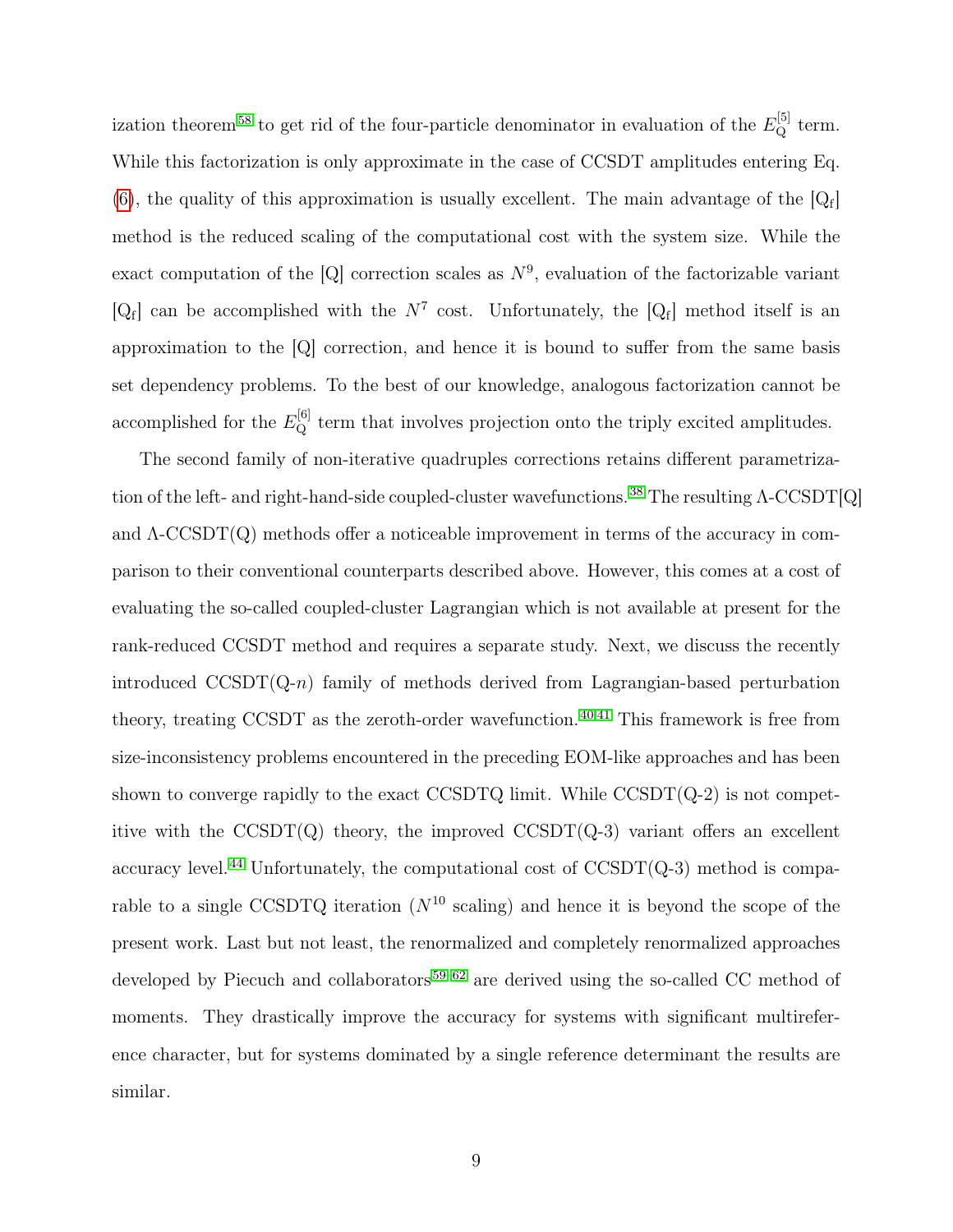#### <span id="page-9-1"></span>2.3 Quadratic (Q) functional: exact formulation

In the rank-reduced context, the formulation of the  $(Q)$  correction based on Eqs.  $(6)$ ,  $(7)$ , and [\(8\)](#page-7-1) has a significant disadvantage. It stems from the fact that these equations were derived assuming that the  $T_1$ ,  $T_2$ , and  $T_3$  amplitudes come from the exact CCSDT theory, and  $T_4$  amplitudes are obtained by solving Eq. [\(4\)](#page-6-0) without further approximations. In the rank-reduced formalism these assumptions do not hold; for example, the  $T_3$  amplitudes are subject to the Tucker-3 compression, see Eq.  $(2)$ . Unfortunately, if approximate cluster amplitudes are used to evaluate Eqs.  $(6)$  and  $(8)$ , the error in the  $(Q)$  correction is roughly proportional to the error of the amplitudes. In other words, there exists an approximate linear relationship connecting the average error in the amplitudes and the error in the (Q) correction. To avoid this problem and to guarantee that the latter error vanishes more rapidly as the accuracy of the amplitudes is improved, we propose a different functional for evaluation of the (Q) correction. The general form of the new functional, denoted  $\mathcal{L}_{(Q)}$ further in the text, reads

$$
\mathcal{L}_{\text{(Q)}} = \langle T_2 | [W, T_4] \rangle + \langle T_3 | [W, T_4] \rangle + \langle L_3 | e^{-T} H e^{T} \rangle \n+ \langle L_4 | [F, T_4] + [W, T_3] + \frac{1}{2} \Big[ [W, T_2], T_2 \Big] \rangle.
$$
\n(9)

where  $L_3$  and  $L_4$  are two new auxiliary operators which assume the standard form

<span id="page-9-0"></span>
$$
L_3 = \frac{1}{6} l_{ijk}^{abc} \mu_3, \text{ and } L_4 = \frac{1}{24} l_{ijkl}^{abcd} \mu_4,
$$
 (10)

and the new amplitudes  $l_{ijk}^{abc}$  and  $l_{ijkl}^{abcd}$  are yet to be determined. The proposed functional has to fulfill two main theoretical requirements in order to be useful in the rank-reduced context:

• if the exact CCSDT amplitudes together with  $T_4$  amplitudes calculated from Eq. [\(4\)](#page-6-0) are used, the new functional gives strictly identical results as the original formulation based on Eqs.  $(6)$  and  $(8)$ ;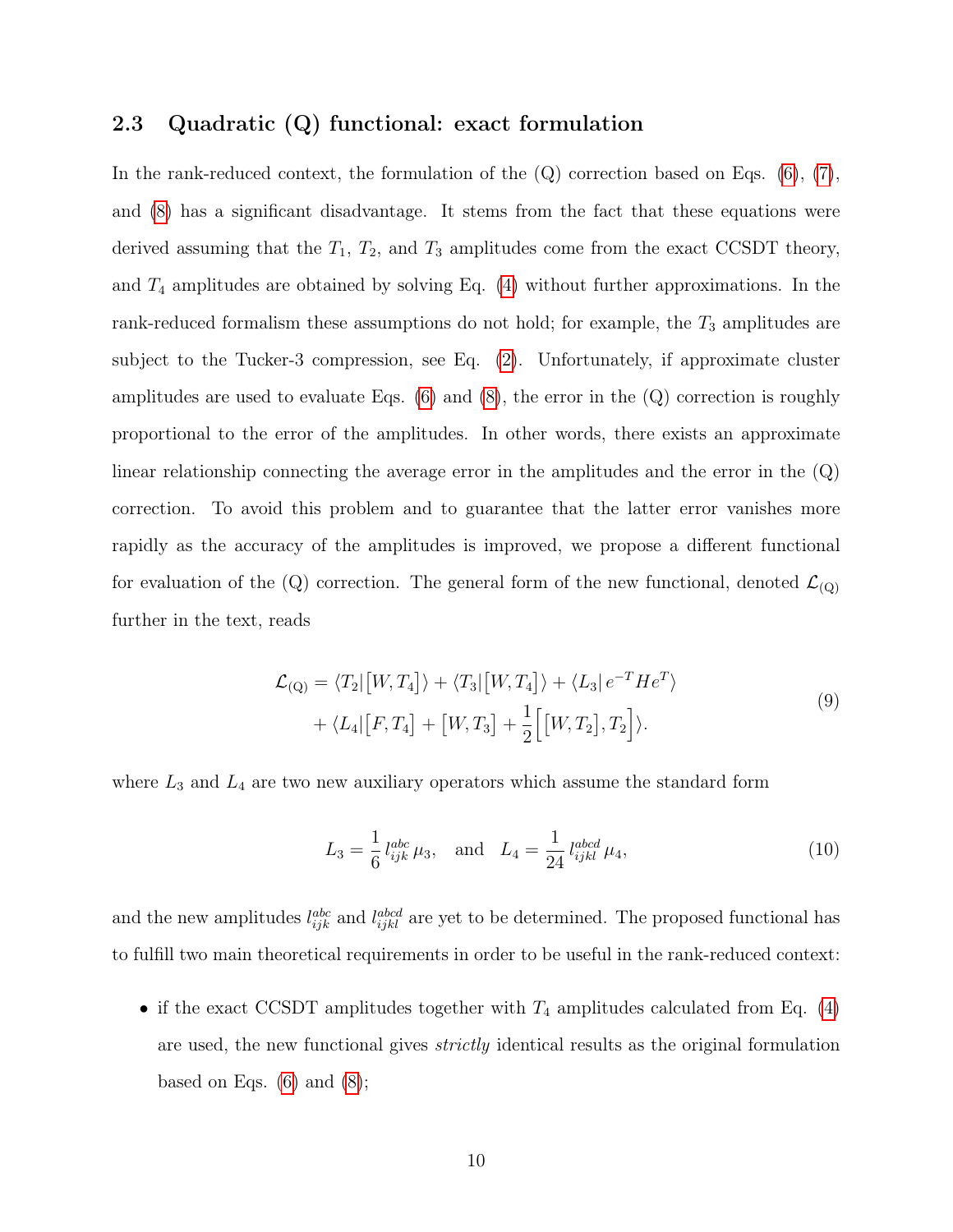• the error of the  $(Q)$  correction evaluated using the new functional is quadratic in the error of the  $T_3/L_3$  and  $T_4/L_4$  amplitudes.

The motivation behind the first requirement is to enforce that in the limit of the complete triple excitation subspace in Eq. [\(2\)](#page-5-1), i.e. when the SVD-CCSDT method is equivalent to the conventional CCSDT, the exact (Q) correction is recovered. Regarding the second requirement, the goal is to reduce the impact of the approximations adopted in the treatment of  $T_3$  and  $T_4$  amplitudes on the accuracy of the  $(Q)$  correction. However, one might ask why the quadratic error property is enforced only with respect to the  $T_3$  and  $T_4$  amplitudes, disregarding the  $T_2$  amplitudes that enter Eq. [\(6\)](#page-6-2) directly and Eq. [\(8\)](#page-7-1) indirectly *via* the  $T_4$  operator. The justification is purely pragmatic and is based on a numerical observation that the  $T_2$  amplitudes obtained from SVD-CCSDT method are sufficiently accurate for the purposes of evaluating Eqs. [\(6\)](#page-6-2) and [\(8\)](#page-7-1). In fact, we verified that even the use of CCSD  $T_2$ amplitudes results in an acceptable errors. This finding is not entirely surprising as similar arguments are used in the derivation of the aforementioned factorizable approximation to the  $E_{\mathbf{Q}}^{[5]}$  term. All in all, while the second requirement given above can be strengthened to include the  $T_2$  amplitudes as well, we found no practical reason to justify such choice, taking into account the increased complexity of the resulting formalism.

It is straightforward to verify that for any  $L_3$  and  $L_4$  operators, the  $\mathcal{L}_{\text{(Q)}}$  functional automatically fulfills the first requirement given in the previous paragraph. In fact, when the exact CCSDT amplitudes are inserted into the above formula, the third term vanishes identically as a consequence of the CCSDT stationary condition for the triple excitation amplitudes,  $\langle \mu_3 | e^{-T} H e^{T} \rangle = 0$ . Similarly, if the  $T_4$  amplitudes are determined from Eq. [\(4\)](#page-6-0) without approximations, the fourth term included in  $\mathcal{L}_{(Q)}$  also vanishes, as it is a projection of Eq.  $(4)$  onto some set of  $L_4$  amplitudes.

In order to satisfy the second requirement discussed above, we demand that the  $\mathcal{L}_{(Q)}$ functional is stationary with respect to variations in the  $T_3$ ,  $T_4$ ,  $L_3$ , and  $L_4$  amplitudes. In other words, we impose a condition that the first derivative of Eq. [\(9\)](#page-9-0) with respect to each of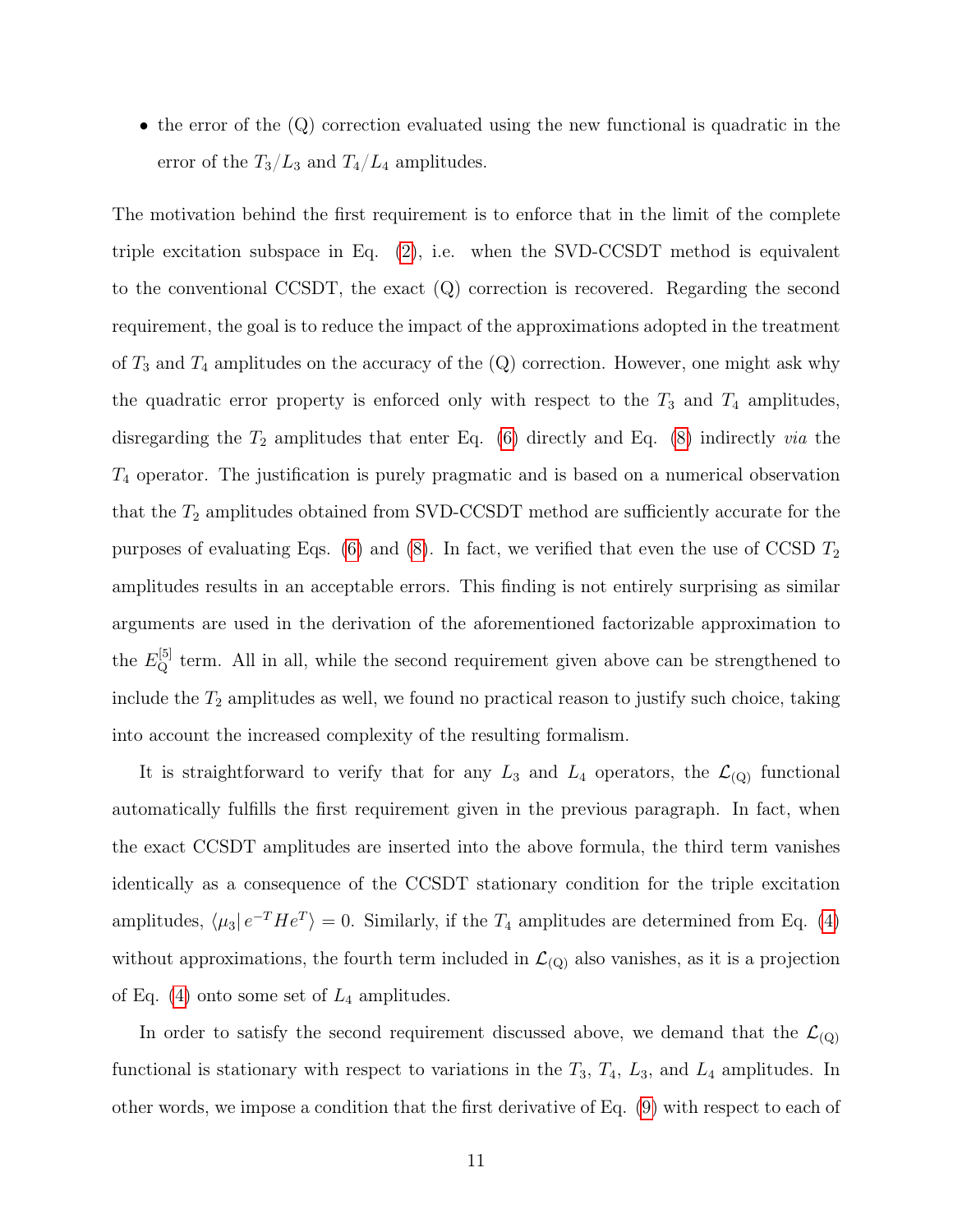these amplitudes separately is zero. Differentiation with respect to the  $L_3$  and  $L_4$  amplitudes returns back the stationary conditions and Eq. [\(4\)](#page-6-0), respectively, and hence this brings no new information into the formalism. By differentiating  $\mathcal{L}_{\text{(Q)}}$  with respect to the  $T_3$  and  $T_4$ amplitudes, respectively, and setting the resulting equations to zero one obtains

$$
\langle \mu_3 | [W, T_4] \rangle + \langle L_3 | \Big[ e^{-T} H e^{T}, \mu_3 \Big] \rangle + \langle L_4 | [W, \mu_3] \rangle = 0, \tag{11}
$$

and

<span id="page-11-1"></span><span id="page-11-0"></span>
$$
\langle T_2 | [W, \mu_4] \rangle + \langle T_3 | [W, \mu_4] \rangle + \langle L_4 | [F, \mu_4] \rangle = 0, \qquad (12)
$$

respectively. The latter equation can be directly solved to obtain the  $L_4$  amplitudes. Upon inserting the results into Eq.  $(11)$ , it becomes a system of linear equations with the  $L_3$  amplitudes being the only unknowns. Therefore, Eqs. [\(11\)](#page-11-0) and [\(12\)](#page-11-1) completely determine the auxiliary  $L_3$  and  $L_4$  operators, and hence enable calculation of the modified (Q) functional, Eq.  $(9)$ .

With Eqs. [\(11\)](#page-11-0) and [\(12\)](#page-11-1) at hand, it remains to show that the quantity  $\mathcal{L}_{\text{(Q)}}$  indeed fulfills the second condition discussed above. The simplest way to achieve this is employ the chain rule of differentiation and exploit the stationary conditions [\(9\)](#page-9-0). However, in Appendix [A](#page-63-0) we provide a more detailed derivation that has the advantage of providing a rigorous error estimation, namely

<span id="page-11-2"></span>
$$
\delta \mathcal{L}_{\text{(Q)}} = \langle \delta T_3 | [W, \delta T_4] \rangle + \langle \delta L_3 | \left[ e^{-T^{\text{ex}}} H e^{T^{\text{ex}}}, \delta T_3 \right] \rangle + \langle \delta L_4 | [F, \delta T_4] + [W, \delta T_3] \rangle, \tag{13}
$$

where  $\delta T_3$  in an error in the  $T_3$  operator, and similarly for the remaining quantities. It is straightforward to verify that each term of the above formula is quadratic in the combined powers of  $\delta T_3$ ,  $\delta L_3$ ,  $\delta T_4$ , and  $\delta L_4$ . This proves that the proposed functional  $\mathcal{L}_{(Q)}$  satisfies the second requirement introduced at the beginning of this section.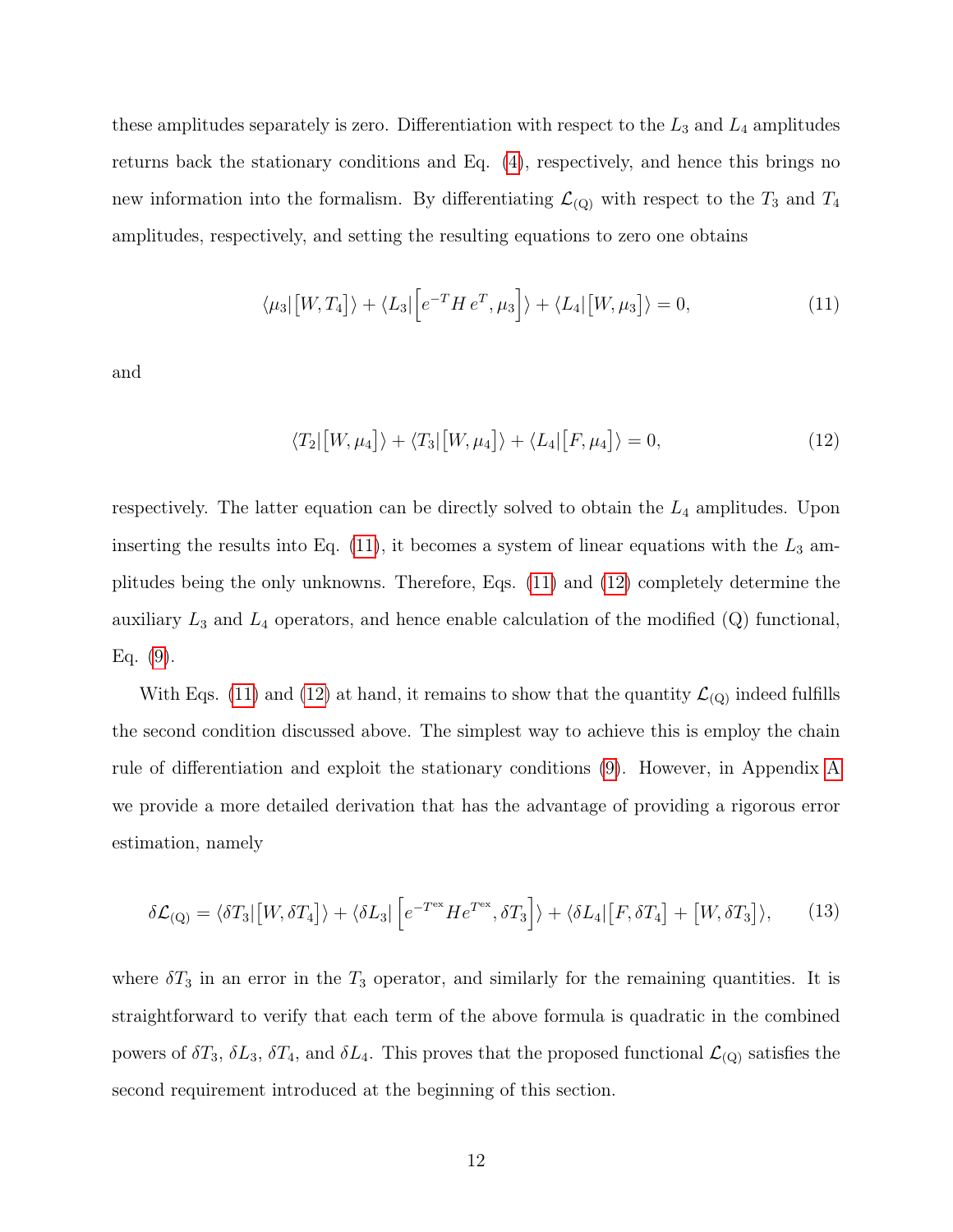#### <span id="page-12-1"></span>2.4 Quadratic (Q) functional: approximations

In order to make calculations based on the quadratic  $(Q)$  functional feasible, approximations need to be introduced to the exact formalism presented in the previous section. However, we stress that in order to retain the desirable properties of the  $\mathcal{L}_{(Q)}$  functional, no approximations are made to its formal definition given by Eq. [\(9\)](#page-9-0). Instead, we adopt several simplifications to the equations that determine the  $T_3$ ,  $T_4$ ,  $L_4$ , and  $L_3$  operators, as described in details in this section. Due to the quadratic nature of the  $\mathcal{L}_{(Q)}$  functional, these approximations are expected to have a small impact on the accuracy of the (Q) correction.

Starting with the  $T_3$  operator, it is given by the approximate form  $(2)$ , inherited after the SVD-CCSDT theory, with the amplitudes compressed using the Tucker-3 format. We adopt no further approximations to this quantity.

Moving to the  $T_4$  operator, the handling and storage of the full-rank quadruply-excited amplitudes given by Eq. [\(5\)](#page-6-1) constitutes the major bottleneck of the exact formalism. To overcome this obstacle we approximately cast the quadruply-excited amplitudes [\(5\)](#page-6-1) in a rank-reduced form employing the Tucker format

<span id="page-12-0"></span>
$$
t_{ijkl}^{abcd} \approx t_{ABCD} V_{ai}^A V_{bj}^B V_{ck}^C V_{dl}^D,\tag{14}
$$

which is fully analogous to the rank-reduced form of the triply-excited amplitudes, cf. Eq. [\(2\)](#page-5-1). As the expansion basis vectors  $V_{ai}^A$  are distinct from their counterparts used in Eq. [\(2\)](#page-5-1), we employ the capital letters  $A, B, C, \ldots$  to denote the quantities that relate to the quadruply-excited amplitudes. The dimension of the core tensor  $t_{ABCD}$  in Eq. [\(14\)](#page-12-0) is referred to as  $N_{\text{qua}}$ . By analogy with the findings for the doubly- and triply-excited amplitudes represented in the Tucker-n format, we assume that  $N_{\text{qua}}$  scales linearly with the system size. A numerical demonstration of this condition is presented in Sec. [3.2.](#page-23-0) The conversion of the full-rank quadruply-excited amplitudes  $t_{ijkl}^{abcd}$  to the compressed form [\(14\)](#page-12-0) is non-trivial. To accomplish this task we propose a novel algorithm based on higher-order orthogonal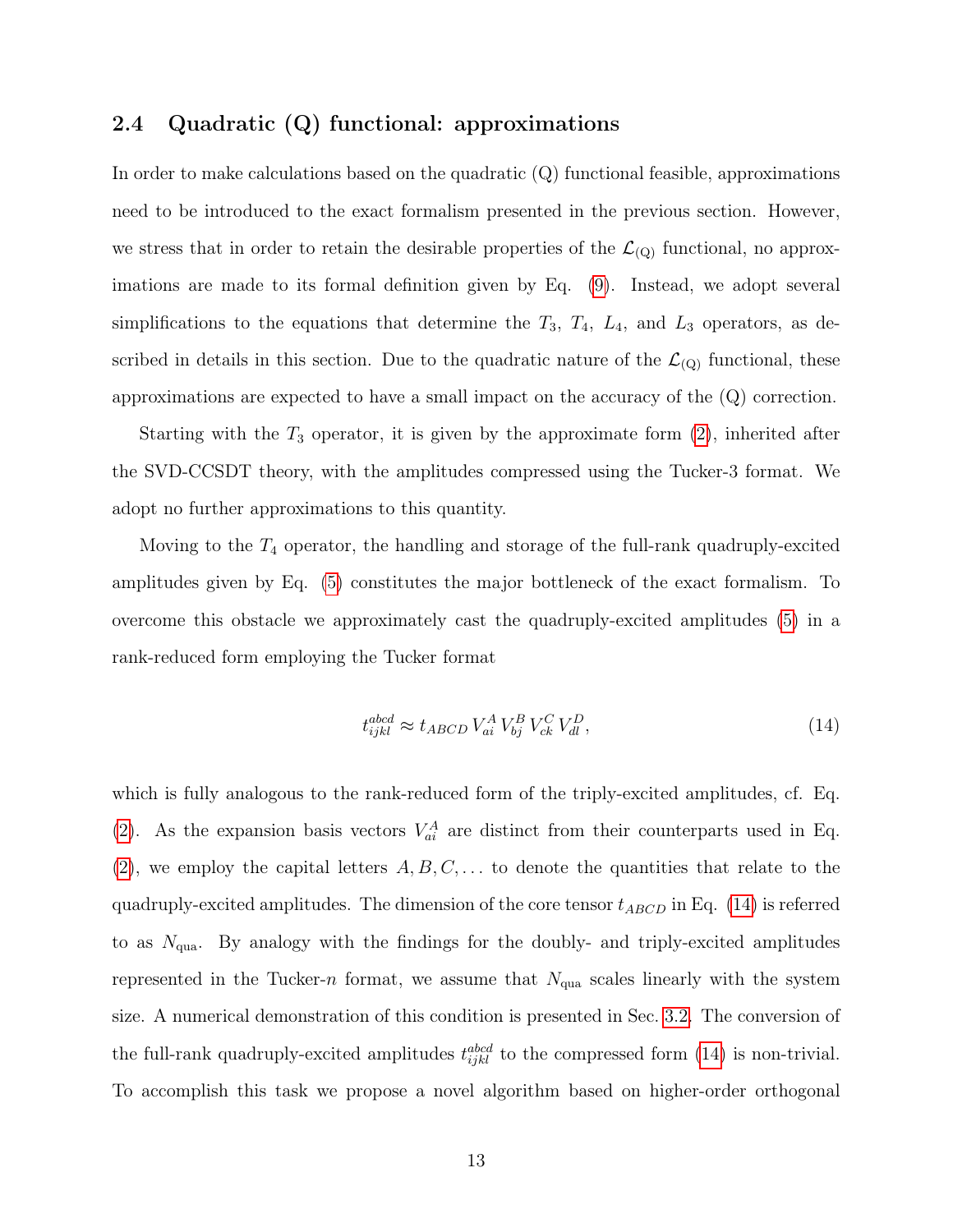iteration (HOOI). Details of this procedure are described in the next section, along with the analysis of the computational costs and scaling with the system size.

Next, we consider the auxiliary operator  $L_4$  which is defined by Eq. [\(12\)](#page-11-1). To facilitate efficient evaluation of this quantity, we adopt two levels of approximations. First, in Eq. [\(12\)](#page-11-1) we neglect the term that involves the triply excited amplitudes, namely  $\langle T_3 | [W, \mu_4] \rangle$ . The justification of this approximation is rooted in the standard Møller-Plesset perturbation theory, where the  $T_2$  operator enters in the first-order perturbed wavefunction, while the  $T_3$ operator appears in the second order. By the same token, we expect the contribution of the  $\langle T_2 | [W, \mu_4] \rangle$  to be dominating, while the neglected term constitutes a relatively minor correction. The neglect of the term  $\langle T_3 | [W, \mu_4] \rangle$  leads to the modified expression

<span id="page-13-0"></span>
$$
\langle T_2 | [W, \mu_4] \rangle + \langle L_4 | [F, \mu_4] \rangle = 0,\tag{15}
$$

which can easily be solved directly by exploiting the diagonal nature of the canonical Fock operator, giving

$$
l_{ijkl}^{abcd} = (\epsilon_{ijkl}^{abcd})^{-1} \langle \mu_4 | W T_2 \rangle.
$$
 (16)

In Supporting Information we provide an explicit formula for this quantity expressed through the basic CC amplitudes and two-electron integrals. The second level of approximation adopted for  $L_4$  is the same as for the  $T_4$ , i.e. rank-reduction to the Tucker-4 format

<span id="page-13-1"></span>
$$
l_{ijkl}^{abcd} \approx l_{A'B'C'D'} V_{ai}^{A'} V_{bj}^{B'} V_{ck}^{C'} V_{dl}^{D'},
$$
\n(17)

where the primes have been added to underline that the expansion basis is different from that of Eq. [\(14\)](#page-12-0). Similarly as for the  $T_4$  operator, in the next section we provide technical details of the HOOI procedure used to determine the rank-reduced  $L_4$  amplitudes.

Finally, let us consider the  $L_3$  operator for which the approximation scheme is some-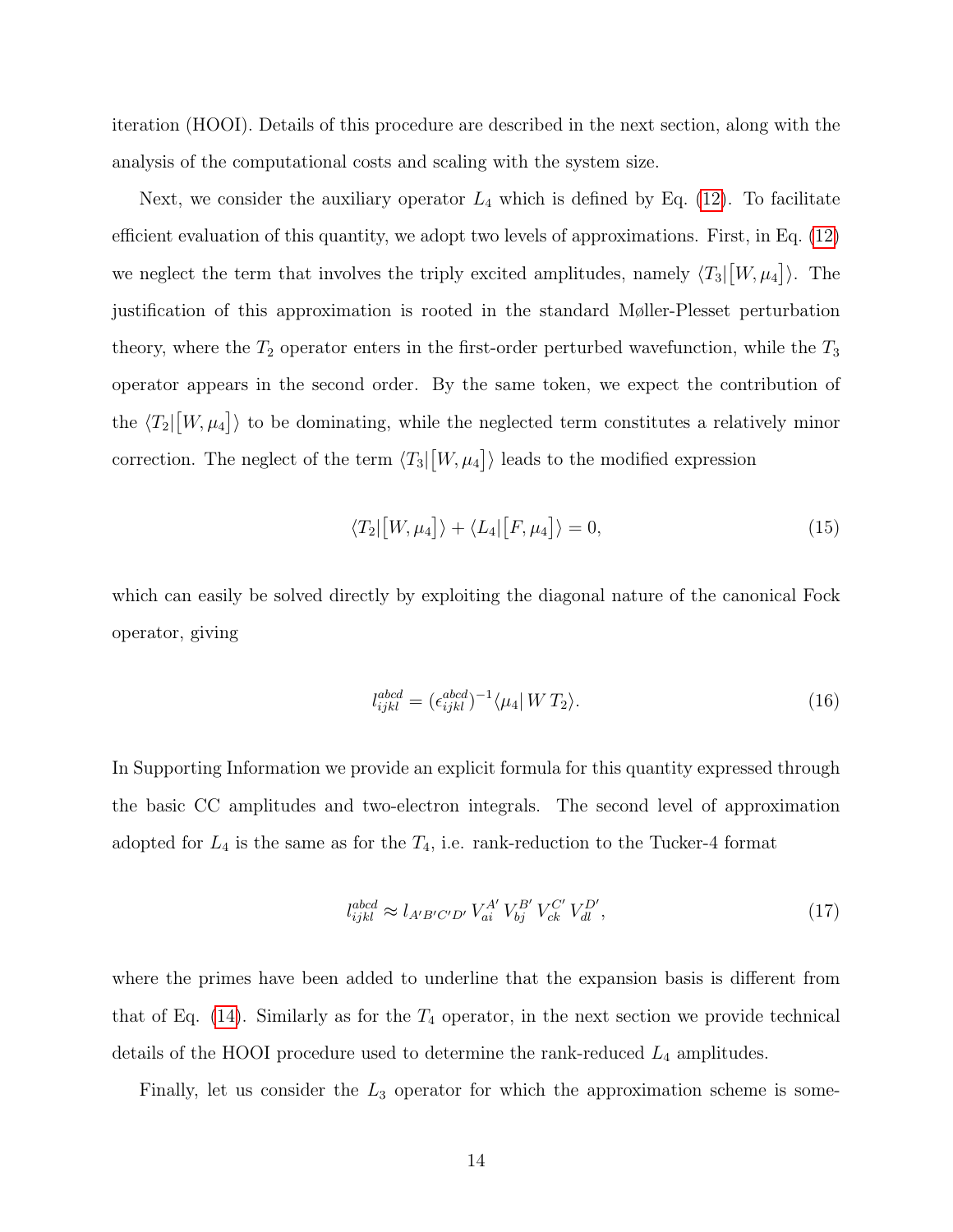what more involved and consists of two steps. In the first step, we neglect the fluctuation potential W in the similarity-transformed Hamiltonian present in Eq.  $(11)$  and set  $e^{-T}H e^{T} \approx e^{-T}F e^{T}$ . This leads to the modified formula

$$
\langle \mu_3 | [W, T_4] \rangle + \langle L_3 | [F, \mu_3] \rangle + \langle L_4 | [W, \mu_3] \rangle = 0, \qquad (18)
$$

where we have additionally exploited the fact that  $\left[e^{-T}F e^T, \mu_3\right] = \left[F, \mu_3\right]$  which is straightforward to prove using the BCH expansion. By exploiting the properties of the Fock operator, explicit solution of this equation is written as

<span id="page-14-2"></span><span id="page-14-0"></span>
$$
l_{ijk}^{abc} = (\epsilon_{ijk}^{abc})^{-1} \langle \mu_3 | [W, T_4 + L_4] \rangle, \tag{19}
$$

where the equality  $\langle L_4 | [W, \mu_3] \rangle = \langle \mu_3 | [W, L_4] \rangle$  has been used for convenience sake.

To introduce the second layer of approximation, we note that the third term in Eq. [\(18\)](#page-14-0) is dominating in comparison with the first term. This is again justified by perturbation theory arguments; by comparing Eqs.  $(15)$  and  $(4)$  we see that  $L_4$  is a second-order quantity, while  $T_4$  is a third-order quantity. Therefore, it is tempting to neglect the  $\langle \mu_3 | [W, T_4] \rangle$  term altogether in Eq. [\(18\)](#page-14-0), in a similar spirit as in the previous paragraph where approximations of the  $L_4$  operator were discussed. We considered this approach in the preliminary stage of the implementation and verified that it indeed delivers a decent accuracy level. However, there exists an alternative approach to approximating the  $L_3$  operator which is based on the Tucker format

<span id="page-14-1"></span>
$$
l_{ijk}^{abc} \approx l_{X'Y'Z'} U_{ai}^{X'} U_{bj}^{Y'} U_{ck}^{Z'},
$$
\n(20)

where the primes indicate that the quantities  $U_{ai}^{X'}$  are distinct from the expansion basis used for the triply-excited amplitudes in Eq. [\(2\)](#page-5-1). Similarly as for other quantities, HOOI is used to bring  $l_{ijk}^{abc}$  into the decomposed form [\(20\)](#page-14-1). However, as a cost-saving measure, we introduce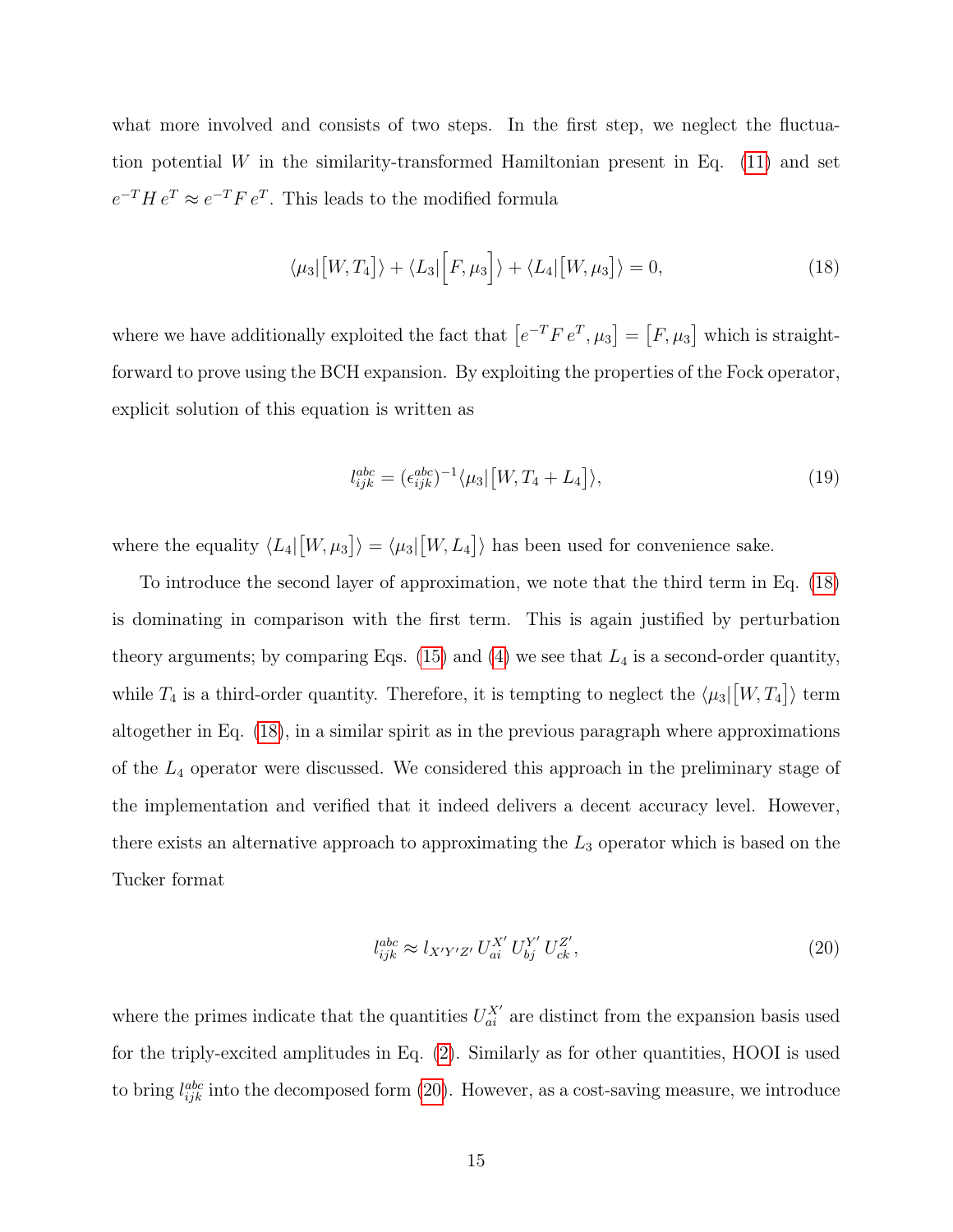a simplification: the expansion basis  $U_{ai}^{X'}$  is found by decomposing an approximate form of the  $l_{ijk}^{abc}$ , namely

$$
l_{ijk}^{abc} \approx (\epsilon_{ijk}^{abc})^{-1} \langle \mu_3 | [W, L_4] \rangle, \tag{21}
$$

where the term including the  $T_4$  operator has been neglected, cf. Eq. [\(19\)](#page-14-2). Once the quantities  $U_{ai}^{X'}$  are found, the core tensor  $l_{X'Y'Z'}$  is found by projection:

$$
l_{X'Y'Z'} = (\epsilon_{ijk}^{abc})^{-1} \langle \mu_3 | [W, T_4 + L_4] \rangle U_{ai}^{X'} U_{bj}^{Y'} U_{ck}^{Z'}.
$$
 (22)

Note that in this step the full form of the  $L_3$  operator is used, without any approximations in comparison with Eq. [\(19\)](#page-14-2). We found that this hybrid approach reduces the computational cost of decomposing the amplitudes  $l_{ijk}^{abc}$  considerably without affecting the accuracy of the decomposition [\(20\)](#page-14-1). This can be explained by noting that the term involving the  $T_4$  is numerically minor. Therefore, the basis found using the decomposition of the approximate formula, Eq. [\(20\)](#page-14-1), is able to accommodate both terms accurately, despite the  $T_4$  is absent in the optimization procedure.

Finally, let us point out that, in general, the dimensions of the quadruple excitation subspace  $(N_{\text{qua}})$  used for compression of the  $t_{ijkl}^{abcd}$  and  $l_{ijkl}^{abcd}$  amplitudes, i.e. in Eqs. [\(14\)](#page-12-0) and [\(17\)](#page-13-1), can be different. Similarly, different sizes of the triple excitation subspace  $(N_{\text{SVD}})$ may be used for  $T_3$  and  $L_3$  operators. However, in a set of preliminary calculations we found that near-optimal results are attained when the same size of the quadruple excitation subspace is used for  $T_4$  and  $L_4$ , and the same size of triple excitation subspace for  $T_3$  and  $L_3$ . Therefore, we use a single parameter  $N_{\text{qua}}$  to denote the length of the expansion in both Eq. [\(14\)](#page-12-0) and [\(17\)](#page-13-1), and similarly  $N_{\rm SVD}$  for both Eq. [\(20\)](#page-14-1) and [\(2\)](#page-5-1). Gains in terms of accuracy achieved by lifting these restrictions do not justify the corresponding increase of the technical complexity of the formalism.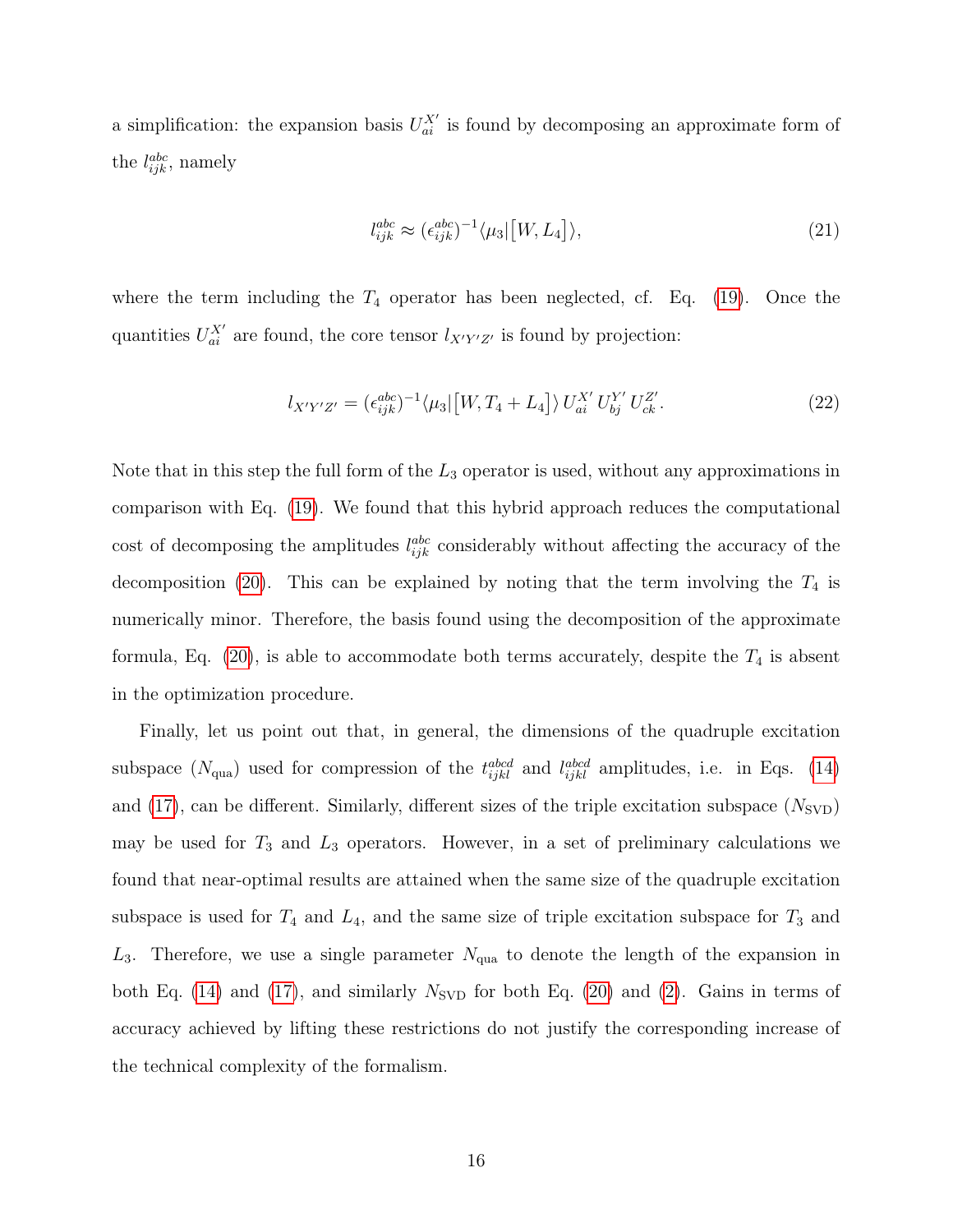#### <span id="page-16-3"></span>2.5 Compression of the excitation amplitudes

As mentioned in the previous section, the decomposition of the triply- and quadruply-excited amplitudes, required to evaluate the approximate form of the quadratic functional detailed in Sec. [2.4,](#page-12-1) is achieved using the higher-order orthogonal iteration (HOOI) procedure. In this section we provide details of this procedure, both theoretical and technical. We concentrate primarily on the decomposition of the  $t_{ijkl}^{abcd}$  tensor as this is the most problematic quantity. However, extension of this procedure to the amplitudes present in the  $L_3$  and  $L_4$  operators is briefly discussed at the end of the present section, and further technical details are presented in Supporting Information.

In the HOOI procedure the decomposition of the amplitudes is achieved by minimization of the following cost function

$$
\sum_{ijkl} \sum_{abcd} \left[ t_{ijkl}^{abcd} - t_{ABCD} \, V_{ai}^A \, V_{bj}^B \, V_{ck}^C \, V_{dl}^D \right]^2, \tag{23}
$$

subject to the condition that the  $V_{ai}^A$  vectors are column orthonormal, that is

<span id="page-16-1"></span><span id="page-16-0"></span>
$$
V_{ai}^A V_{ai}^B = \delta_{AB}.\tag{24}
$$

The constraint [\(24\)](#page-16-0) is imposed without loss of generality, because any linear transformation amongst the  $V_{ai}^A$  vectors can be counteracted by changing the values of the core tensor, leaving the cost function unaffected. For a fixed expansion length  $(N_{\text{qua}})$  the least-squares problem [\(23\)](#page-16-1) is solved by HOOI which in the present case proceeds as follows. Assuming that an approximate solution  $V_{ai}^A$  of the minimization problem [\(23\)](#page-16-1) is known, one forms an intermediate quantity

<span id="page-16-2"></span>
$$
t_{ai,BCD} = t_{ijkl}^{abcd} V_{bj}^B V_{ck}^C V_{dl}^D,\tag{25}
$$

which is a partial projection of the full-rank tensor onto the current subspace. Next, the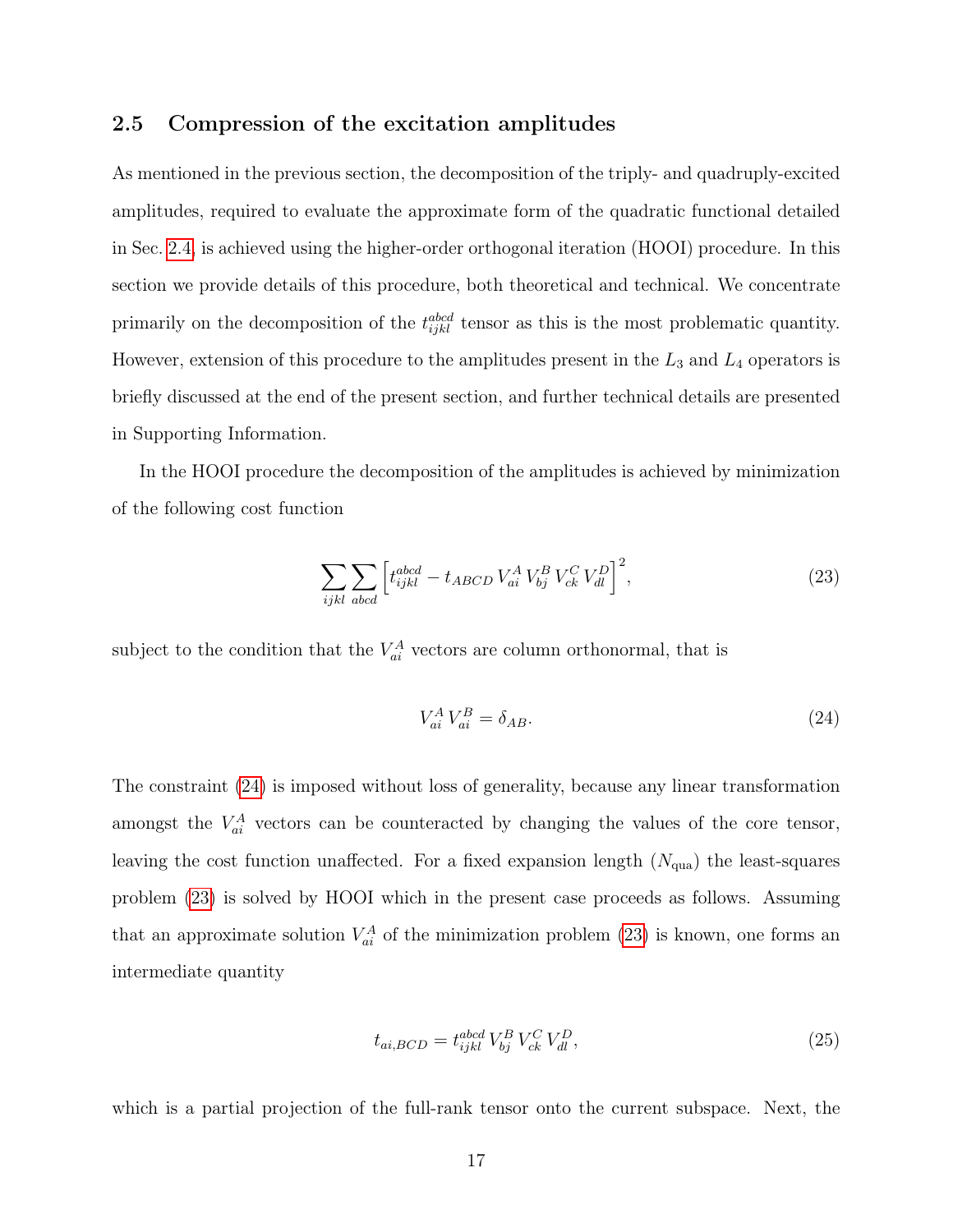truncated singular value decomposition (SVD) of the  $t_{ai,BCD}$  tensor is computed. The leftsingular vectors corresponding to  $N_{\text{qua}}$  the largest singular values form the updated expansion vectors,  $V_{ai}^A$ . Note that by the virtues of the SVD procedure the new vectors automatically obey the orthonormality constraint [\(24\)](#page-16-0). This basic iteration process is repeated until the convergence criterion is met; a convenient choice of the stopping criteria is discussed further in the text. Note that during the HOOI procedure the core tensor  $t_{ABCD}$  does not have to be formed explicitly. Nonetheless, it is obtained straightforwardly as

$$
t_{ABCD} = t_{ai,BCD} V_{ai}^A,\tag{26}
$$

owning to the orthonormality of the expansion vectors,  $V_{ai}^A$ .

The basic HOOI procedure described above constitutes a serviceable method. Unfortunately, due to large dimensions of the  $t_{ai,BCD}$  matrix, namely  $OV \times N_{\text{qua}}^3$ , the SVD step of this algorithm is too expensive for large-scale applications. Therefore, we introduce a modification of the HOOI procedure where instead of the  $t_{ai,BCD}$  matrix the following quantity is computed

<span id="page-17-0"></span>
$$
M_{ai,bj} = t_{ai,BCD} t_{bj,BCD}.\tag{27}
$$

Let us recall that for any rectangular matrix M, its left singular-vectors coincide with the eigenvectors of the normal matrix  $MM<sup>T</sup>$ . Therefore, the updated expansion vectors  $V<sub>ai</sub><sup>A</sup>$  can equivalently be obtained by diagonalizing the  $M_{ai,bj}$  matrix and retaining the eigenvectors corresponding to the largest eigenvalues (which are non-negative by construction). The dimensions of the  $M_{ai,bj}$  matrix are  $OV \times OV$  and hence it admits eigendecomposition in  $N^6$ time, a significant improvement over the SVD of the  $t_{ai,BCD}$  matrix. As a by-product, the modification of the HOOI procedure described above solves the memory bottleneck related to the storage of the complete  $t_{ai,BCD}$  matrix  $(N^5$  memory chunk). In our implementation, the  $t_{ai,BCD}$  matrix is calculated in batches with one of the  $B, C, D$  indices fixed. The batches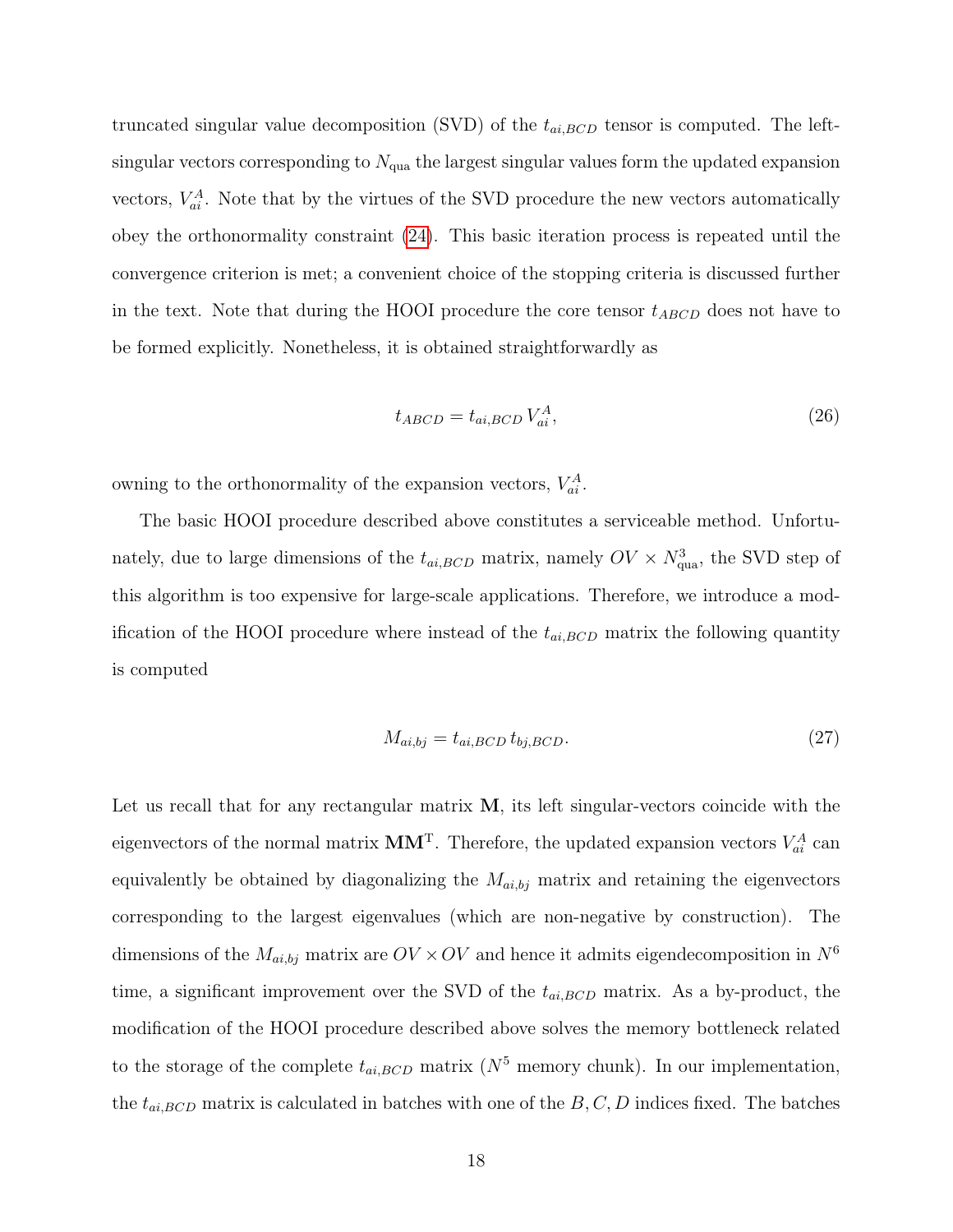are then immediately used to compute the contribution to  $M_{ai,bj}$  without accumulation of the full  $t_{ai,BCD}$  matrix. The storage requirements are reduced in this way to the level of  $OVN_{\text{qua}}^2 \propto N^4$ .

It remains to discuss two technical aspects of the HOOI algorithm, i.e., the choice of the stopping criteria and the starting values. As discussed at length in Ref. [17](#page-48-0) an appropriate stopping condition is obtained by monitoring the norm of the core tensor

<span id="page-18-0"></span>
$$
||t||^2 = \sum_{ABCD} t_{ABCD}^2 = \sum_A M_{ai,bj} V_{ai}^A V_{bj}^A,
$$
\n(28)

where the second equality follows from the orthonormality of the  $V_{ai}^A$  vectors. The HOOI procedure is ended when the relative difference in  $||t||$  between two consecutive iterations falls below a predefined threshold,  $\epsilon$ . The threshold value of  $\epsilon = 10^{-6}$  is sufficient in most applications and has been adopted in the present work. The cost of computing  $||t||$  is negligible in comparison with other parts of the algorithm. The reason why this straightforward procedure performs well in practice is a consequence of the fact that the HOOI algorithm can be reformulated as a maximization of the norm of the core tensor instead of minimization of Eq. [\(23\)](#page-16-1).

The problem of the starting values is solved simply by setting  $V_{ai}^A$  as equal to  $U_{ai}^X$  that correspond to the largest absolute diagonal values of  $t_{XYZ}$ , see Eq. [\(2\)](#page-5-1). We found this procedure to be entirely satisfactory in practice and convergence of the HOOI procedure is achieved typically within only  $5 - 10$  iterations to accuracy of  $\epsilon = 10^{-6}$ . The sole exception from this rule occurs in calculations with extremely small  $N_{\text{qua}}$ , but it is questionable whether they are of any practical importance. The major steps of the HOOI algorithm are summarized in Algorithm [1.](#page-19-0)

According to the above discussion, the critical part of the HOOI algorithm is the calculation of partly projected quadruply-excited amplitudes, Eq. [\(25\)](#page-16-2). Without invoking any approximations, the computational cost of this step is proportional to  $N<sup>9</sup>$ , even under the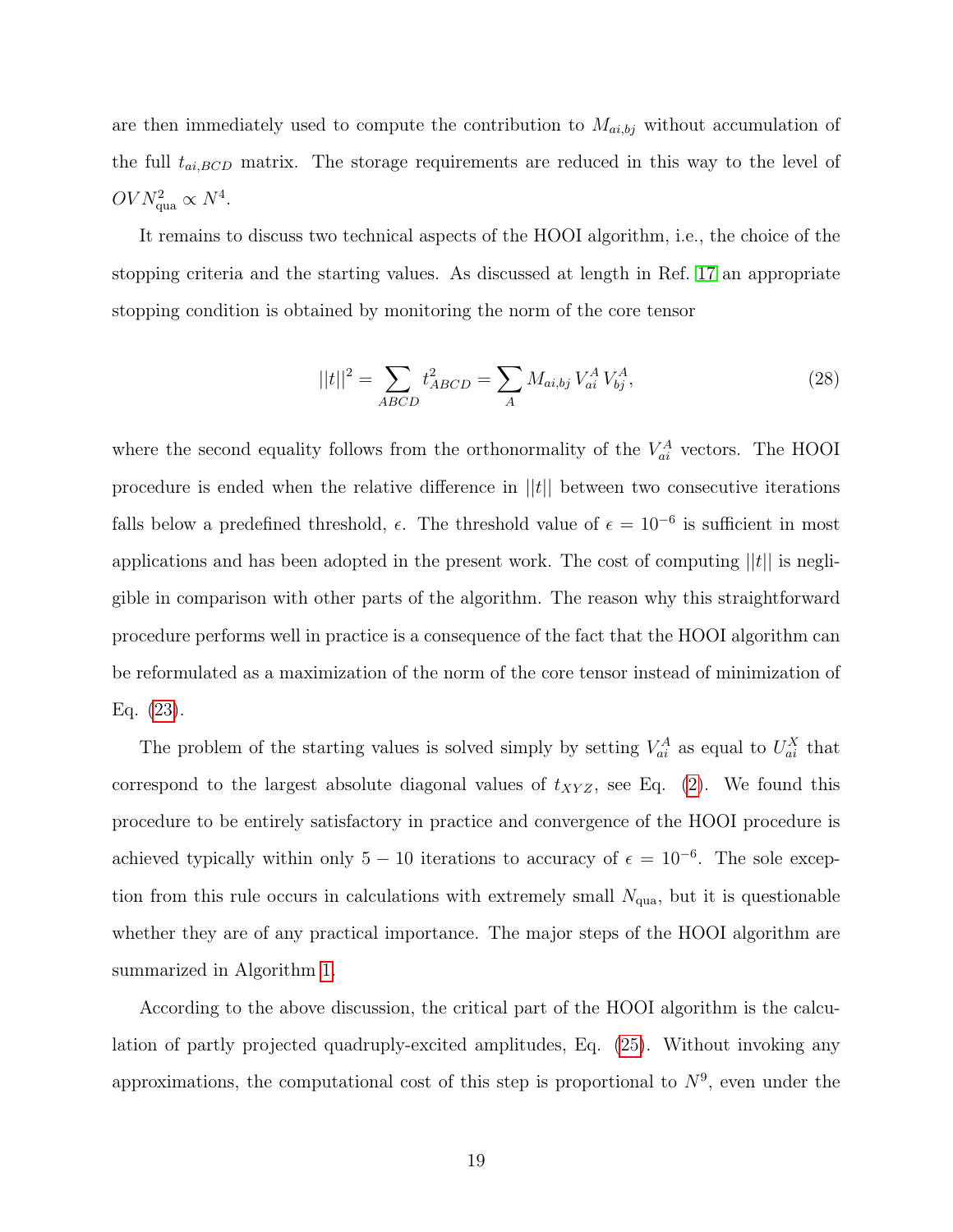Algorithm 1: Pseudo-code for the higher-order orthogonal iteration (HOOI) algorithm applied to the quadruply-excited amplitudes.

generate starting values for  $V_{ai}^A$ ; set  $||t||_0 = 0$  and conv. threshold  $\varepsilon$ ; for  $n = 1$  to maxit do set  $M_{ai,bj} = 0;$ for  $D=1$  to  $N_{\rm qua}$  do compute  $t_{ai,BCD}$  with fixed D index;  $t_{ai,BCD} t_{bj,BCD} \rightarrow M_{ai,bj}$ , accumulate; end compute  $||t||_n$ , see Eq. [\(28\)](#page-18-0); if  $||t||_n - ||t||_{n-1} < \varepsilon$  then exit; set  $||t||_{n-1} = ||t||_n;$ diagonalize  $M_{ai,bj}$ ; find  $N_{\text{qua}}$  eigenvectors with the largest eigenvalues and place them in updated  $V_{ai}^A$ ; end

<span id="page-19-0"></span>assumption that  $N_{\text{qua}}$  scales linearly with the system size. This offers no practical advantages over the available conventional algorithms for calculation of the quadruples corrections. The main reason behind this steep scaling is the presence of the four-particle energy denominator in Eq. [\(5\)](#page-6-1) which has to be eliminated in order to enable any scaling reduction. To this end, we employ the discrete Laplace transformation (LT) technique

<span id="page-19-1"></span>
$$
(\epsilon_{ijkl}^{abcd})^{-1} = \sum_{g}^{N_g} w_g \, e^{-t_g \left(\epsilon_i^a + \epsilon_j^b + \epsilon_k^c + \epsilon_l^d\right)},\tag{29}
$$

where  $t_g$  and  $w_g$  are the quadrature nodes and weights, respectively,  $N_g$  is the size of the quadrature, and  $\epsilon_i^a = \epsilon_i - \epsilon_a$ . For the two-particle energy denominator this method was first proposed by Almlöf<sup> $63$ </sup> in the context of the MP2 theory, but since then it has been successfully used in combination with other electronic structure methods.  $64-69$  $64-69$  In this work we employ the min-max quadrature proposed by Takatsuka and collaborators  $70-72$  $70-72$  for the choice of  $t_g$  and  $w_g$ . The number of quadrature points in Eq. [\(29\)](#page-19-1) is independent of the system size, that is  $N_g \propto N^0$ . To the best of our knowledge, this is the first application of the LT technique to the four-particle energy denominator in the coupled-cluster theory.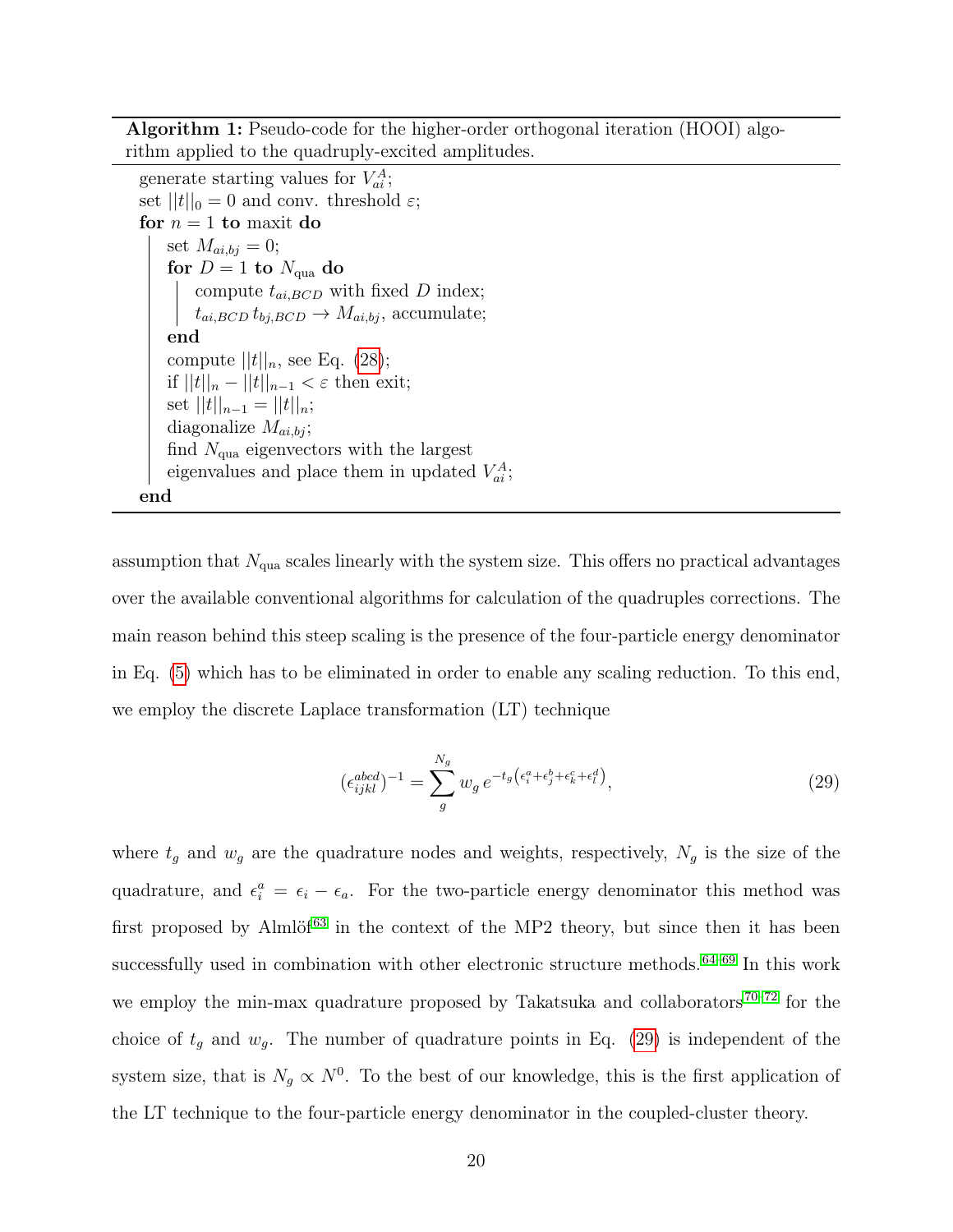The quadruply-excited amplitudes defined by Eq. [\(5\)](#page-6-1) are given by the following explicit expression

<span id="page-20-0"></span>
$$
t_{ijkl}^{abcd} = (\epsilon_{ijkl}^{abcd})^{-1} \Gamma_{ijkl}^{abcd}, \tag{30}
$$

where

$$
\Gamma_{ijkl}^{abcd} = \frac{1}{2} P_{ijkl}^{abcd} \left[ (ai|be) t_{jkl}^{ecd} - (ai|mj) t_{mkl}^{bcd} + (nj|mi) t_{mk}^{ac} t_{nl}^{bd} \right. \n- 2 (ai|me) t_{kj}^{eb} t_{ml}^{cd} - 2 (be|mi) t_{kj}^{ce} t_{ml}^{ad} + (cf|ae) t_{ij}^{eb} t_{kl}^{fd} \right].
$$
\n(31)

The permutation operator  $P_{ijkl}^{abcd}$  in the above formula reads

$$
P_{ijkl}^{abcd} = (1 + P_{ai,bj})(1 + P_{ai,ck} + P_{bj,ck})(1 + P_{ai,dl} + P_{bj,dl} + P_{ck,dl}),
$$
\n(32)

and  $P_{ai,bj}$  denotes the basic transposition operator that exchanges pairs of indices  $i \leftrightarrow j$  and  $a \leftrightarrow b$  simultaneously. By employing the LT technique, we rewrite Eq. [\(25\)](#page-16-2) in the form

<span id="page-20-1"></span>
$$
t_{ai,BCD} = \sum_{g}^{N_g} w_g \, e^{-t_g \epsilon_i^a} \, \Gamma_{ijkl}^{abcd} \, \hat{V}_{bj}^{Bg} \, \hat{V}_{ck}^{Cg} \, \hat{V}_{dl}^{Dg} = \sum_{g}^{N_g} w_g \, e^{-t_g \epsilon_i^a} \, \gamma_{ai,BCD}^g,\tag{33}
$$

with  $\hat{V}_{bj}^{Bg} = V_{bj}^{B} e^{-t_g c_j^b}$  and  $\gamma_{ai,BCD}^g = \Gamma_{ijkl}^{abcd} \hat{V}_{bj}^{Bg} \hat{V}_{ck}^{Cg} \hat{V}_{dl}^{Dg}$ . Within this formulation of the problem, the overall scaling of assembling the quantity  $t_{ai,BCD}$  can be reduced to the level of  $N^6$ . To illustrate this, let us consider a term  $(bj|ae) t_{ikl}^{ecd}$  obtained by permutation of indices from the first term in Eq. [\(31\)](#page-20-0). In the conventional implementation, this term scales as  $O^4V^5$ . However, a contribution of this term to the quantity  $\gamma^g_{ai,BCD}$  required in Eq. [\(33\)](#page-20-1) can be factorized as

$$
\gamma_{ai,BCD}^g \longleftarrow (bj|ae) t_{ikl}^{ecd} \hat{V}_{bj}^{Bg} \hat{V}_{ck}^{Cg} \hat{V}_{dl}^{Dg} =
$$
\n
$$
\left( \left( B_{ae}^Q U_{ei}^X \right) \left( B_{bj}^Q \hat{V}_{bj}^{Bg} \right) \right) \left[ \left( t_{XYZ} \left( U_{ck}^Y \hat{V}_{ck}^{Cg} \right) \right) \left( U_{dl}^Z \hat{V}_{dl}^{Dg} \right) \right],
$$
\n(34)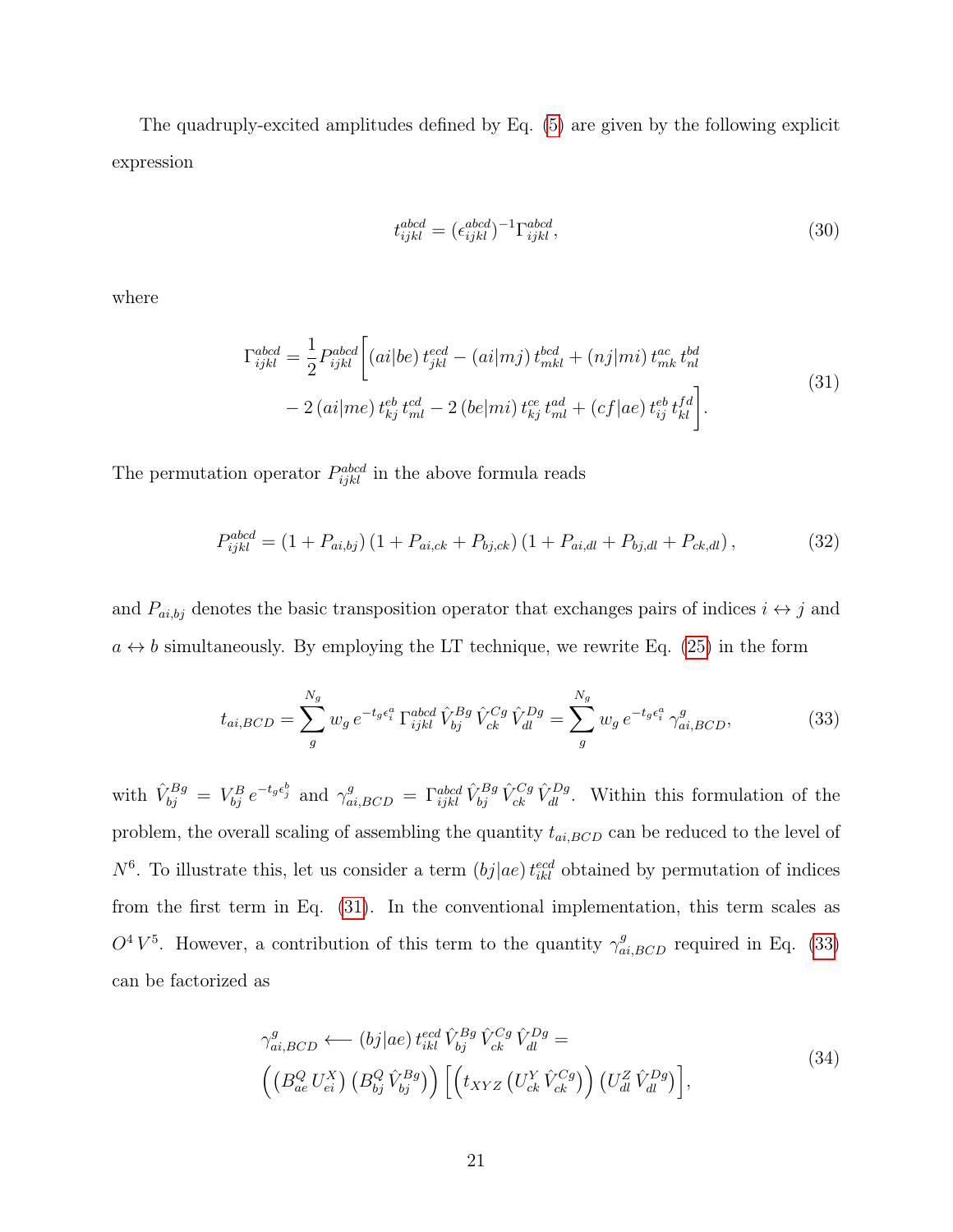where we have exploited the density-fitting factorization of the electron repulsion integrals, see Eq. [\(3\)](#page-5-0), and Tucker factorization of the triply-excited amplitudes tensor given by Eq. [\(2\)](#page-5-1). The parentheses included in the above formula indicate the order of operations and should be read starting from the innermost bracket. By following the optimal order of contractions one can show that the most costly step scales as  $N_g OVN_{SVD}N_{\text{qua}}^3 \propto N^6$ . Similar factorizations are possible for the remaining terms appearing in Eq. [\(31\)](#page-20-0) and in every case the scaling is proportional to  $N^6$ , albeit with different prefactors. However, the number of terms in Eq. [\(31\)](#page-20-0) that have to be factorized is large – 144 in total if all permutations resulting from the action of the  $P_{ijkl}^{abcd}$  are taken into account. Therefore, explicit factorized formulas for the quantity  $\gamma_{ai,BCD}^g$  are given in Supporting Information, along with a detailed discussion of possible simplifications.

Let us point out that the cost of the complete HOOI procedure is still asymptotically proportional to  $N^7$  due to the need to assemble the  $M_{ai,bj}$  matrix, see Eq. [\(27\)](#page-17-0). However, this step can be formulated as a single DGEMM matrix-matrix multiplication and hence possesses a relatively small prefactor. Therefore, the calculation of the quantity  $\gamma_{ai,BCD}^g$ , in spite of the  $N<sup>6</sup>$  scaling, constitutes the majority of the total cost of the HOOI procedure for systems that can currently be studied.

The presentation given in this section has been focused on the  $t_{ijkl}^{abcd}$  amplitudes. However, the Algorithm [1](#page-19-0) is straightforwardly adapted for an analogous decomposition of the remaining quantities, namely the  $l_{ijk}^{abc}$  and  $l_{ijkl}^{abcd}$  amplitudes that parametrize the  $L_3$  and  $L_4$ operators. This is particularly seamless in the latter case as the only change required is the modification of Eq. [\(25\)](#page-16-2) without affecting any other steps of Algorithm [1.](#page-19-0) Efficient evaluation of the modified expression is discussed in Supporting Information and it is shown that the scaling of this step is  $N^5$ , i.e. lower than in the case of the  $t_{ijkl}^{abcd}$  amplitudes. Somewhat more advanced modifications of the HOOI procedure are required for the  $l_{ijk}^{abc}$  amplitudes. First, instead of Eq. [\(25\)](#page-16-2) one calculates  $l_{ai,Y'Z'} = l_{ijk}^{abc} U_{bj}^{Y'} U_{ck}^{Z'}$ , and the matrix  $M_{ai,bj}$  required in Algorithm [1](#page-19-0) is obtained as  $M_{ai,bj} = l_{ai,Y'Z'} l_{bj,Y'Z'}$ , cf. Eq. [\(27\)](#page-17-0). The remaining steps of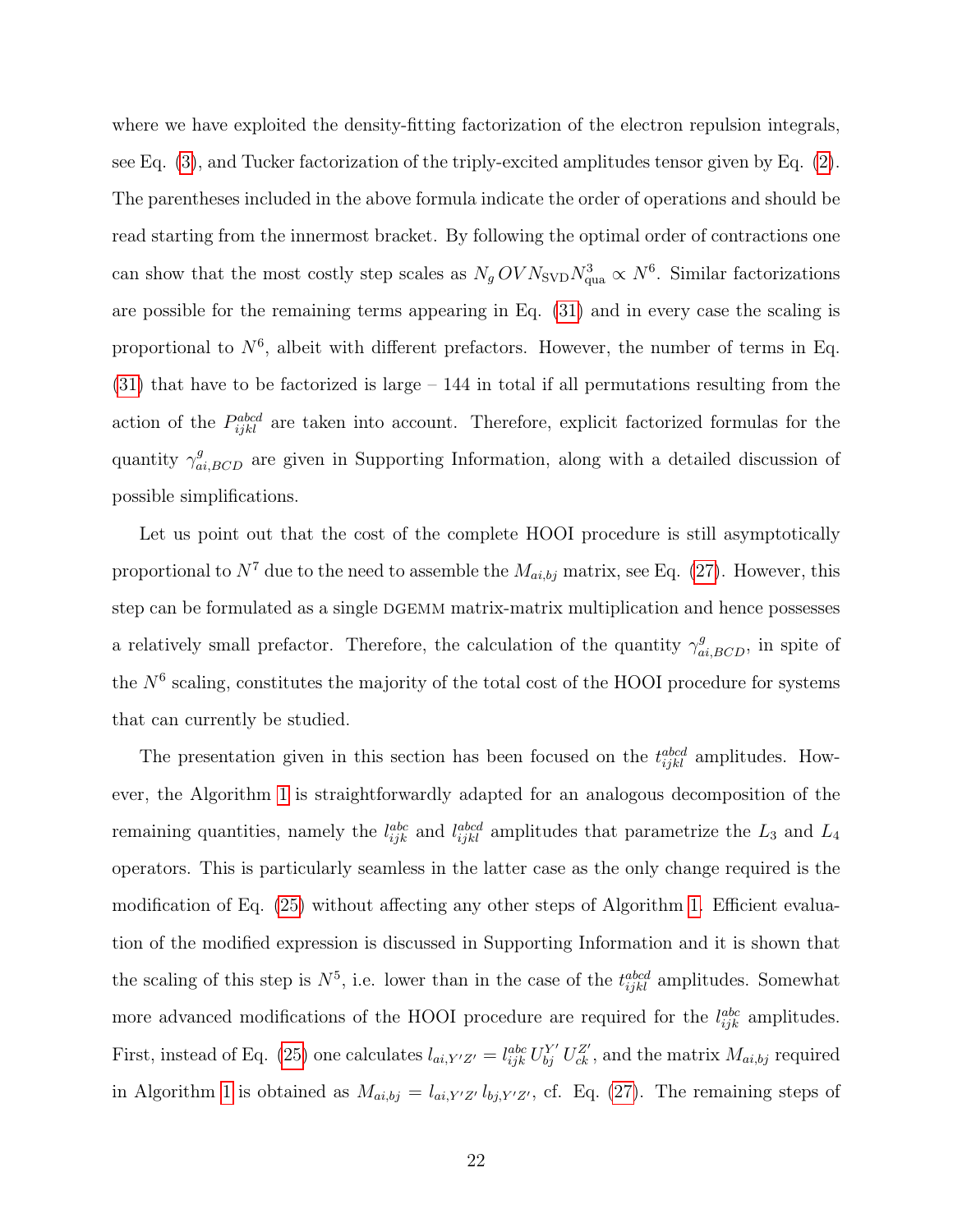the HOOI procedure are not affected. In Supporting Information we provide a factorized expression that enables to compute the intermediate quantity  $l_{ai,Y'Z'}$  with  $N^6$  cost, meaning that the decomposition of the  $l_{ijk}^{abc}$  amplitudes scales as  $N^6$  overall.

To sum up the theoretical section of the paper, we point out that computation of the  $\mathcal{L}_{(Q)}$ functional involves several steps, some of which have to be performed in a predefined order. For completeness, these steps are summarized in the Supporting Information, identifying the relevant key equations and presenting additional technical details. Importantly, by analyzing the working expressions we show that all components of the  $\mathcal{L}_{(Q)}$  functional can be evaluated with a cost proportional to  $N^7$  or less. A numerical confirmation of this finding is provided in the next section.

## 3 Numerical results and discussion

#### 3.1 Computational details

Unless explicitly stated otherwise, in all calculations reported in this work employ the correlation-consistent cc-pVXZ basis set from Ref.  $73$ . The corresponding density-fitting auxiliary basis sets cc-pVXZ-RIFIT were taken from the work of Weigend et al.<sup>[74,](#page-54-3)[75](#page-54-4)</sup> In some calculations, specified further in the text, a larger cc-pV5Z-RIFIT basis from Ref. [76](#page-54-5) was employed to minimize the density-fitting error. Pure spherical representation (5d, 7f, etc.) of all Gaussian basis sets is adopted throughout. Density-fitting approximation is used in all correlated calculations unless written otherwise. However, the Hartree-Fock equations are solved using the exact two-electron integrals and hence the canonical HF orbitals are exact within the given one-electron basis. The reference  $\text{CCSDT}(Q)$  calculations and calculation of zero-point vibrational energies and harmonic frequencies were performed with the CFour program package.<sup> $77,78$  $77,78$ </sup> Some of the more demanding  $CCSD(T)$  calculations reported in this work, indicated below, were performed using NWCHEM program,<sup>[79](#page-55-1)</sup> version 6.8. The calculations performed using the CFour and NWChem programs do not use the density-fitting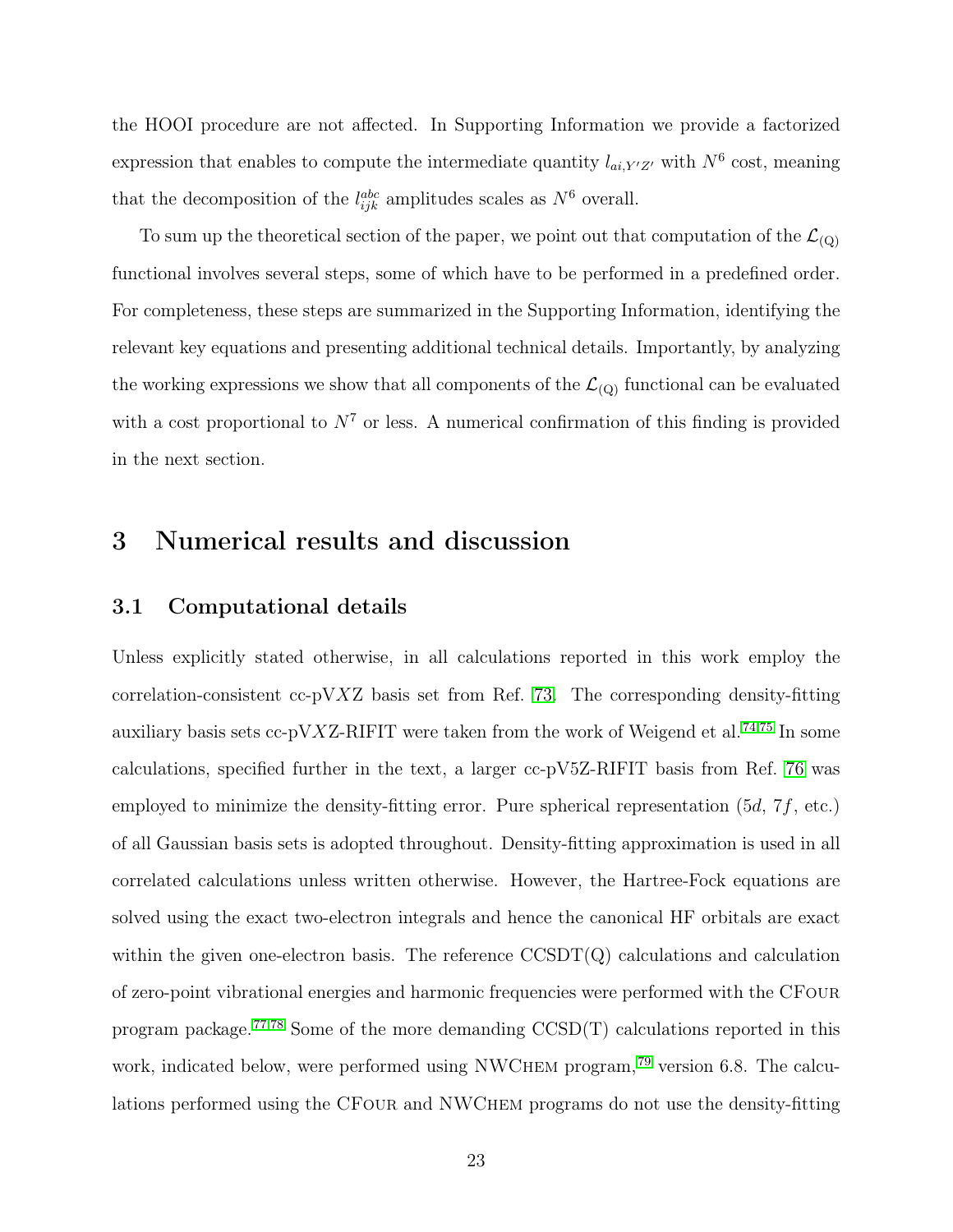approximations. All theoretical methods described in this work were implemented in a computer program written specifically for this purpose which is available from the author upon request. The TBLIS library<sup>[80](#page-56-0)</sup> is used in the code for performing efficient tensor operations in parallel.

To avoid confusion, we briefly touch upon the naming conventions used in this section. The abbreviation SVD-CCSDT designates the iterative rank-reduced CC method introduced in Ref. [14,](#page-48-3) and described briefly in Sec. [2.1,](#page-4-1) which is based on the Tucker compression of the triple excitation amplitudes, Eq.  $(2)$ . The abbreviation SVD-CCSDT+ refers to a method introduced in Ref. [16.](#page-48-6) It consists of adding a non-iterative correction that accounts for triple excitations outside the subspace used in SVD-CCSDT calculations. In this way, the error with respect to the exact CCSDT method is reduced, even if the subspace of triple excitations used in Eq.  $(2)$  is small. Note that both SVD-CCSDT and SVD-CCSDT+ methods become functionally equivalent to the exact CCSDT for a sufficiently large value of the  $N_{\text{SVD}}$  parameter that controls the expansion length in Eq. [\(2\)](#page-5-1).

#### <span id="page-23-0"></span>3.2 Scaling demonstration

The efficiency of the proposed method hinges on the assumption that the parameter  $N_{\rm qua}$ , which determines the size of the quadruple excitation subspace in Eq. [\(14\)](#page-12-0), scales linearly with the system size, N. In other words, to retain a constant relative accuracy in the correlation energy as the system size grows, it is sufficient to set  $N_{\text{qua}}$  proportional to N. This conjecture is non-trivial because in the limit of the complete quadruple excitation subspace  $N_{\text{qua}}$  scales quadratically with the system size (more precisely, it is equal to the number of occupied times the number of virtual orbitals in the system).

In previous works, the property that dimension of the excitation subspace scales linearly with the system size has been demonstrated numerically for lower-dimensional (two- and three-) analogs of Eq. [\(14\)](#page-12-0) using realistic model systems such as linear alkanes or water clusters for which reference CCSD/CCSDT results are available. [12](#page-48-7)[,14,](#page-48-3)[17](#page-48-0) Unfortunately, eval-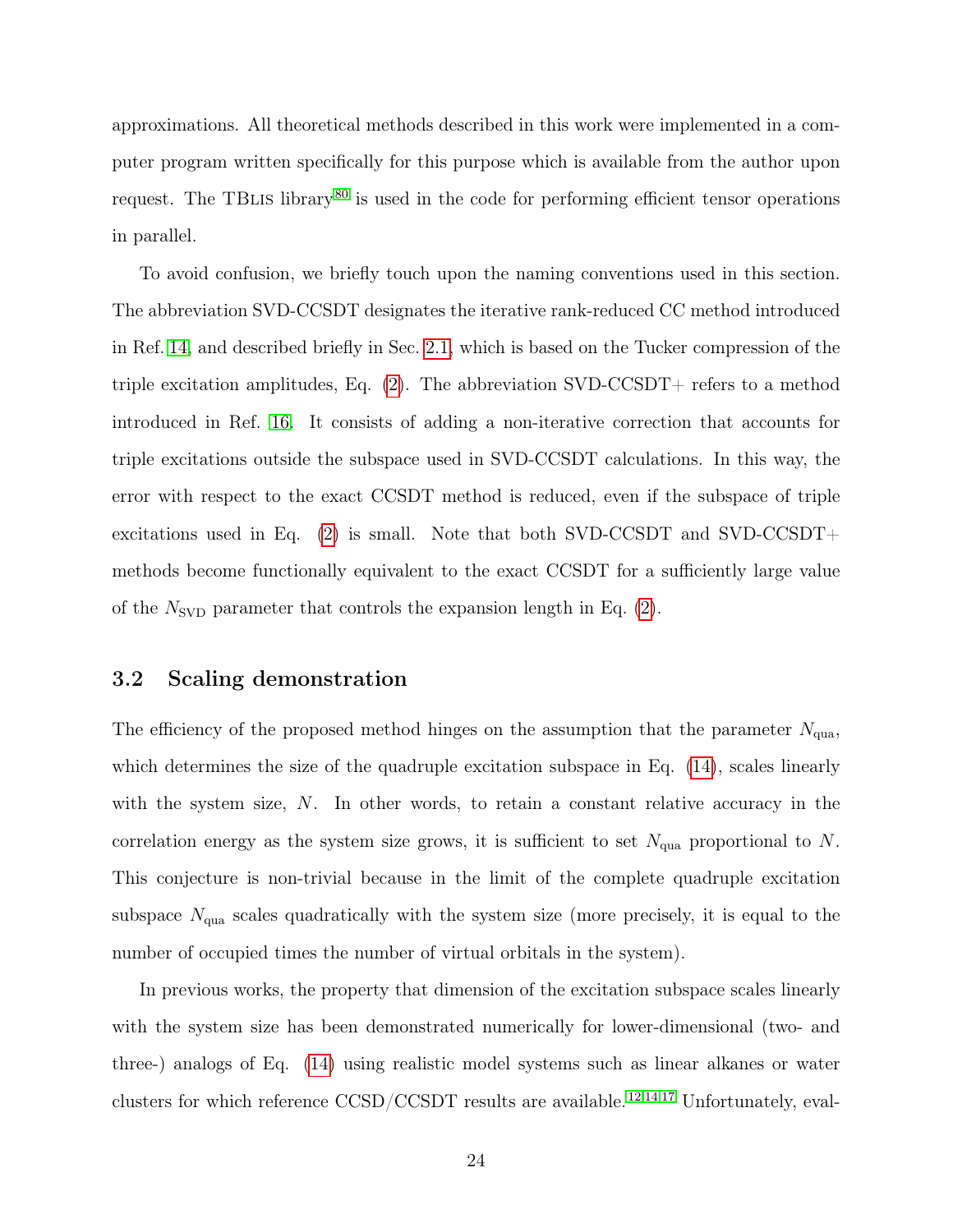<span id="page-24-0"></span>

Figure 1: Percentage error in the  $(Q)$  correction obtained using the  $\mathcal{L}_{(Q)}$  functional (ccpVDZ basis set) for the  $(H_2)_n$  system,  $n = 3, ..., 10$ , with  $N_{\text{qua}} = 10 \cdot n$  and  $N_{\text{qua}} = 15 \cdot n$ . The exact  $\text{CCSDT}(Q)$  results are used as a reference.

uation of the  $(Q)$  correction for systems comprising more than  $4-5$  non-hydrogen atoms is computationally costly, and hence reference results are not available for these model systems of sufficient size to reach definite conclusions about the behavior of  $N_{\text{qua}}$ . As a compromise, we adopt linear hydrogen chains as a model systems for the purposes of the scaling demonstration. The chain is composed of  $H_2$  molecules (bond length 1.4 a.u.) with all hydrogen atoms placed co-linearly, hence the general formula  $(H_2)_n$ . The distance between centers of mass of two neighbouring hydrogen molecules is equal 4.2 a.u. This system behaves as an insulator even in the limit of an infinite chain length, i.e.  $n \to \infty$ , which makes the single-reference CC approach valid.

We performed calculations of the quadruples corrections using the exact  $\text{CCSDT}(Q)$ method as implemented in CFOUR and the  $\mathcal{L}_{(Q)}$  functional for the  $(H_2)_n$  system,  $n =$  $1, 2, \ldots, 10$ , within the cc-pVDZ basis set. We focus solely on the scaling of the  $N_{\text{qua}}$  parameter and hence employ the full space of triple excitations in the SVD-CCSDT calculations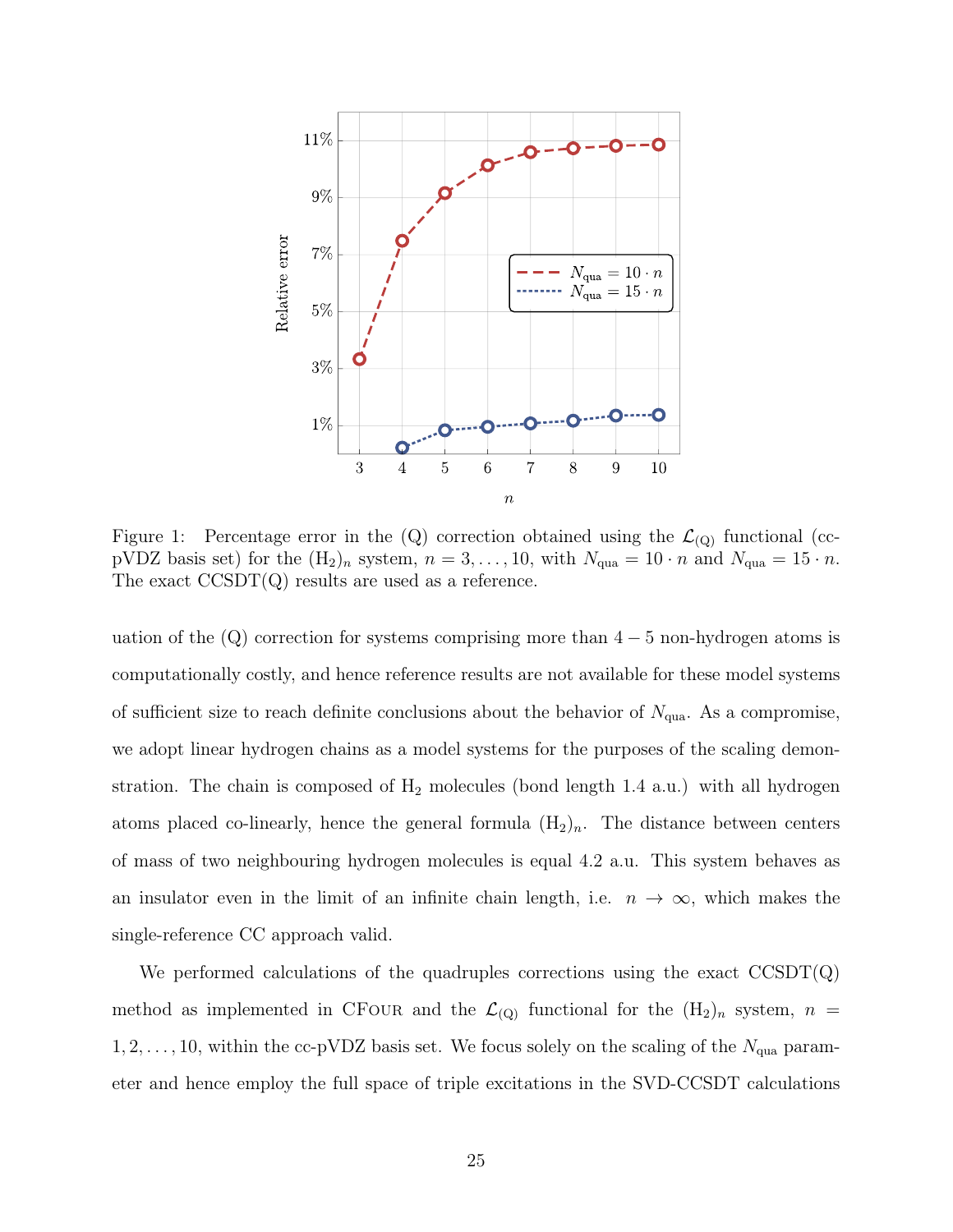preceding the evaluation of the  $\mathcal{L}_{(Q)}$  functional. In Fig. [1](#page-24-0) we show relative errors in the calculated (Q) correction for a representative value of the quadruple excitation subspace size equal to  $N_{\text{qua}} = 10 \cdot n$  and  $N_{\text{qua}} = 15 \cdot n$ , where n is the chain length. As the value of n increases, the relative error quickly reaches the asymptotic values of approximately  $11\%$ and 1%, respectively. In the region beyond  $n \approx 7$  the error is essentially constant with only minor fluctuations of the order of 0.1% or less. This confirms that in order to maintain a constant relative accuracy in the  $(Q)$  correction it is sufficient to make  $N_{\text{qua}}$  proportional to the system size.

<span id="page-25-0"></span>

Figure 2: Relative timings of two major computational steps of the proposed formalism (ccpVDZ basis set) for linear alkanes  $(C_nH_{2n+2})$  as a function of the chain length, n. Logarithmic scale is used on both axes.

Another numerical demonstration necessary to confirm the theoretical findings of the present work is related to the computational cost of evaluating the  $\mathcal{L}_{(Q)}$  functional. The analysis of the working equations of the proposed method given in Secs. [2.2-](#page-6-3)[2.4](#page-12-1) (and in Supporting Information) led to the conclusion that all terms in the  $\mathcal{L}_{(Q)}$  functional can be computed with the cost proportional to  $N^7$  in the rate-determining steps. Regarding the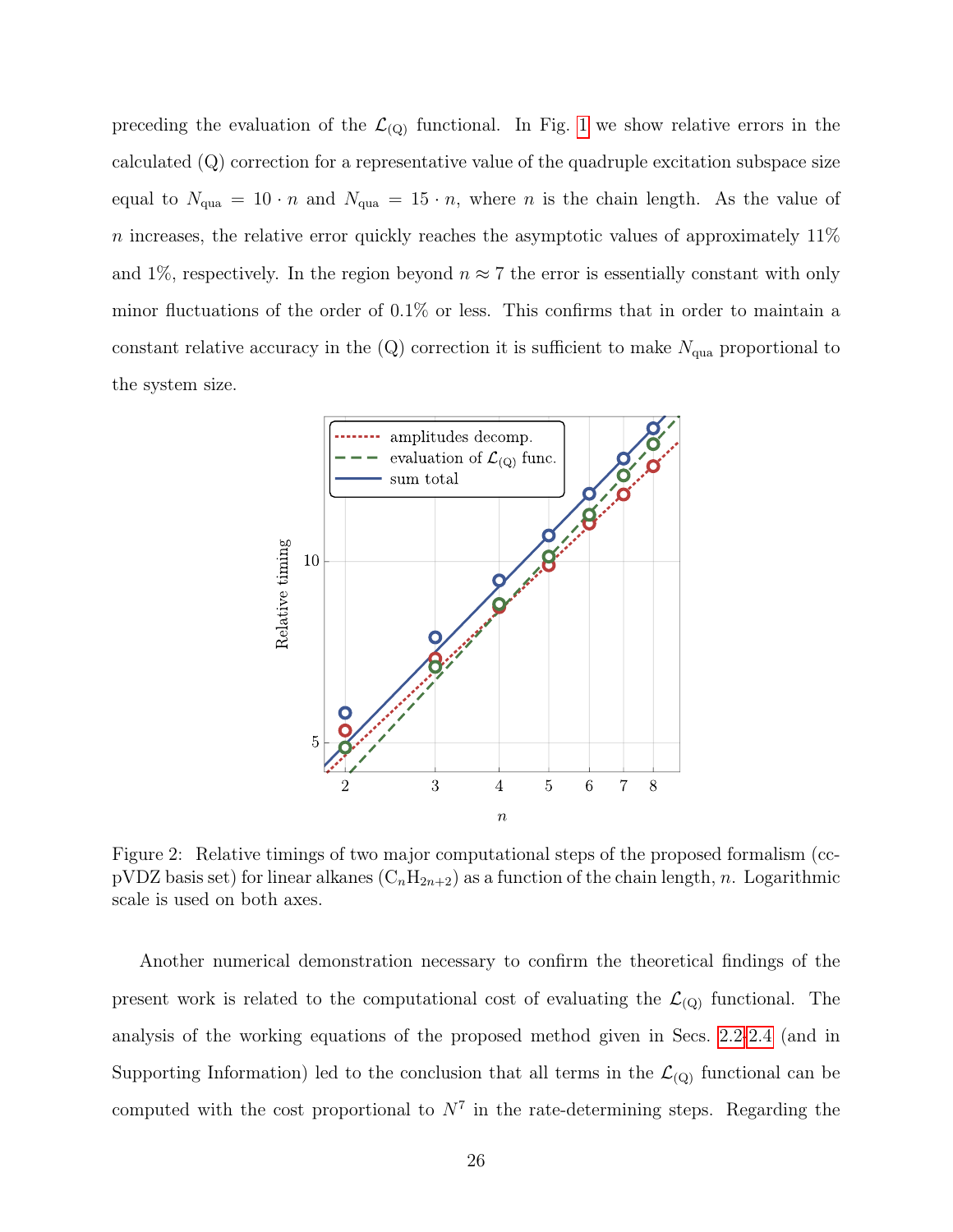decomposition of the  $T_4$  and  $L_4$  amplitudes, they formally share the same  $N^7$  asymptotic cost, but involve only one  $N^7$  step that has a small prefactor. Therefore, we expect that this component of the method would possess, in practice, a cost proportional to  $N^6$ . Finally, the decomposition of the  $L_3$  amplitudes was found to scale as  $N^6$ .

To confirm the aforementioned findings numerically, we perform calculations for model systems that can be systematically increased in size. In contrast with the calculations considered at the beginning of this section, the reference  $\text{CCSDT}(Q)$  calculations are not involved here and hence it is feasible to study a more chemically appealing model system of linear alkanes,  $C_nH_{2n+2}$ . Molecular geometries were taken from Ref. [14.](#page-48-3) As an illustrative example, we set  $N_{\text{SVD}} = N_{\text{MO}}$  and  $N_{\text{qua}} = N_{\text{MO}}$ , where  $N_{\text{MO}}$  is the number of orbitals in the system, so that both parameters increase linearly with the chain length. The core  $1s<sup>2</sup>$  orbitals of the carbon atoms are not correlated. In Fig. [2](#page-25-0) we report total timings of the calculations, as well timings for two major parts, namely (i) evaluation of the  $\mathcal{L}_{(Q)}$  functional, and (ii) decomposition of the  $T_4$ ,  $L_3$ , and  $L_4$  amplitudes. For clarity, the timings are given in relation to the calculations for methane. To confirm that the results given in Fig. [2](#page-25-0) match the theoretical predictions, we fitted the timings with the functional form  $a \cdot n^b$  (a linear function on a logarithmic scale) for  $n = 3 - 8$ . We obtained the exponents  $b = 6.64$  and  $b = 5.76$ for the parts (i) and (ii), respectively. The empirically found values of the exponents are in both cases somewhat smaller than predicted theoretically (7 and 6). This can be explained by the fact that both parts of the calculations involve also many lower-scaling steps such as computation of intermediate quantities, etc. While the cost of such steps is asymptotically marginal, they still contribute non-negligibly to the total workload for systems that can be studied at present.

#### <span id="page-26-0"></span>3.3 Calibration of the method

In this section we study errors of the proposed formalism in reproduction of the absolute  $(Q)$ correction. For this purpose we selected a set of 16 small molecules comprising  $2-5$  first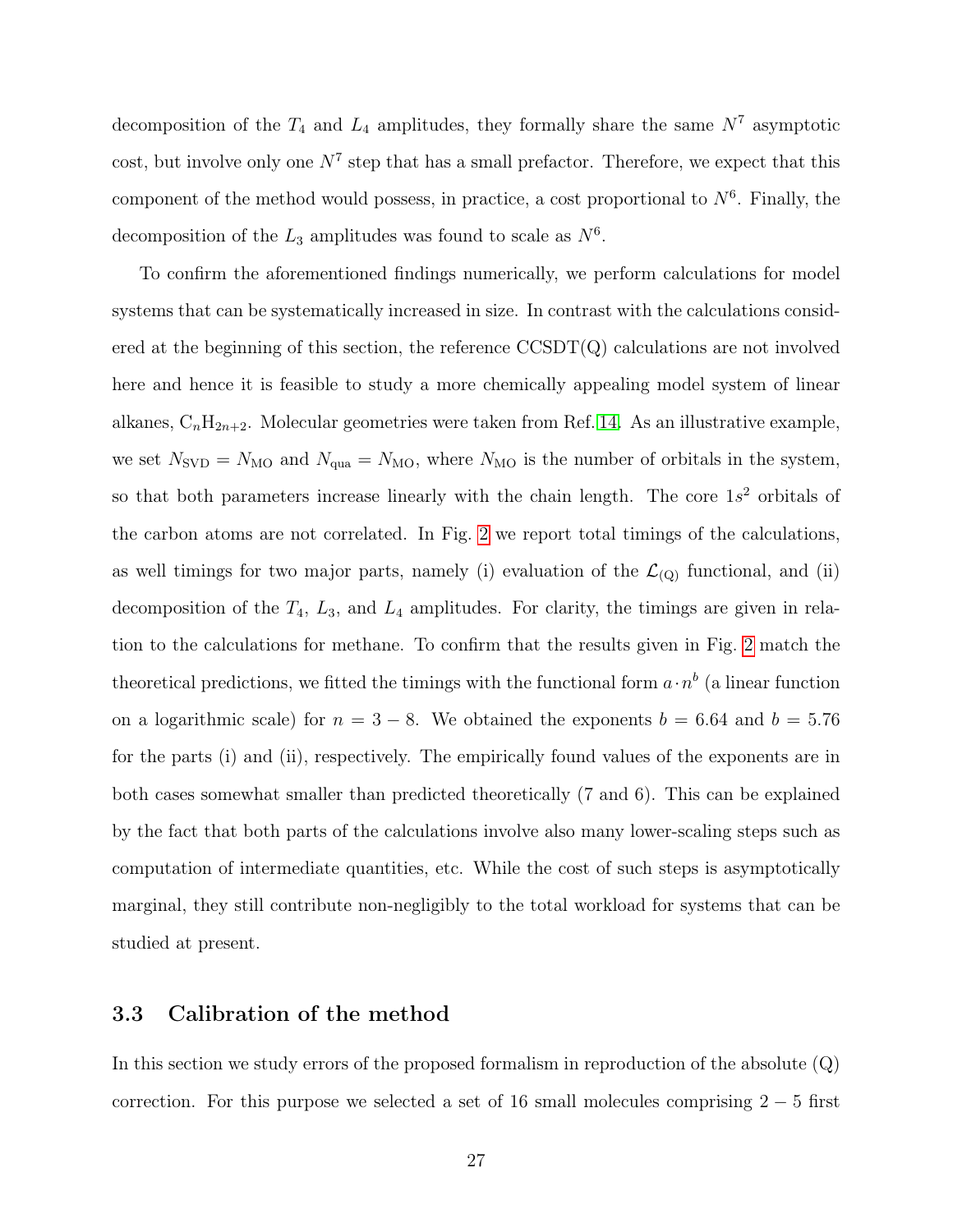row atoms. Within the cc-pVTZ basis set employed in the calculations, the largest molecule is described by 118 atomic orbitals and hence the conventional  $\text{CCSDT}(Q)$  calculations are feasible with a reasonable computational cost. Therefore, the values of the exact  $(Q)$  correction are available for each molecule and shall be used as reference in the present section. The list of molecular systems used in the benchmark calculations and their structures in Cartesian coordinates are provided in the Supporting Information. The frozen-core approximation is invoked in all computations reported in this section and hence the  $1s<sup>2</sup>$  core orbitals of the first-row atoms (Li–Ne) are not correlated. To assure that the error resulting from the density-fitting approximation does not contaminate the final conclusions of this section, a large cc-pV5Z-RI auxiliary basis set is used. We verified that this leads to errors of no larger than a few  $\mu$ H in the correlation energies which is entirely negligible in the present context.

An important aspect of the analysis provided below relates to the determination of the recommended values of the quantities  $N_{\text{SVD}}$  and  $N_{\text{qua}}$  that serve as parameters in the rankreduced formalism in the present work. The former parameter determines the size of the triple excitation subspaces used in  $T_3$  and  $L_3$  operators, see Eq. [\(2\)](#page-5-1), while the latter serves the same purpose in the case of the quadruple excitation subspaces in  $T_4$  and  $L_4$ . As the cost of the calculations increases steeply with increasing  $N_{\text{SVD}}$  and  $N_{\text{qua}}$ , it is necessary to recommend a way of determining these parameters for a given system such that a sufficient level of accuracy is attained while the computational cost is simultaneously minimized. Since both  $N_{\text{SVD}}$  and  $N_{\text{qua}}$  increase linearly with the system size, it is convenient to tie them to some quantity that shares the same property, but is known upfront for a given system. In this way, the parameters can be easily transferred between molecules of different size. Similarly to previous works, we express the parameters  $N_{\text{SVD}}$  and  $N_{\text{qua}}$  as a fraction times the total number of active molecular orbitals in the system,  $N_{\text{MO}}$  (frozen-core orbitals and possibly frozen virtual orbitals are excluded). In other words, these parameters are given by  $N_{\text{SVD}} = x \cdot N_{\text{MO}}$  and  $N_{\text{qua}} = y \cdot N_{\text{MO}}$ , where x, y are asymptotically independent of the system size. Note that both x and y may be larger than the unity. It has been shown in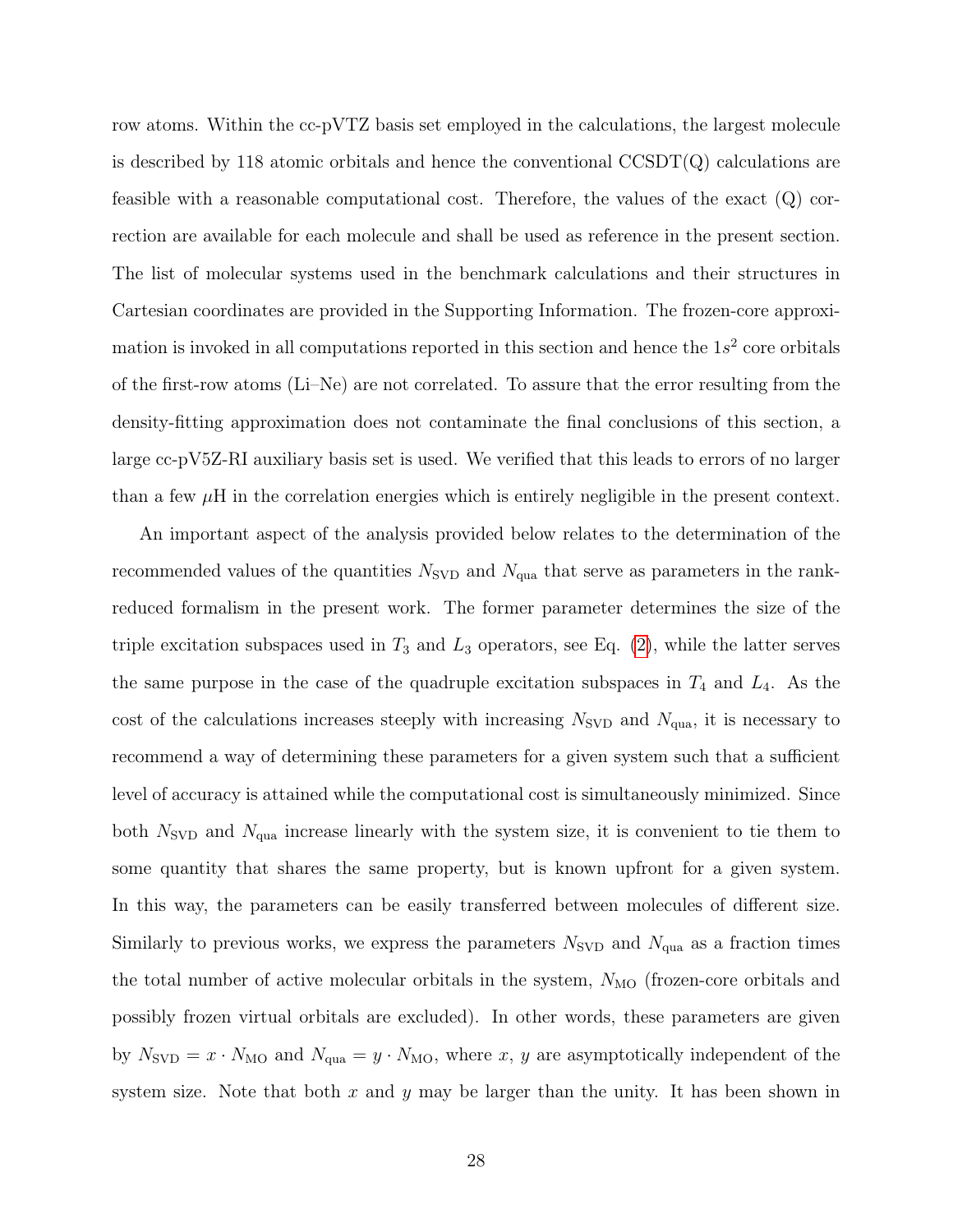<span id="page-28-0"></span>Ref. [14](#page-48-3) that in reproduction of the CCSDT correlation energy  $N_{\text{SVD}} \approx N_{\text{MO}}$  is sufficient in usual applications. However, it cannot be guaranteed a priori that a similar size of the triple excitation subspace is adequate in determination of the (Q) corrections.



Figure 3: Mean absolute percentage error in the  $(Q)$  correction obtained using the  $\mathcal{L}_{(Q)}$ functional (cc-pVTZ basis set) as a function of  $N_{\text{qua}}$  for several representative values of the  $N_{\text{SVD}}$  parameter, see the legend. The exact  $\text{CCSDT}(Q)$  results are used as a reference. The symbol  $N_{\text{MO}}$  denotes the total number of orbitals in a given system.

Since the molecules included in the test set vary considerably in size, it is necessary to use a size-intensive error measure to compare the results. First, we consider the mean absolute percentage error (MAPE) averaged over all molecules. In Fig. [3](#page-28-0) we plot MAPE as a function of  $N_{\text{qua}}$  varied from  $\frac{1}{3}N_{\text{MO}}$  to  $N_{\text{MO}}$  for several representative values of  $N_{\text{SVD}}$ , namely  $N_{\text{SVD}} = x \cdot N_{\text{MO}}$  with  $x = \frac{1}{2}$  $\frac{1}{2}, \frac{3}{4}$  $\frac{3}{4}$ , 1,  $\frac{5}{4}$  $\frac{5}{4}$ ,  $\frac{3}{2}$  $\frac{3}{2}$ . Overall, for each value of  $N_{\text{SVD}}$  individually, we observe a similar trend in error decay as  $N_{\text{qua}}$  is increased. Initially, the error vanishes rapidly, which is followed by a plateau region where the error stabilizes, see Fig. [3.](#page-28-0) Beyond this point, further increase of the  $N_{\text{qua}}$  parameters leads to no appreciable accuracy improvements, and in some cases the error even increases by a tiny amount. Clearly, in this region the accuracy is limited by the error of the triply-, and not quadruply-excited, amplitudes. This is further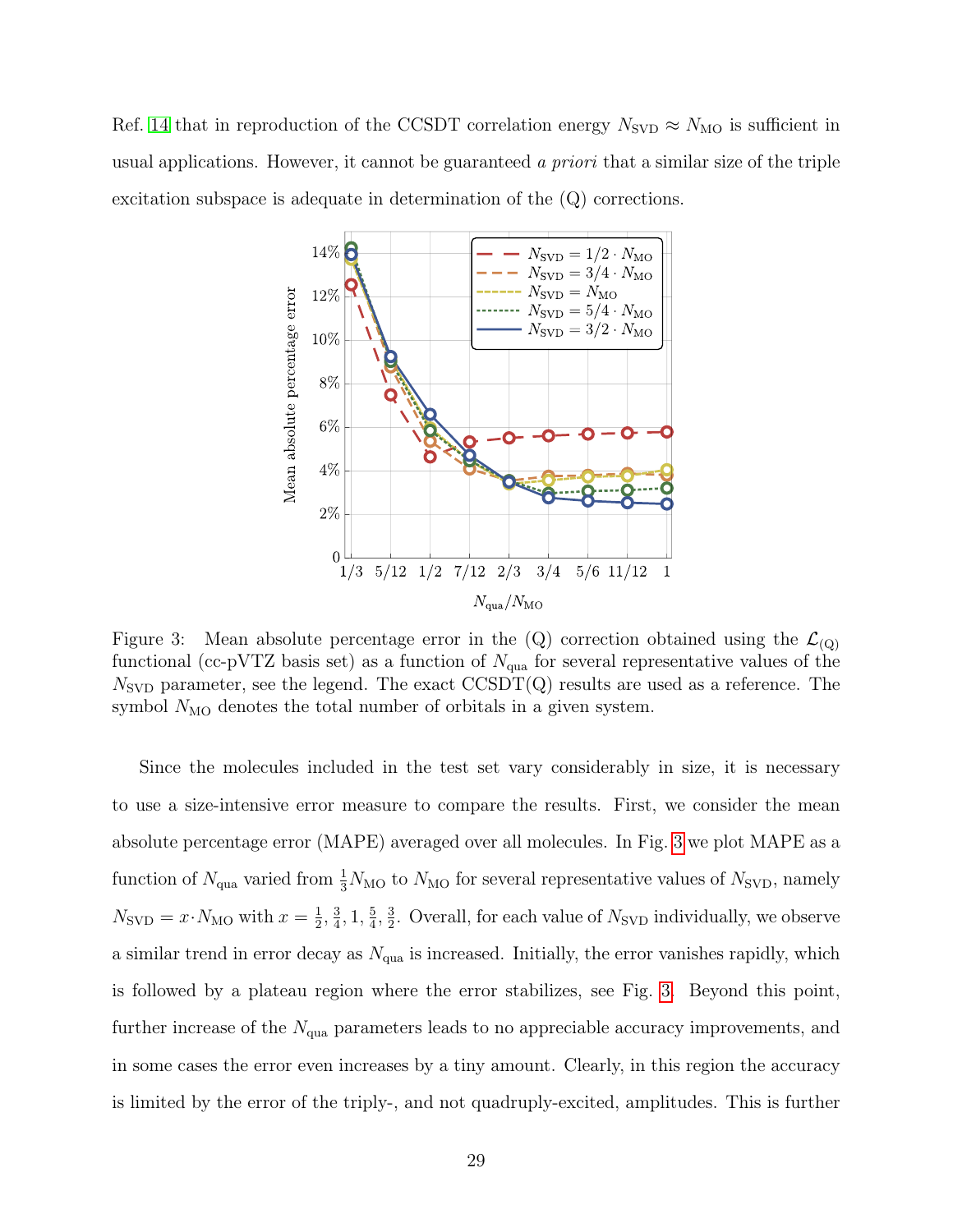confirmed by the observation that the error in the plateau region depends significantly on  $N_{\text{SVD}}$ . For  $N_{\text{SVD}} = \frac{1}{2} N_{\text{MO}}$  the error stabilizes at the level of around 6%; this decreases to around 4% for  $N_{\text{SVD}} = N_{\text{MO}}$ , and to slightly above 2% for  $N_{\text{SVD}} = \frac{3}{2} N_{\text{MO}}$ .

To recommend values of the parameters  $N_{\text{SVD}}$  and  $N_{\text{qua}}$  that shall be used in future calculations, we require that the MAPE in Fig. [3](#page-28-0) should be at the order of a few percent, according to the discussion in the Introduction. The smallest triple excitation subspace that systematically delivers the accuracy better than 5% corresponds to  $N_{\text{SVD}} = \frac{3}{4} N_{\text{MO}}$  or  $N_{\text{SVD}} = N_{\text{MO}}$ . Smaller values of  $N_{\text{SVD}}$  are not recommended, unless supported by some reference calculations that confirm their reliability or if larger errors are acceptable. Further increase, to about  $N_{\text{SVD}} = \frac{3}{2} N_{\text{MO}}$ , of the parameter  $N_{\text{SVD}}$  is necessary to reach accuracy levels of 2% or so. Regarding the value of the second parameter, it is desirable to set  $N_{\text{qua}}$ to a value that (for a given  $N_{\text{SVD}}$ ) corresponds as closely as possible to the onset of the plateau region. In this way the computational cost of the procedure is minimized without compromising the accuracy. A conservative choice is to set  $N_{\text{qua}} = \frac{2}{3} N_{\text{SVD}}$ , such that for each  $N_{\text{SVD}} \geq N_{\text{MO}}$  the value of  $N_{\text{qua}}$  lies well-within the plateau region. We recommend this setup in future calculations. This approach has one additional advantage: the values of  $N_{\rm SVD}$  and  $N_{\text{qua}}$  do not have to be varied independently. Instead, they are increased simultaneously which makes the results easier to analyse and represent.

Thus far we have concentrated on MAPE as a measure of error of the proposed formalism. While this error measure is particularly important from the practical point of view, it provides little information about the error distribution and its characteristics. To fill this gap we consider signed percentage error defined as

$$
\Delta^{(i)} = 100\% \cdot \frac{\mathcal{L}_{\text{(Q)}}^{(i)} - E_{\text{(Q)}}^{(i)}}{E_{\text{(Q)}}^{(i)}},\tag{35}
$$

where the index *i* enumerates the molecules in the test set, and  $E_{(Q)}^{(i)}$  is the reference (exact) value of the  $(Q)$  correction for the *i*-th molecule. For the purposes of statistical analysis we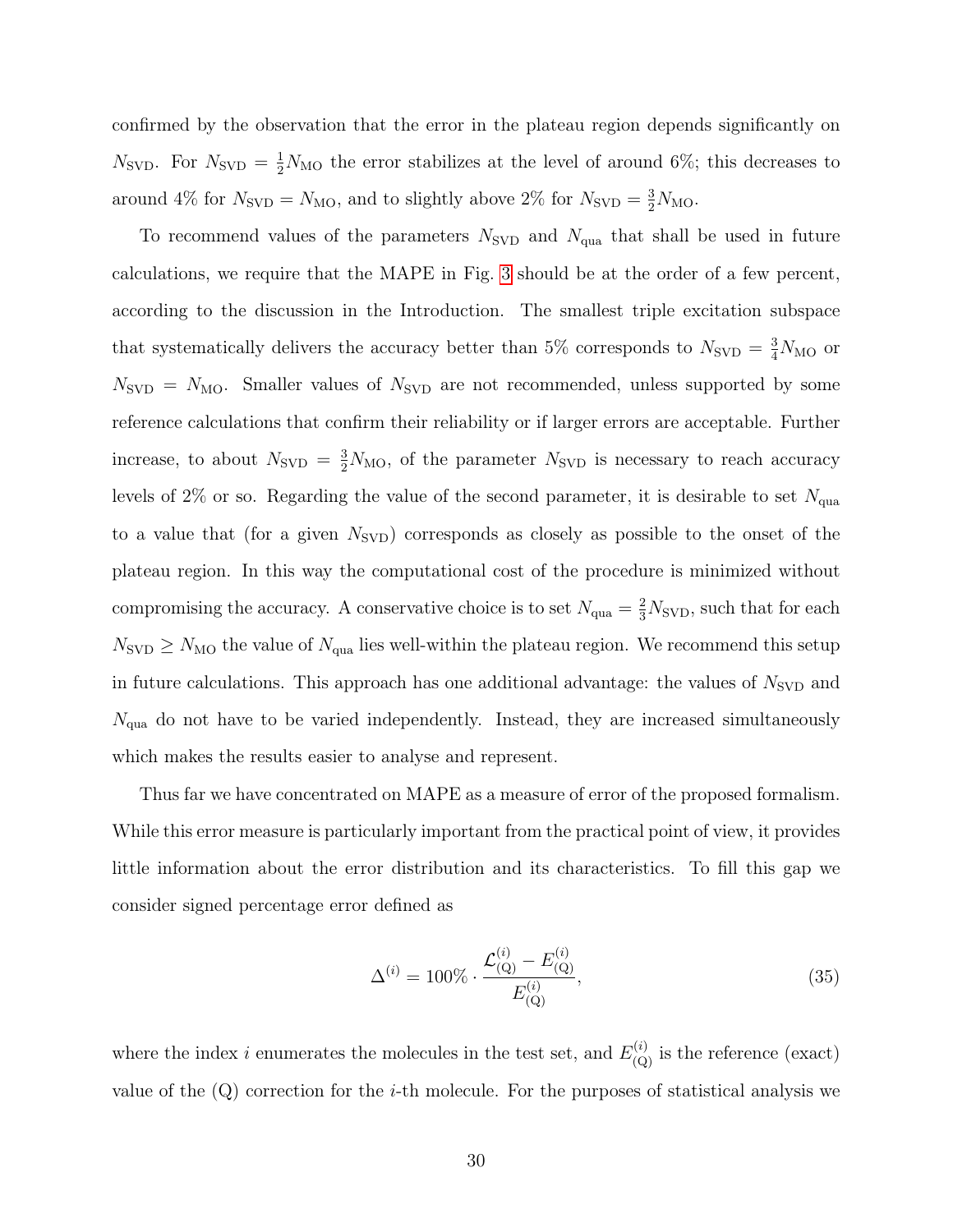<span id="page-30-0"></span>

Figure 4: Distribution of relative errors (in percent) in the (Q) correction obtained using the  $\mathcal{L}_{\text{(Q)}}$  functional (cc-pVTZ basis set) for several representative values of the  $N_{\text{SVD}}$  parameter, see the legend. For each value of  $N_{\text{SVD}}$ , the parameter  $N_{\text{qua}}$  is set to  $\frac{2}{3}N_{\text{SVD}}$ . The exact  $CCSDT(Q)$  results are used as a reference. The symbol  $N_{MO}$  denotes the total number of orbitals in a given system.

calculate the mean error and its standard deviation

$$
\bar{\Delta} = \frac{1}{n} \sum_{i=1}^{n} \Delta_i,\tag{36}
$$

$$
\Delta_{\text{std}}^2 = \frac{1}{n-1} \sum_{i=1}^n \left( \Delta_i - \bar{\Delta} \right)^2, \tag{37}
$$

where *n* is the number of molecules in the test set. For all cases considered here we found that the error distribution is normal to a good degree of approximation. Therefore, for clarity we represent the error measures  $\bar{\Delta}$  and  $\Delta_{\text{std}}$  graphically in Fig. [4](#page-30-0) in terms of the Gaussian distributions

$$
\rho(\Delta) = \mathcal{N}e^{-\left(\Delta - \bar{\Delta}\right)^2/2\Delta_{\text{std}}^2},\tag{38}
$$

where  $\mathcal N$  is a normalization constant. As illustrative examples we consider  $N_{\text{SVD}} = x \cdot N_{\text{MO}}$ with  $x = \frac{1}{2}$  $\frac{1}{2}, \frac{3}{4}$  $\frac{3}{4}$ , 1,  $\frac{5}{4}$  $\frac{5}{4}$ ,  $\frac{3}{2}$  $\frac{3}{2}$ , and in each case we set  $N_{\text{qua}} = \frac{2}{3} N_{\text{SVD}}$  according to the discussion above. As seen in Fig. [4,](#page-30-0) the accuracy obtained with  $N_{\text{SVD}} = \frac{1}{2}$  $\frac{1}{2} \cdot N_{\text{MO}}$  and  $N_{\text{SVD}} = \frac{3}{4}$  $\frac{3}{4} \cdot N_{\mathrm{MO}}$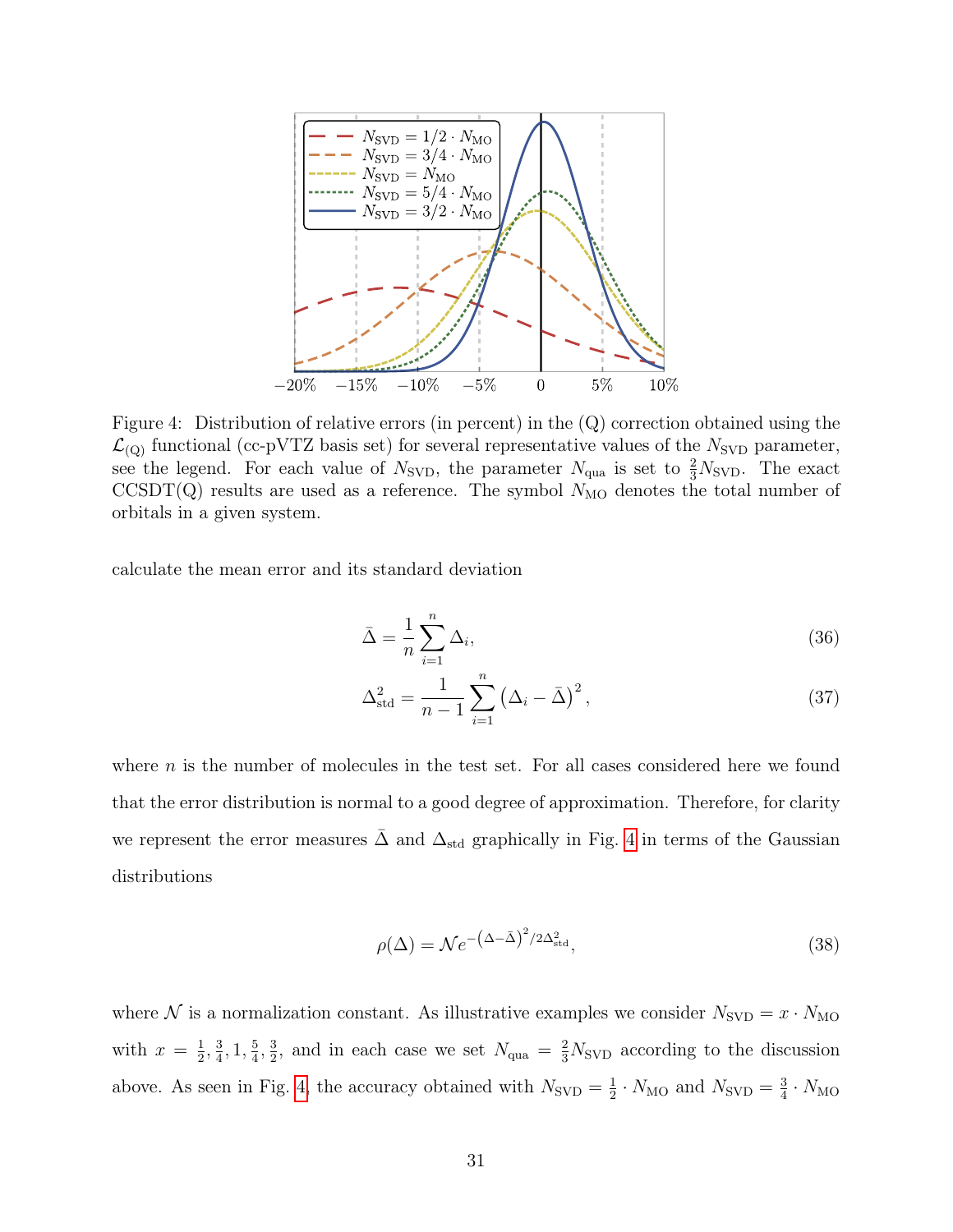is not satisfactory. Although in the latter case the mean error is acceptable ( $\bar{\Delta}$  < 5%), the corresponding standard deviation is still large ( $\Delta_{\text{std}} \approx 6.8\%$ ) and hence the error distribution is rather broad. The results are improved considerably for  $N_{\text{SVD}} = N_{\text{MO}}$  and  $N_{\text{SVD}} = \frac{5}{4}$  $\frac{5}{4} \cdot N_{\text{MO}}$ where the mean error decreases to  $\bar{\Delta} \approx -0.29\%$  and  $\bar{\Delta} \approx 0.59\%$ , respectively. This is accompanied by a significant reduction of the standard deviation. Finally, by increasing the value of the parameter  $N_{\text{SVD}}$  to  $\frac{3}{2} \cdot N_{\text{MO}}$ , the mean error is further reduced slightly  $(\bar{\Delta} \approx 0.24\%)$ , similarly as the standard deviation  $(\Delta_{\text{std}} \approx 3.3\%)$ .

#### <span id="page-31-0"></span>3.4 Isomerization energy of ortho/meta benzyne

As the first application of the proposed theory we study the isomers of benzyne molecule  $(C_6H_4)$  in singlet spin state. We are interested in the isomerization energy between *ortho*and meta-benzyne. Benzynes have attracted a significant interest in recent years, both from experimental  $81,82$  $81,82$  and theoretical point of view,  $83-90$  $83-90$  due to their unique electronic structure and chemical properties. In synthetic organic chemistry, ortho-benzyne is a crucial intermediate in several important types of reactions, see the recent review paper of Tadross and Stoltz<sup>[91](#page-57-1)</sup> for an in-depth discussion. Benzynes are also found<sup>[92](#page-57-2)</sup> to be the key intermediate in formation of polycyclic aromatic hydrocarbons – carcinogenic and environmentally-harmful compounds. In particular, the ortho- and meta-benzyne isomerization has been proposed to constitute an important step of various fragmentation and decomposition reaction pathways.[93](#page-57-3)[–95](#page-57-4) From the theoretical standpoint, benzynes are known to possess a singlet diradical character of the ground-state energy level and it has been shown that static correlation effects play an important role in description of these systems. Therefore, benzynes are frequently employed in benchmark studies of novel quantum chemistry methods where accurate and reliable reference data is valuable.

Throughout the present section we adopt the convention that the isomerization energy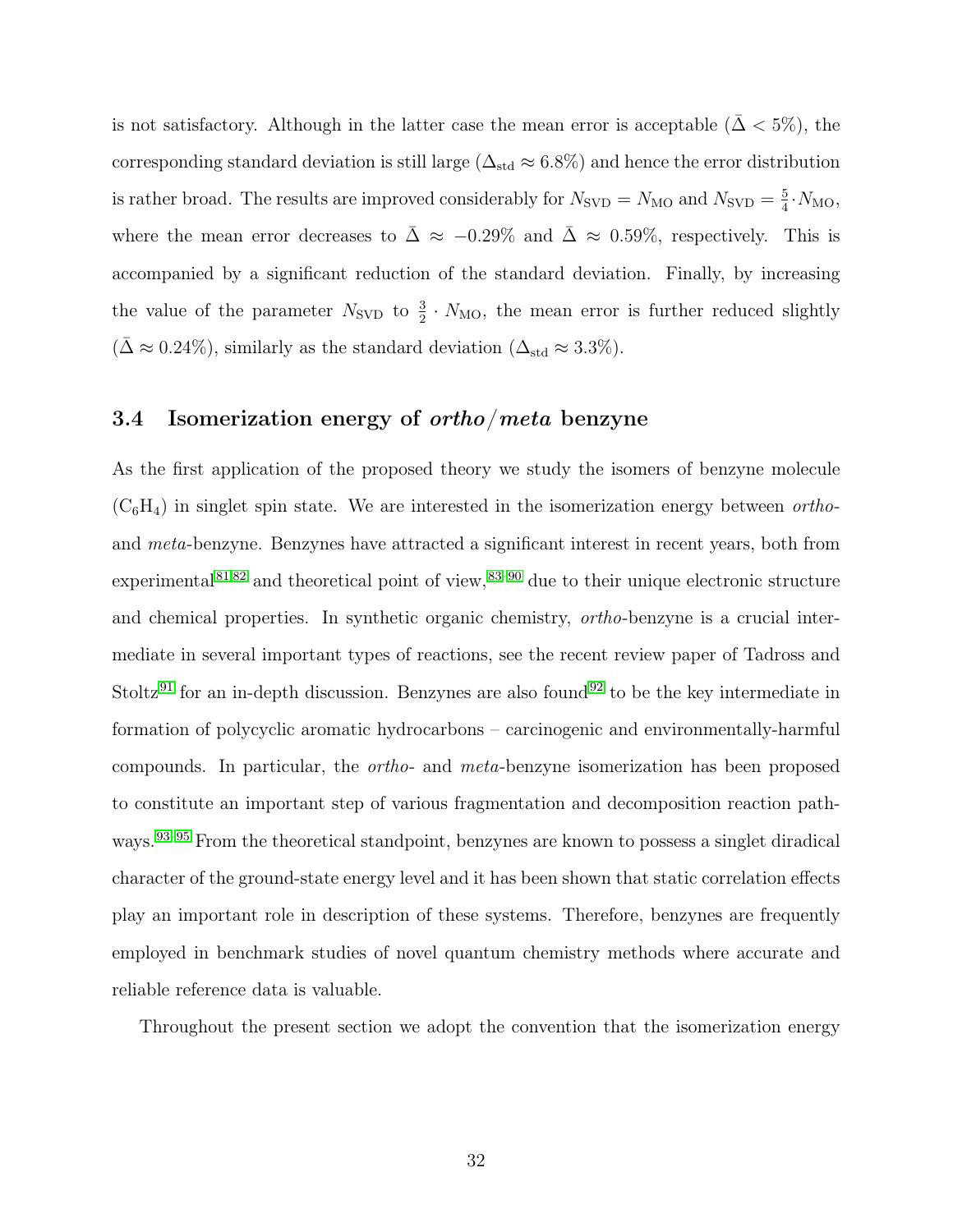$\Delta E$  is defined as

$$
\Delta E = E_{meta} - E_{ortho}.\tag{39}
$$

It is known that in the ground electronic singlet state the ortho isomer is more stable and hence the total isomerization energy defined above is positive. However, individual contributions to the isomerization energy representing various physical contributions may be of an arbitrary sign. For clarity, positive contributions are understood to favor the ortho isomer, while negative contributions – the *meta* isomer.

Besides studying the performance of the rank-reduced formalism for the isomers of benzyne, our goal is to show how the proposed method can be incorporated in the so-called composite electronic structure schemes in order to increase their accuracy, computational performance or range of applicability. Several families of composite schemes were proposed in the literature, e.g. Gaussian-n  $(G-n)$  originally introduced by Pople *et al.*, <sup>[96–](#page-57-5)[99](#page-58-0)</sup> Weizmann $n$  (W-n) model chemistry developed by Martin and collaborators,  $^{100-102}$  $^{100-102}$  $^{100-102}$  or HEATxyz protocol in its several variants.  $103-105$  $103-105$  Nowadays, composite schemes are an important tool in, e.g. ab initio thermochemistry calculations or theoretical prediction of quantitative chemical kinetics. The main idea behind the composite schemes is to split, e.g. the total electronic energy of a molecule, into a sum of one (in some variants, two) major components supplemented by a series of smaller additive corrections. Depending on the desired level of accuracy, the number of corrections varies from just a few to a dozen or so in the most demanding situations. As the corrections are small in absolute terms compared to the major components, they can be calculated less accurately – usually employing a smaller basis set or with some additional approximations. Below we introduce a composite method that targets the accuracy comparable to the exact  $\text{CCSDT}(Q)$  theory, and employs the rank-reduced approach to the calculation of the  $(Q)$  correction and the SVD-CCSDT+ method for determination of the triple excitation contributions.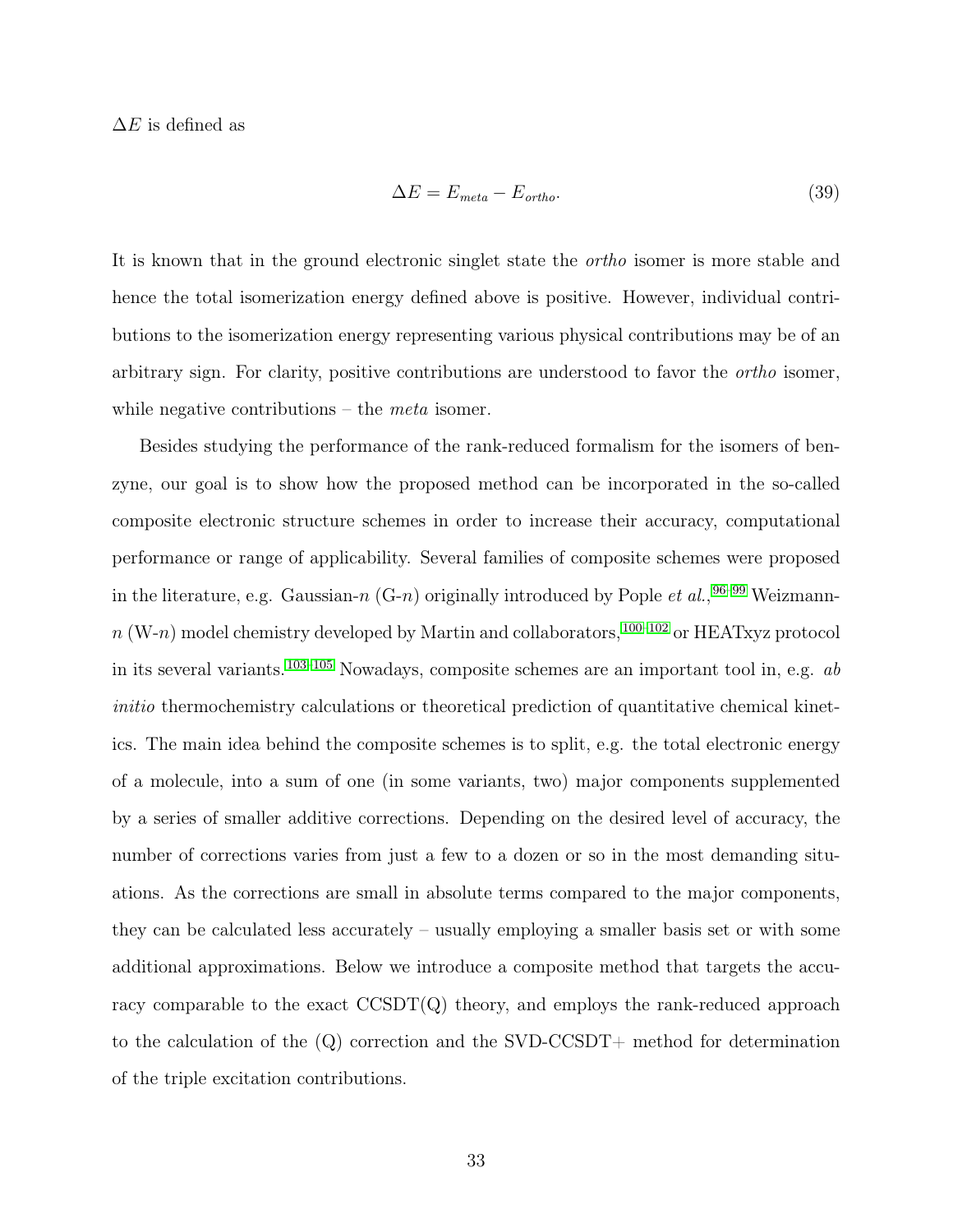The molecular geometries of *ortho*- and *meta*-benzyne were taken from the paper of Karton et al.<sup>[89](#page-57-6)</sup> where they were optimized using the frozen-core  $\text{CCSD}(T)/\text{cc-pV}QZ$  method. Our preliminary study has shown that these structures are well-converged with respect to the basis set size and the CC level. Therefore, all subsequent calculations of contributions to the isomerization energy were performed at fixed  $CCSD(T)/cc-pVQZ$  geometries, unless explicitly stated otherwise.

We begin by considering the Hartree-Fock contribution to the isomerization energy which was calculated using the cc-pVXZ basis sets with  $X=D,T,Q,5$ . As expected, it converges very fast to the basis set limit, with the value calculated using the cc-pVQZ basis set, 106.90 kJ/mol, differs from the result obtained within the cc-pV5Z basis set,  $106.97 \text{ kJ/mol}$ , by just 0.07 kJ/mol. To further minimize the basis set incompleteness error we perform three-parameter extrapolation using the exponential formula

<span id="page-33-0"></span>
$$
E_X = E_\infty + A e^{-BX},\tag{40}
$$

where  $E_{\infty}$ , A, B are fitted to reproduce the results obtained within the largest three basis sets. This leads to the final result 106.99 kJ/mol. Taking into account the rapid convergence of the results with the basis set size, it is reasonable to assume that the error of this quantity is no larger than 0.05 kJ/mol.

Next, we move on to the valence CCSD contribution which was calculated with all 1s <sup>2</sup> orbitals of carbon atoms being frozen (uncorrelated) using the same basis sets as for the Hartree-Fock method. One obtains −37.08, −34.90, −33.52, −32.99 kJ/mol with the  $X=$ D,T,Q,5 basis sets, respectively. The convergence pattern to the basis set limit is systematic, but the residual basis set error is still relatively large. To eliminate a significant portion of this error we employ the two-parameter Riemann extrapolation formula proposed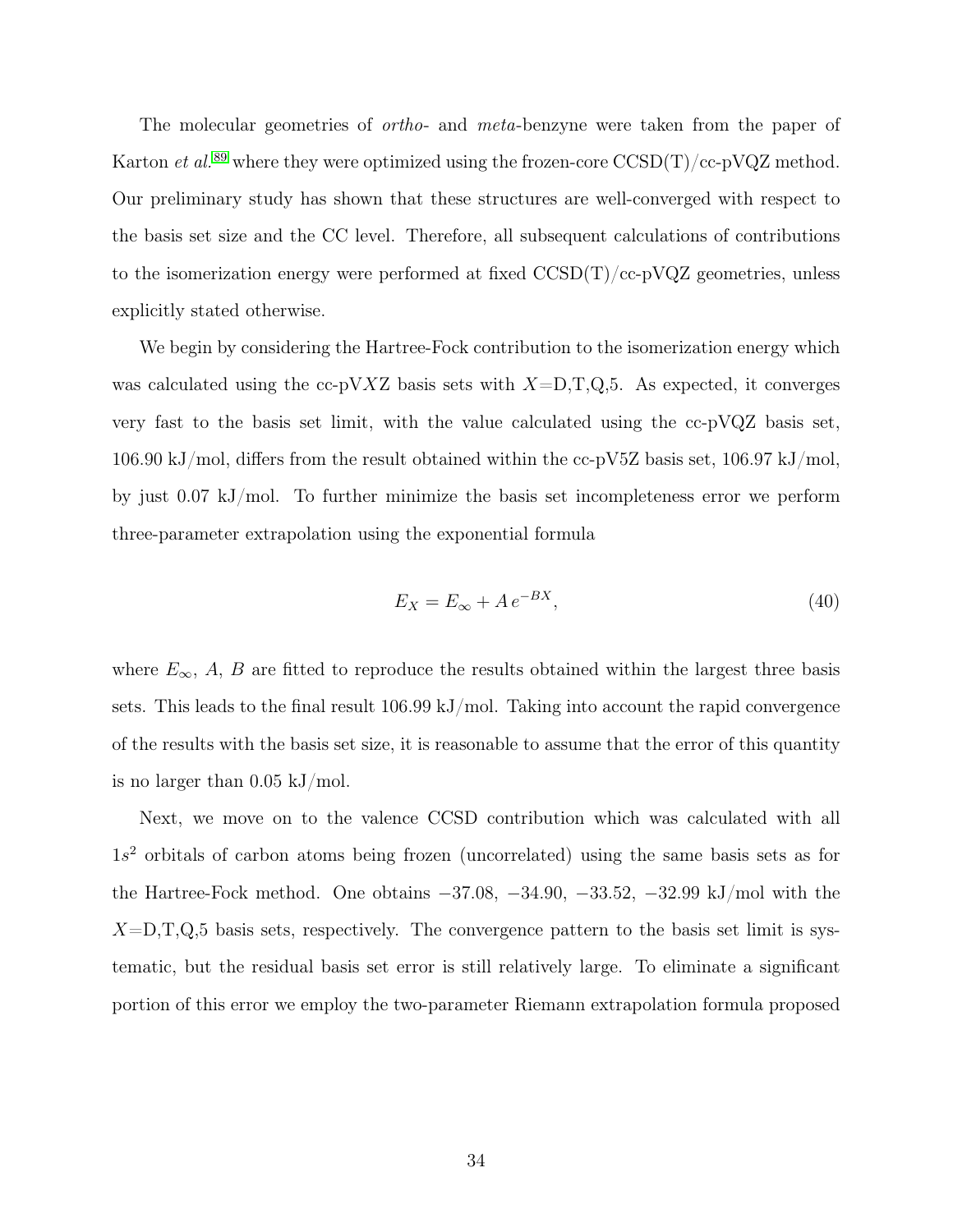in Ref. [106:](#page-59-1)

<span id="page-34-1"></span>
$$
E_{\infty} = E_X + X^4 \left[ \frac{\pi^4}{90} - \sum_{n=1}^X n^{-4} \right] \left( E_X - E_{X-1} \right). \tag{41}
$$

This stencil is used for extrapolation of all correlation energies in the remainder of the present work. The extrapolated CCSD contribution using the  $X = Q(4)$ , 5 basis sets reads  $-32.32 \pm 0.34$  kJ/mol, where the error was conservatively estimated to be equal to the half of the difference between the extrapolated value and the result in largest basis set available. This approach was found to provide reliable and conservative error estimates for small molecular systems at the same level of theory.  $^{106,107}\,$  $^{106,107}\,$  $^{106,107}\,$  $^{106,107}\,$ 

<span id="page-34-0"></span>

Figure 5: Triple excitation contribution to the isomerization energy of ortho/meta benzyne calculated using the SVD-CCSDT+ method (cc-pVTZ and cc-pVQZ basis sets) as a function of the  $N_{\text{SVD}}$  parameter. The symbol  $N_{\text{MO}}$  denotes the total number of orbitals in the system.

The next important contribution to the isomerization energy is the effect of triple excitations, defined as the difference of the results obtained with the CCSDT and CCSD methods. Similarly as in the previous paragraph, the calculations discussed here employ the frozen-core approximation. Due to cost considerations, it is a common practice to split the triple excita-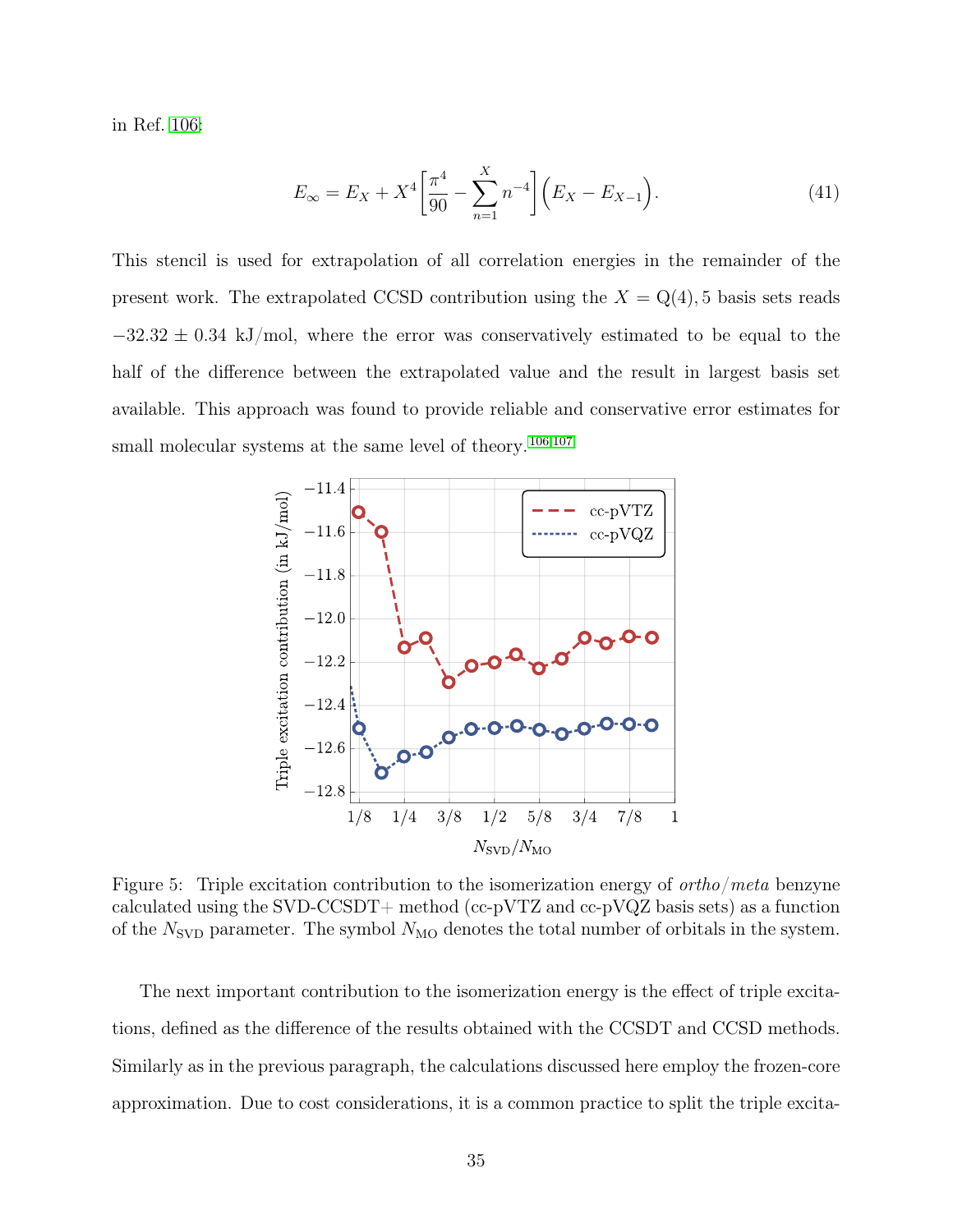tions contribution into two parts, namely (i) the contribution of triple excitations captured by the  $CCSD(T)$  method and (ii) the remainder, i.e. the difference between the  $CCSD(T)$  and CCSDT results. This approach is justified by the fact that the first contribution is usually dominating and, at the same time, can be obtained with a larger basis set. However, in the present application we found this separation to be no longer beneficial if the SVD-CCSDT+ method is used for evaluation of the triple excitation effects. This is because the largest basis set we could use in both  $CCSD(T)$  and  $SVD-CCSDT+$  calculations was cc-pVQZ. Despite significant effort, it was impossible to perform canonical  $(T)/c$ -pV5Z calculation using the hardware and software available to us, either due to excessive computational time or memory/disk space limitations. Taking into consideration that SVD-CCSDT+ is more accurate, we use it directly to determine the effects of triple excitations, bypassing the (T) method. In Fig. [5](#page-34-0) we show the convergence of the  $T_3$  contribution (cc-pVTZ and cc-pVQZ basis sets) to the isomerization energy as a function of the  $N_{SVD}$  parameter. Similarly as in the previous sections, this parameter is expressed as  $N_{\text{SVD}} = x \cdot N_{\text{MO}}$ , where  $x \in (0, 1]$ . The results are remarkably stable with respect to the value of  $N_{\text{SVD}}$ ; for  $x > \frac{1}{2}$  the results change by less than 0.1 kJ/mol with the smaller basis and 0.05 kJ/mol with the larger basis. We take the results obtained with  $x = 1$  as the limit which leads to 12.12 kJ/mol and 12.48 kJ/mol within cc-pVTZ and cc-pVQZ basis sets, respectively. We assign the uncertainty of 0.05 kJ/mol to both these values. To obtain the final value of the triple excitation contribution to the isomerization energy we perform two-point  $X = T$ , Q complete basis set extrapolation, giving  $12.80 \pm 0.17$  kJ/mol. Two sources of error contribute to the proposed uncertainty: the extrapolation error  $(0.16 \text{ kJ/mol})$  which was estimated in the same way as for the CCSD contribution, and the error due to the truncation of the triple excitation subspace (0.05 kJ/mol, see the discussion above related to the  $N_{SVD}$  parameter). Since both sources of error can be viewed as independent, the final error is calculated by summing their squares and taking the square root, according to the usual rules of error propagation.

Finally, we move on to the calculation of the (Q) correction which accounts for the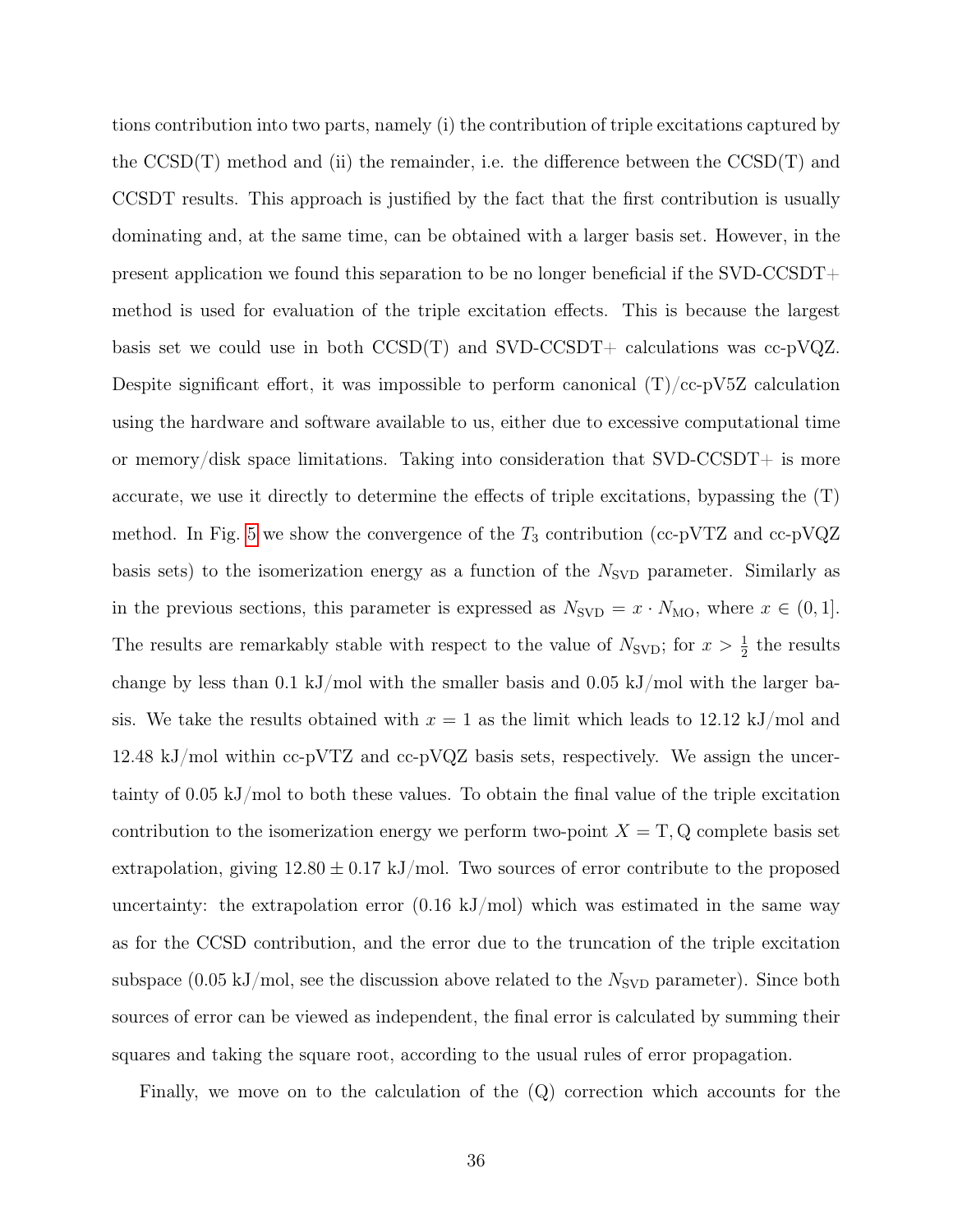<span id="page-36-0"></span>

Figure 6: Quadruple excitation contribution to the isomerization energy of *ortho/meta*benzyne calculated using the  $\mathcal{L}_{(Q)}$  functional (cc-pVTZ basis set) as a function of the  $N_{SVD}$ parameter. For each value of  $N_{\text{SVD}}$ , the parameter  $N_{\text{qua}}$  is set to  $\frac{2}{3}N_{\text{SVD}}$ . The symbol  $N_{\text{MO}}$ denotes the total number of orbitals in the system.

quadruple excitation effects. For this purpose we adopt the quadratic functional formalism introduced in the present work combined with the cc-pVTZ basis set. We also follow the recommendations stated in the previous section and set  $N_{\text{qua}} = \frac{2}{3} N_{\text{SVD}}$  in all calculations. In Fig. [6](#page-36-0) we present the  $(Q)$  contribution to the isomerization energy as a function of the  $N_{\text{SVD}}$ parameter. Beyond  $N_{\text{SVD}} = N_{\text{MO}}$  changes in the (Q) correction are increasingly smaller. For example, upon increasing this parameter from  $N_{\text{SVD}} = N_{\text{MO}}$  to  $N_{\text{SVD}} = \frac{5}{4} N_{\text{MO}}$ , the (Q) correction decreases by about 0.15 kJ/mol, while further increase to  $N_{\text{SVD}} = \frac{3}{2} N_{\text{MO}}$ affects it only by ca. 0.04 kJ/mol. By following the trend seen in Fig. [6](#page-36-0) one can expect that by further increase of the  $N_{SVD}$  parameter the  $(Q)$  correction will still decrease slightly. However, the changes are expected to be insignificant; even assuming the worst case scenario that the convergence of the  $(Q)$  correction is inversely proportional to  $N_{SVD}$ , the limit would be less than 0.1 kJ/mol away from the value obtained with  $N_{\text{SVD}} = \frac{3}{2} N_{\text{MO}}$ . As a result, we assume that the (Q) correction to the isomerization energy is equal to the value obtained for  $N_{\text{SVD}} = \frac{3}{2} N_{\text{MO}}$ , and assign conservative 0.1 kJ/mol error bars, giving  $-4.92 \pm 0.10$  kJ/mol. We neglect the basis set incompleteness error in calculation of the  $(Q)$  correction.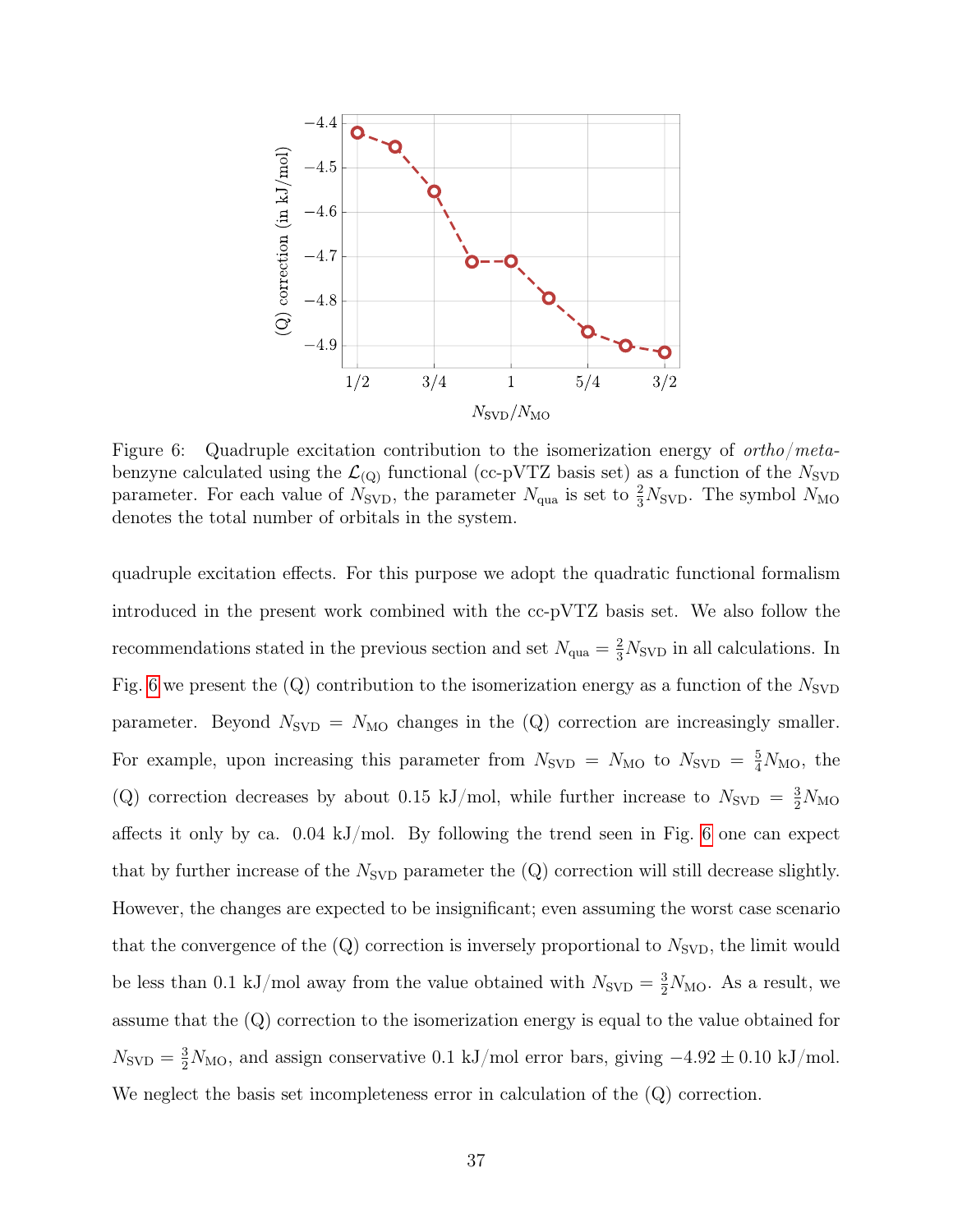The last major contribution to the isomerization energy is the zero-point vibration energy (ZPVE). Unfortunately, computation of this quantity at the CC level is costly, especially if a large basis set is required. For this reason, we employ the B3LYP/cc-pVTZ method to determine the ZPVE correction to the isomerization energy. Within the harmonic oscillator approximation the ZPVE contribution equals to  $-4.34 \text{ kJ/mol}$ . This value is further scaled by the recommended factor  $f = 0.9764$  to take the anharmonic effects into account, <sup>[108](#page-59-3)</sup> giving −4.24 kJ/mol. In order to estimate the error of this quantity, we note that in a recent work B3LYP/cc-pVTZ method<sup>[109](#page-59-4)-112</sup> was found to perform extremely well in comparison with  $CCSD(T)$  for molecules composed of first-row atoms.<sup>[113](#page-59-6)</sup> This is especially true for hydrocarbons, where the average deviation from  $\text{CCSD(T)}$  is just about 1%. Therefore, we conservatively assume that the error of the ZPVE contribution to the isomerization energy of *ortho/meta* benzyne does not exceed  $5\%$ , or 0.21 kJ/mol.

Finally, we consider several minor corrections that do not contribute significantly to the isomerization energy, but are nonetheless required in an accurate study. In the order of importance, we consider first the effect of the inner-shell  $1s<sup>2</sup>$  orbitals of carbon atoms on the isomerization energy. The inner shell correction was computed as a difference between allelectron and frozen-core  $\text{CCSD}(T)$  results obtained within the core-valence cc-pwCVXZ basis sets.<sup>[116](#page-60-0)</sup> In this way one obtains 0.64 kJ/mol, 1.60 kJ/mol and 1.81 kJ/mol for  $X=$ D,T,Q, respectively. Our final estimation,  $2.00 \pm 0.10 \text{ kJ/mol}$ , is obtained by two-point extrapolation from the  $X=T,Q$  pair, and the error is estimated in the same fashion as for the valence CCSD contribution.

The scalar relativistic effects were taken into account using DKH Hamiltonian<sup>[117–](#page-60-1)[119](#page-60-2)</sup> as implemented in NWChem program. [120](#page-60-3) The relativistic correction was calculated at the all-electron  $CCSD(T)/cc$ -pwCVXZ level of theory, giving  $-0.23$ ,  $-0.19$ , and  $-0.22$  for  $X=D,T,Q$ , respectively. The final result,  $-0.26 \pm 0.02$  kJ/mol, was obtained using the same procedure as for the inner-shell correction. Lastly, the diagonal Born-Oppenheimer correction (DBOC, also known as the adiabatic correction in the literature) was calculated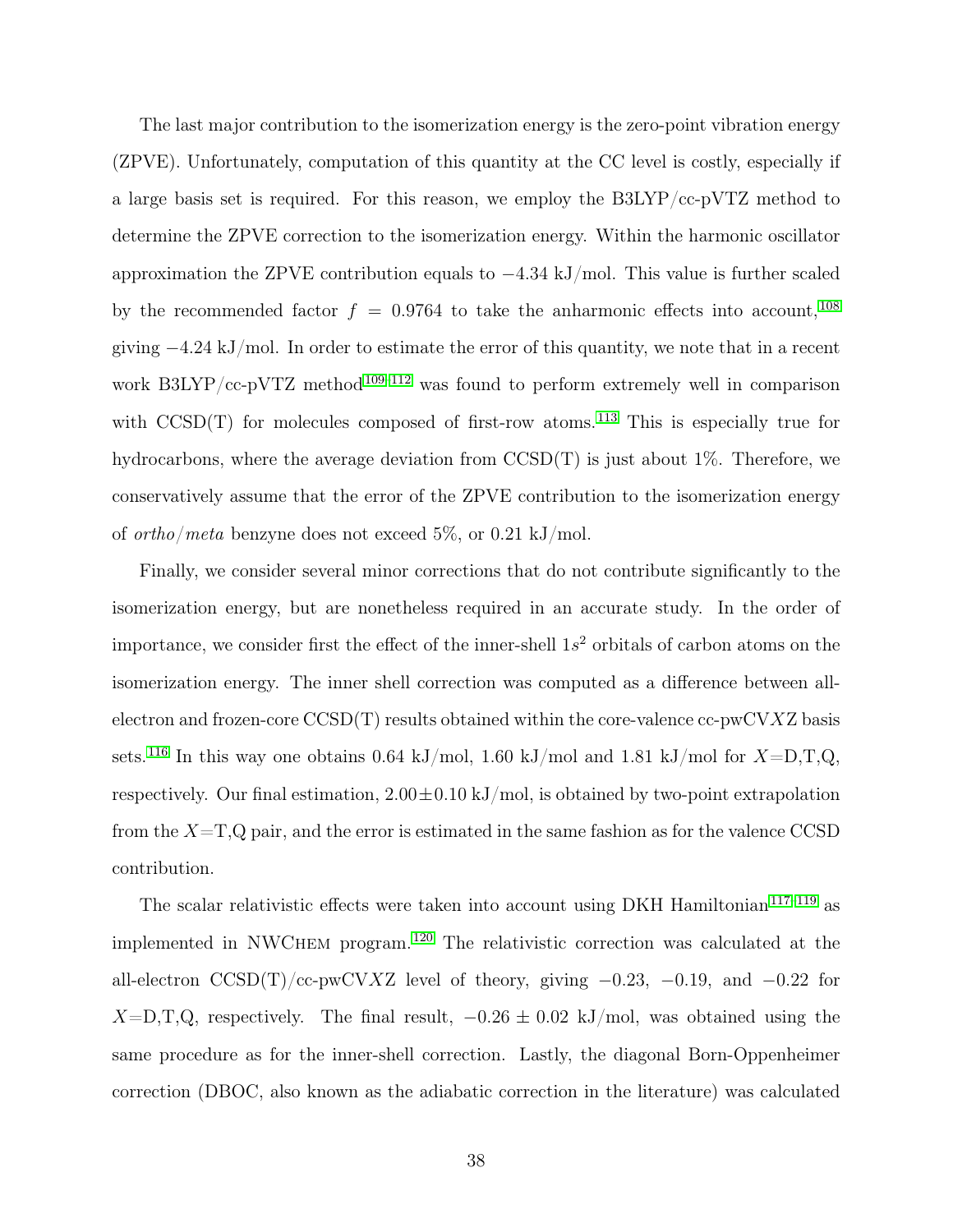|                         | contribution to $\Delta E$ |
|-------------------------|----------------------------|
| Hartree-Fock            | $106.99 \pm 0.05$          |
| valence CCSD            | $-32.32 \pm 0.34$          |
| valence $T_3$           | $-12.80 \pm 0.17$          |
| valence $(Q)$           | $-4.92 \pm 0.10$           |
| inner-shell correlation | $2.00 \pm 0.10$            |
| scalar relativity       | $-0.26 \pm 0.04$           |
| <b>DBOC</b>             | $0.03 \pm 0.10$            |
| ZPVE                    | $-4.24 \pm 0.21$           |
| total                   | $54.52 \pm 0.47$           |
| experiment              | 64.0 [82,114]              |
| other theoretical       | $54.4^{\rm a}$ [89]        |
|                         | $51.5^{\rm b}$ [90]        |
|                         | $61.2^c$ [86]              |
|                         | $51.0^d$ [83]              |

<span id="page-38-0"></span>Table 2: Final error budget of the calculations of the isomerization energy of *ortho/meta* benzyne. All values are given in kJ/mol.

<sup>a</sup> W3.2lite(b) composite method

 $b$  CAS(12,12)+PT2/CBS + ZPE<sub>CASSCF</sub>

 $c$  G2M(rcc,MP2) composite method  $^{115}$  $^{115}$  $^{115}$ 

<sup>d</sup> CASPT2[g1]+aANO:C(5s4p2d)/H(3s2p) basis set

using the CCSD/cc-pVDZ method<sup>[121](#page-60-6)</sup> employing the CFOUR program. The result, equal to about 0.03 kJ/mol, signals that the this effect has a negligible impact on the isomerization energy. While the size of the basis set used is small, and the obtained value is only a rough estimation, it is sufficient for the present purposes. However, we assign large error bars to this quantity,  $0.03 \pm 0.10 \text{ kJ/mol}$ .

The results obtained in this section are summarized in Table [2](#page-38-0) and compared with other data available in the literature. The comparison with the most recent experimental determi-nation<sup>[82](#page-56-2)</sup> reveals a substantial difference of about 10 kJ/mol. However, it has to be pointed out that the experimental value was obtained as a combination of atomization energies and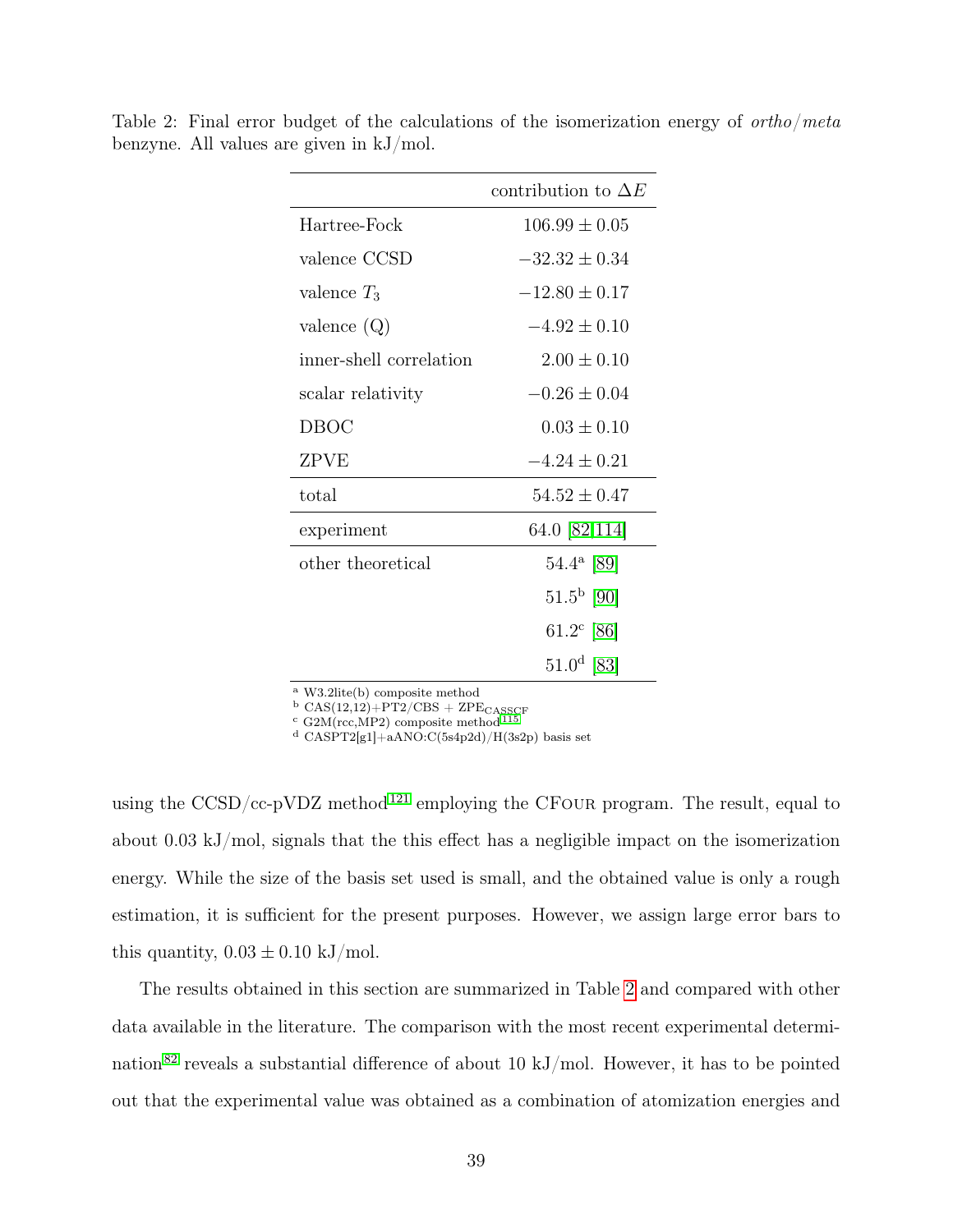the error of the final result is difficult to estimate. We find it likely that the theoretical value obtained in this work is considerably more accurate which is supported by other theoretical results found in the literature. They all tend to cluster around  $\Delta E \approx 50 - 55$  kJ/mol which suggest that the experimental value should be revised down.

#### <span id="page-39-0"></span>3.5 Cope rearrangement in bullvalene molecule



Transition state

Figure 7: Chemical structures illustrating the Cope rearrangement in the bullvalene molecule.

The second system we study in this work in detail is the bullvalene molecule,  $\rm C_{10}H_{10}$ . This molecule attracted considerable attention, because it is a prototypical fluxional molecule that possesses no permanent molecular structure, i.e. the nuclei are constantly in a concerted motion.<sup>[122](#page-61-0)</sup> In bullvalene, this is enabled by the Cope rearrangement, exemplified in Fig. [7,](#page-39-0) that may occur between many equivalent configurations. The initial and final structure are degenerate, but are separated by a reaction barrier. While the bullvalene molecule has been synthesised a long time  $ago$ ,  $123,124$  $123,124$  and frequently studied both experimentally and theoretically since then, the height of the barrier is not established unambiguously. The most recent theoretical result of Karton *et al.*<sup>[125](#page-61-3)</sup> differs from the experimental results (obtained by NMR techniques<sup>[126](#page-61-4)</sup>) by several kJ/mol. This discrepancy is much larger than the reported uncertainties of both calculations and measurements, and hence the theory and experimental data are not consistent at this point. In this section we carry an independent systematic theoretical study of the bullvalene Cope rearrangement barrier height and discuss the possible sources of this inconsistency. In particular, we include corrections due to triple and quadruple excitations calculated with the rank-reduced formalism. These corrections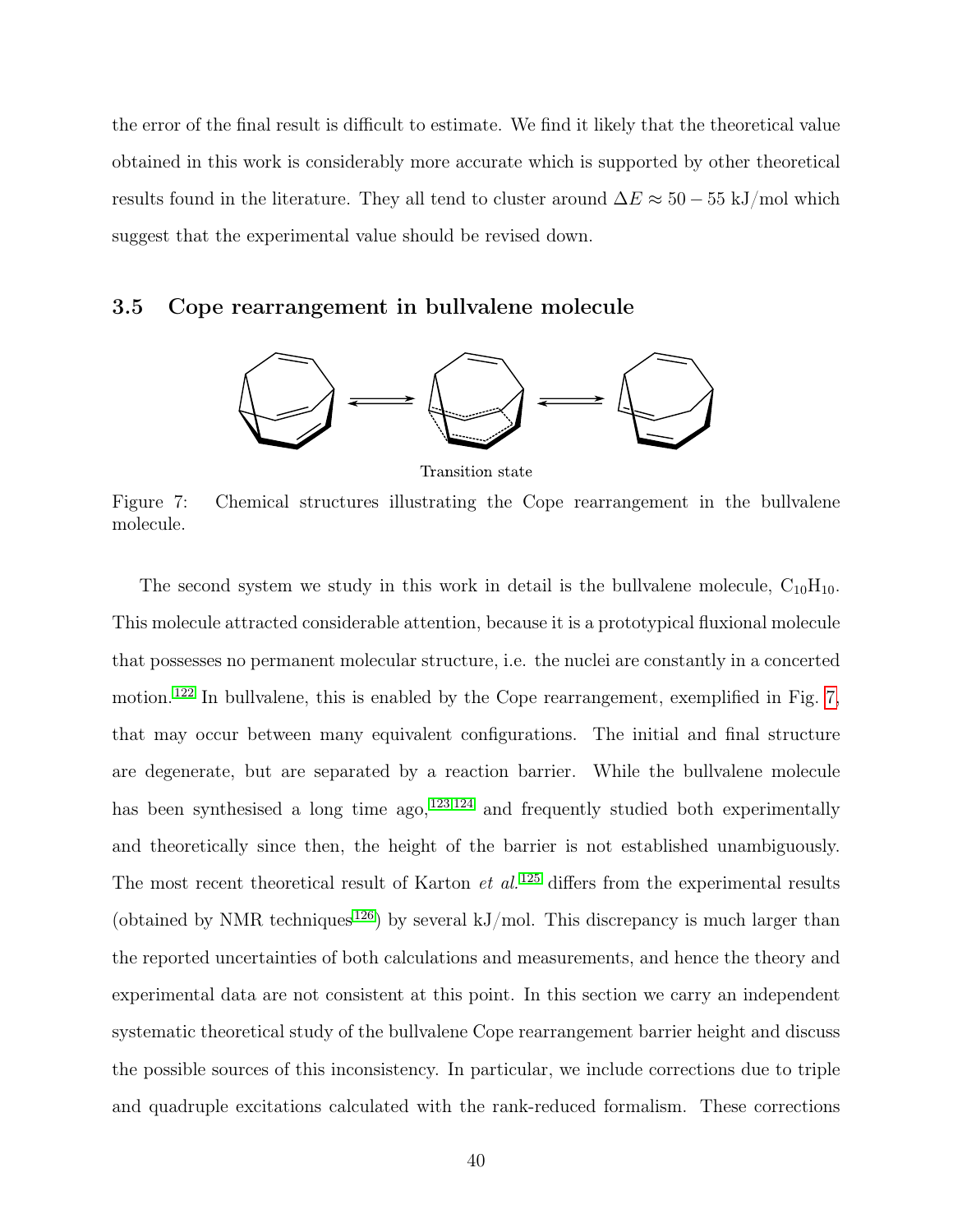would be extremely costly to compute using the exact  $\text{CCSDT}(Q)$  method; in fact, we did not manage to accomplish  $\text{CCSDT}(Q)$  calculations even with the smallest cc-pVDZ basis.

The electronic contribution to the reaction barrier height is denoted by the symbol  $\Delta E^{\ddagger}$ . For the purposes of direct comparison with the experimental data, we additionally need to calculate the Gibbs free energy barrier heights at the temperature  $T = 298$  K. This quantity is denoted by  $\Delta G_{298}^{\ddagger}$  and includes, besides  $\Delta E^{\ddagger}$ , the zero-point vibrational energy (ZPVE) and enthalpic/entropic temperature corrections, as detailed below.

The molecular geometries of the bullvalene equilibrium structure and Cope rearrangement transition state were optimized at the B3LYP-D3/pc-2 level of theory  $127-130$  $127-130$  using NWCHEM package. The obtained structures were verified to represent the equilibrium structure (real harmonic frequencies) and first-order transition state (one imaginary frequency). The Cartesian geometries of both structures are given in Supporting Information. The barrier height  $\Delta E^{\ddagger}$  is split into several components calculated at different levels of theory, and a composite scheme is used to assemble the best theoretical estimate. Because the bullvalene molecule is roughly twice as large as the systems considered in Sec. [3.4,](#page-31-0) the composite method applied here is less rigorous in nature. In particular, we do not assign uncertainties to individual contributions to the barrier height; instead, we attach a global error estimate only to the final result.

First, we consider the Hartree-Fock contribution to the barrier height which was calculated using the cc-pVXZ basis sets with  $X=T,Q,5$ . The exponential extrapolation [\(40\)](#page-33-0) from these three basis sets leads to the result  $108.97 \text{ kJ/mol}$ . This differs by less than 0.1 kJ/mol from the result obtained within the cc-pV5Z basis, showing that the error of the Hartree-Fock component of  $\Delta E^{\ddagger}$  is negligible. The second contribution to  $\Delta E^{\ddagger}$  was calculated using the CCSD method, giving  $-29.20, -28.39,$  and  $-27.50 \text{ kJ/mol}$  with cc-pVXZ,  $X=D,T,Q$ , basis sets, respectively. To further reduce the basis set incompleteness error we apply the two-point extrapolation formula [\(41\)](#page-34-1) resulting in the final CCSD contribution of −26.68 kJ/mol.

Next, we consider the contribution of triple excitations to the barrier height. It was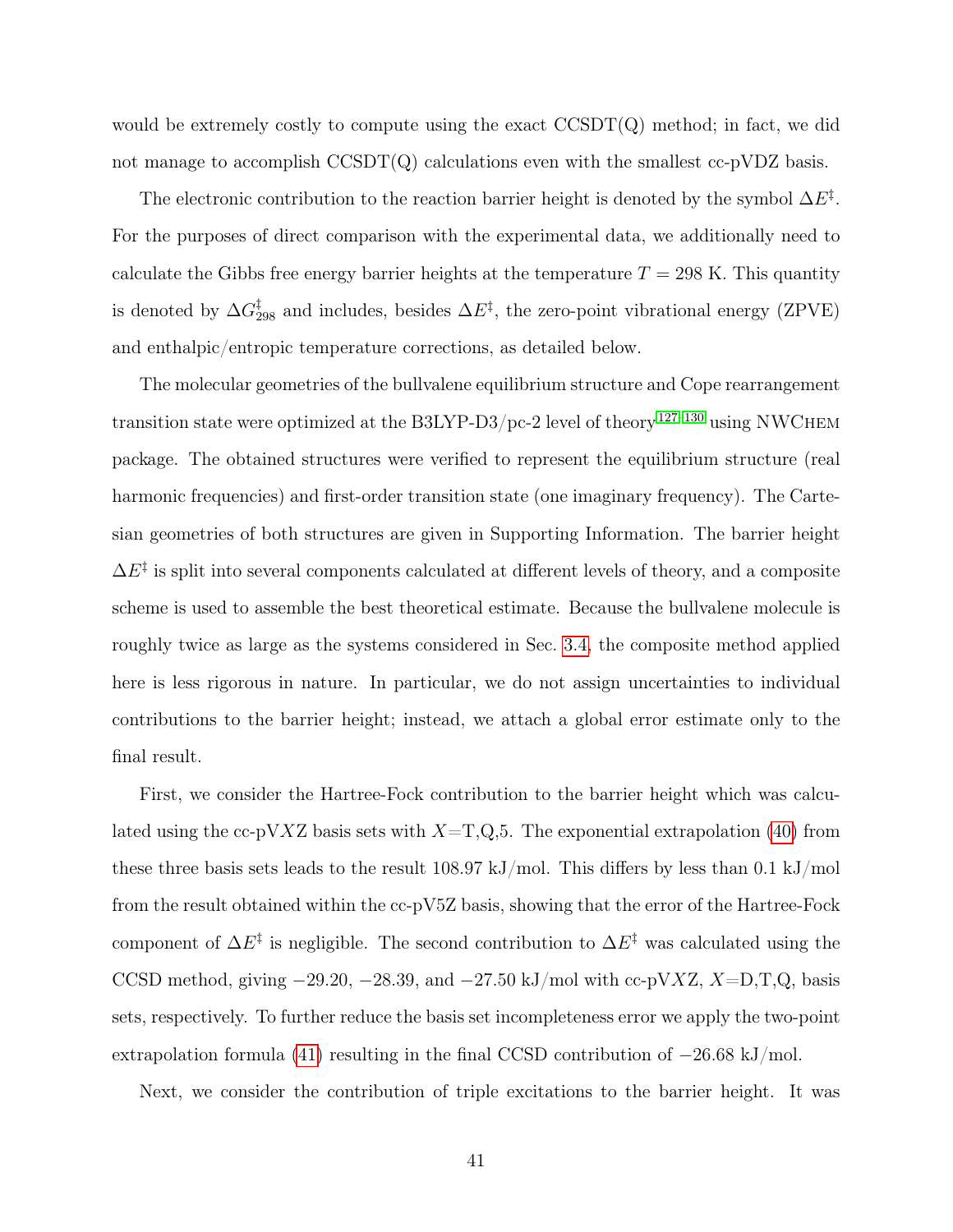<span id="page-41-0"></span>

Figure 8: Triple excitation contribution to the Cope rearrangement barrier height  $(\Delta E^{\ddagger})$ in bullvalene molecule calculated using the SVD-CCSDT+ method (cc-pVDZ and cc-pVTZ basis sets) as a function of the  $N_{\text{SVD}}$  parameter. The symbol  $N_{\text{MO}}$  denotes the total number of orbitals in the system.

computed using the SVD-CCSDT+ method within the cc-pVDZ and cc-pVTZ basis sets. Similarly as in the previous section, we do not split the effect of triple excitations into (T) and post-(T) components, because we did not manage to calculate the (T) correction within a larger (cc-pVQZ) basis set due to excessive time requirements. Note that the SVD-CCSDT+ calculations within the cc-pVTZ basis involve 50 correlated electrons and 440 atomic orbitals which vastly exceeds the capabilities of the available CCSDT implementations. In Fig. [8](#page-41-0) we present triple excitation contribution to the barrier height as a function of the  $N_{\text{SVD}}$ parameter. The results saturate fast with respect to the value of  $N_{\text{SVD}}$ , and for  $N_{\text{SVD}} = \frac{1}{2} N_{\text{MO}}$ they are essentially converged. Beyond this point minor fluctuations at the level of ca.  $0.05 \text{ kJ/mol}$  and  $0.02 \text{ kJ/mol}$  are observed, but this is completely negligible in comparison with other sources of error. Using the results obtained with  $N_{\text{SVD}} = N_{\text{MO}}$ , we obtain the contributions of triple excitations equal to  $-15.23$  and  $-15.87$  kJ/mol in the cc-pVDZ and cc-pVTZ basis sets, respectively. The final result, −16.26 kJ/mol, is obtained using two-point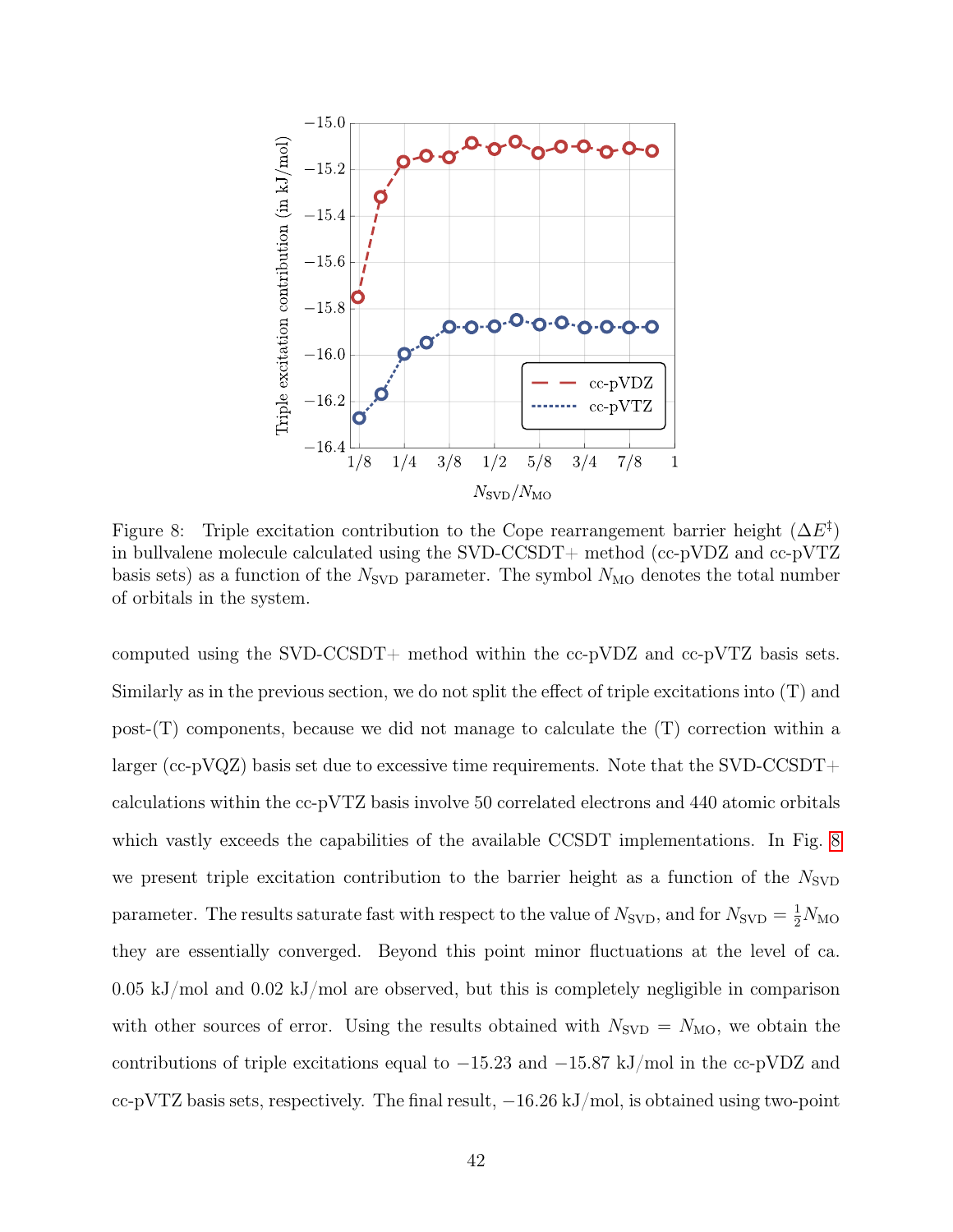<span id="page-42-0"></span>extrapolation formula, Eq. [\(41\)](#page-34-1).



Figure 9: Quadruple excitation contribution to the Cope rearrangement barrier height  $(\Delta E^{\ddagger})$  in bullvalene molecule calculated using the  $\mathcal{L}_{(Q)}$  functional (cc-pVDZ basis set) as a function of the  $N_{\text{SVD}}$  parameter. For each value of  $N_{\text{SVD}}$ , the parameter  $N_{\text{qua}}$  is set to  $\frac{2}{3}N_{\text{SVD}}$ . The symbol  $N_{\text{MO}}$  denotes the total number of orbitals in the system.

The quadruple excitation contribution to  $\Delta E^{\ddagger}$  was calculated using the  $\mathcal{L}_{(Q)}$  functional and the cc-pVDZ basis set. In Fig. [9](#page-42-0) we present the  $(Q)$  correction as a function of the  $N_{\text{SVD}}$  parameter and with the recommended  $N_{\text{qua}} = \frac{2}{3} N_{\text{SVD}}$ . One can see that beyond  $N_{\text{SVD}} = \frac{5}{4}N_{\text{MO}}$  the results are essentially stable with respect to this parameter. The variations are within  $0.01 - 0.02$  kJ/mol and hence are negligible from the present point of view. Therefore, we take the value obtained with  $N_{\text{SVD}} = \frac{3}{2} N_{\text{MO}}$ , namely  $-2.29 \text{ kJ/mol}$ , as the final contribution of quadruple excitations to  $\Delta E^{\ddagger}$ .

The last contributions to  $\Delta E^{\ddagger}$  are due to the inner-shell correlation and relativistic effects (scalar DKH Hamiltonian). They were both calculated using all-electron CCSD method within cc-pwCVTZ basis set supplemented by  $(T)$  correction obtained within cc-pwCVDZ basis. No extrapolation towards the complete basis set was performed. This brings contributions to  $\Delta E^{\ddagger}$  equal 1.33 and  $-0.21$  kJ/mol due to the aforementioned two effects. We also estimated the DBOC component of  $\Delta E^{\ddagger}$  (CCSD/cc-pVDZ level of theory) and found it to be negligible  $(< 0.1 \text{ kJ/mol})$  within the present accuracy standards.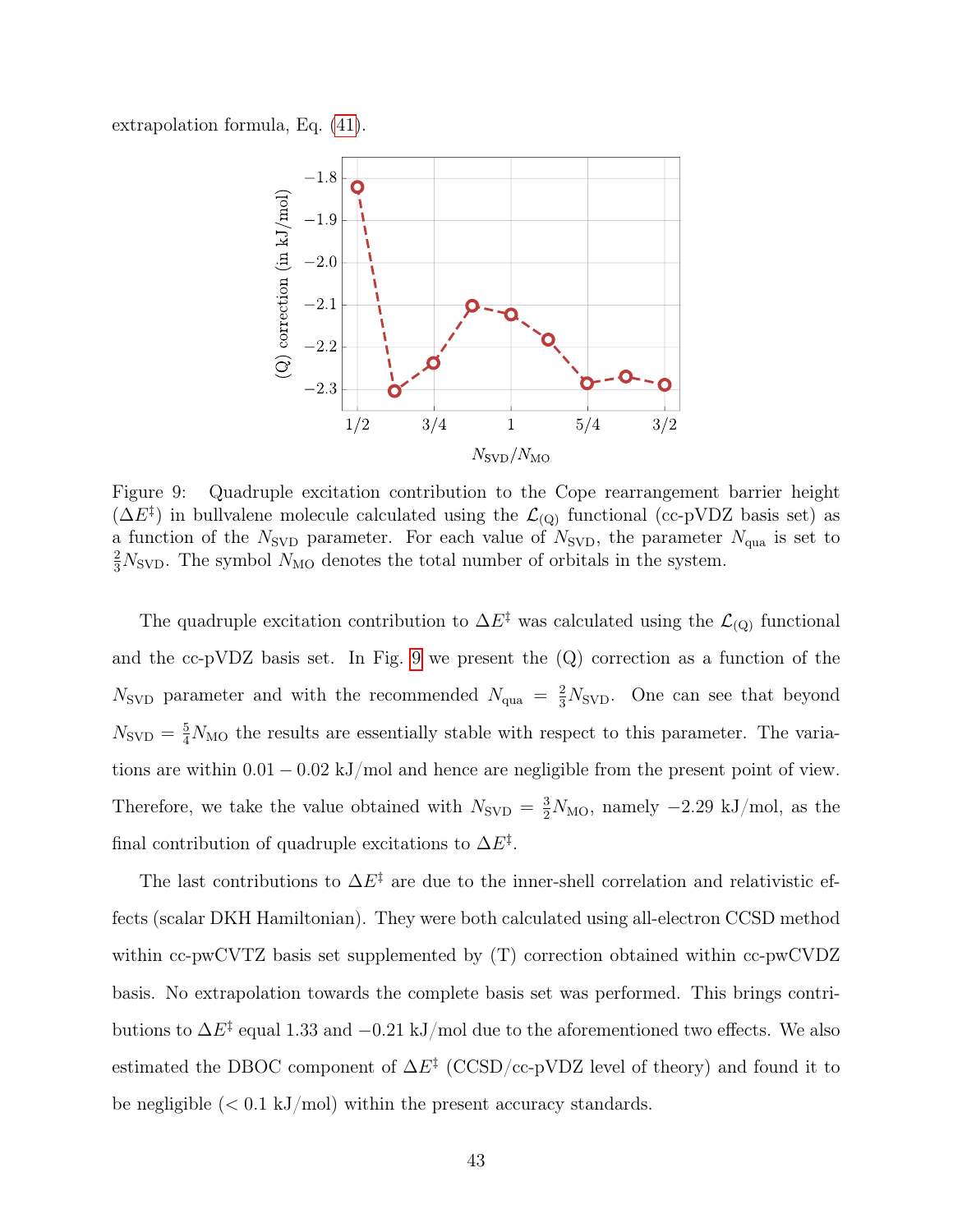|                         | contribution to $\Delta G_{298}^{\ddagger}$ |
|-------------------------|---------------------------------------------|
| Hartree-Fock            | 108.97                                      |
| valence CCSD            | $-26.68$                                    |
| valence $T_3$           | $-16.26$                                    |
| valence $(Q)$           | $-2.29$                                     |
| inner-shell correlation | 1.33                                        |
| scalar relativity       | $-0.21$                                     |
| <b>ZPVE</b>             | $-4.36$                                     |
| thermal correction      | 0.44                                        |
| total                   | 60.94                                       |

<span id="page-43-0"></span>Table 3: Summary of the calculations of the Gibbs free energy barrier height for the Cope rearrangement in the bullvalene molecule. All values are given in kJ/mol.

Finally, ZPVE contribution to the barrier height, as well as thermal corrections, were calculated at the same level of theory as the geometry optimization (B3LYP-D3/pc-2). The raw value of ZPVE was additionally scaled by the empirical factor  $f = 0.9678$ , as recommended in Ref. [131,](#page-61-7) to take the anharmonic effects into account, giving −4.36 kJ/mol. Thermal corrections were calculated within the rigid rotor/harmonic oscillator approximations without frequencies scaling. The thermal enthalpic and entropic contributions to the Gibbs free energy barrier height for  $T = 298$  K are  $-0.59$  and 1.03 kJ/mol, respectively, and hence the total finite-temperature correction is just 0.44 kJ/mol.

The final results of the calculations of the Gibbs free energy barrier height for the Cope rearrangement in the bullvalene molecule are summarized in Table [3.](#page-43-0) The total  $\Delta G_2^{\ddagger}$ 298 determined by us equals to  $60.94 \text{ kJ/mol}$ . In order to roughly estimate the error of this result we note that there are two major sources of uncertainty: valence CCSD and ZPVE contributions. They can both lead to errors of the order of 0.5 kJ/mol. The remaining contributions to  $\Delta G_{298}^{\ddagger}$  are expected to be accurate to within  $0.1 - 0.2$  kJ/mol. All in all, the value determined by us,  $\Delta G_{298}^{\ddagger} = 60.94 \text{ kJ/mol}$ , has uncertainty of around 1 kJ/mol. This result is in reasonable agreement with the most recent theoretical result of Karton,  $^{125}$  $^{125}$  $^{125}$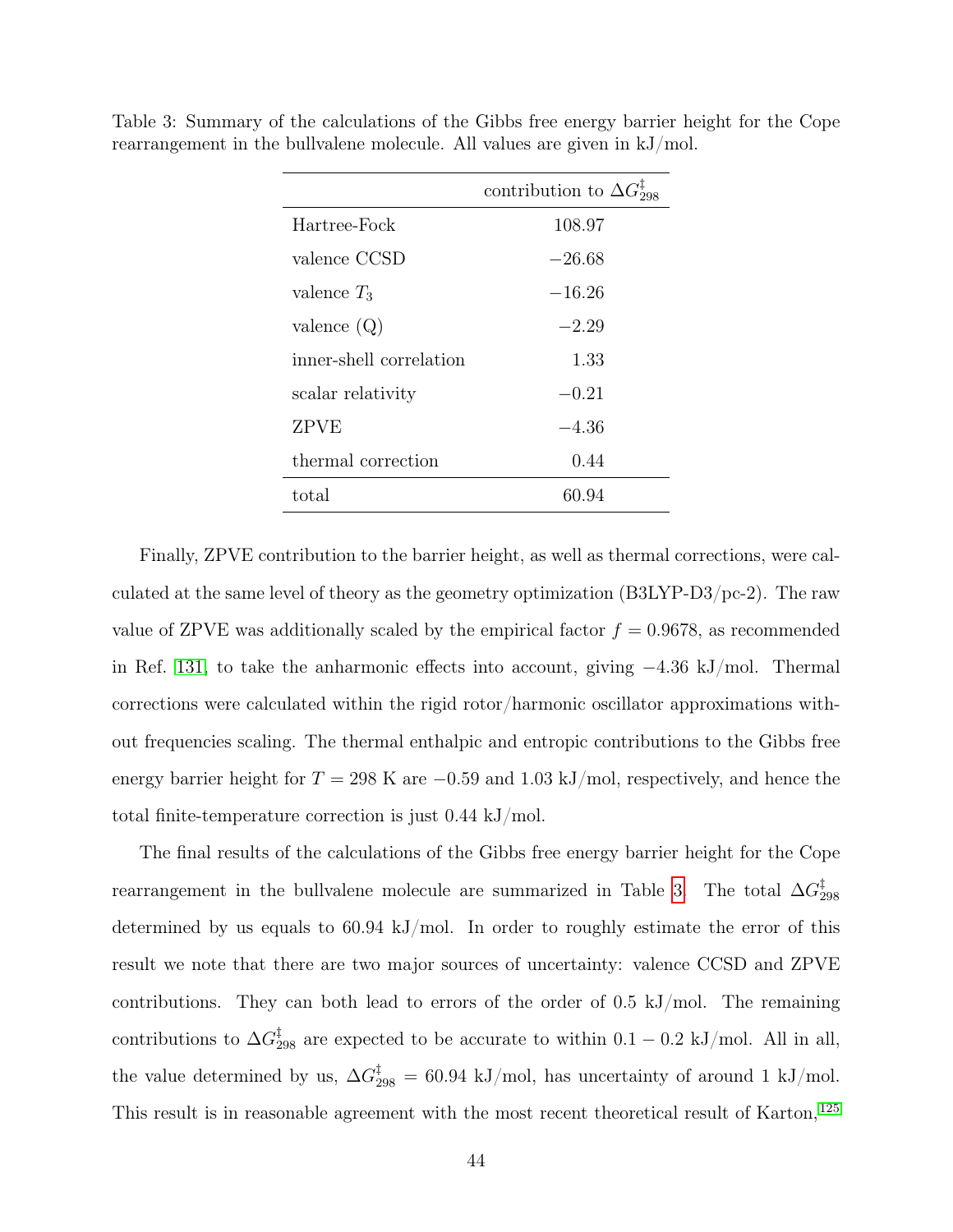62.21 kJ/mol, but in a disagreement with older calculations based on lower levels of theory which give results within  $35 - 55$  kJ/mol range.<sup>[132](#page-62-0)[–135](#page-62-1)</sup> More strikingly, our result is in a disagreement with the experimental data of Moreno *at al.*<sup>[126](#page-61-4)</sup> who obtained  $\Delta G_{298}^{\ddagger} = 54.8 \pm$ 0.8 kJ/mol from gas-phase NMR measurements. Such a large difference of about 6 kJ/mol is unlikely to be caused by an error in the theoretical protocol adopted by us. Therefore, we believe that the experimental data for this system should be reevaluated and a new measurement may help to resolve the persisting discrepancy between state-of-the-art theory and experimental results.

### 4 Conclusions and future work

In this work we have extended the rank-reduced coupled-cluster formalism to the calculation of non-iterative energy corrections due to quadruple excitations. The focus of the present work has been concentrated on the  $\text{CCSDT}(Q)$  method, which has become *de facto* standard in high-accuracy ab initio quantum chemistry, and can be viewed as the "platinum standard" of the field. The proposed formalism consist of two major novel components. The first is the application of the Tucker format to compress the quadruple excitation amplitudes and eliminate the full rank  $t_{ijkl}^{abcd}$  tensor entirely from the computational procedure. The second is the introduction of a modified functional for evaluation of the  $(Q)$  correction. This functional is rigorously equivalent to the standard  $(Q)$  formalism when the exact  $CC$  amplitudes are used. However, due to the fact that the new functional is stationary with respect to the amplitudes, it is less susceptible to errors resulting from the aforementioned compression. We show, both theoretically and numerically, that the computational cost of the proposed method scales as the seventh power of the system size. Using reference results for a set of small molecules, the method is calibrated to deliver accuracy of a few percent in relative energies. To illustrate the potential of the theory we calculate the isomerization energy of ortho/meta benzyne  $(C_6H_4)$  and the barrier height for the Cope rearrangement in bullvalene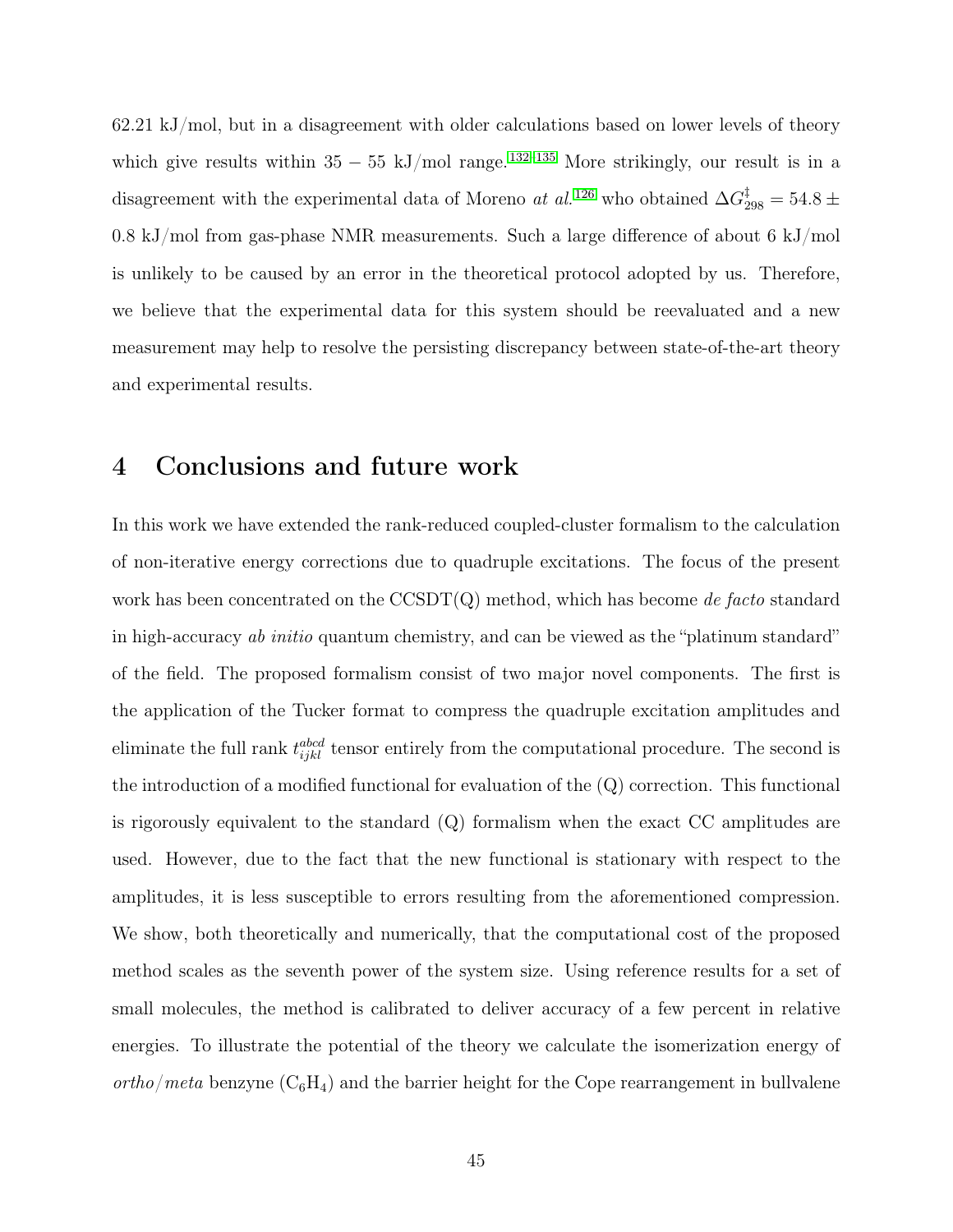$(C_{10}H_{10})$ . In both cases we show that the proposed formalism considerably increases the range of applicability of the CC theory with non-iterative energy corrections due to quadruple excitations.

The present work is a starting point for a rank-reduced treatment of other quantum chemistry methods involving quadruple excitations. Indeed, the quadruple excitation subspace obtained by the HOOI procedure, Sec. [2.5,](#page-16-3) can be used also in more advanced (both iterative and non-iterative) CC models involving the  $T_4$  operator. This includes even the complete CCSDTQ method. In fact, our preliminary study showed that the  $N^7$  scaling can be achieved at the CCSDTQ level if both the triple and quadruple excitation amplitudes are compressed using the Tucker format. However, to exploit this advantage an efficient implementation is required to minimize the prefactor, and the accuracy of the resulting method must be thoroughly tested and calibrated.

Another important extension is generalization of the rank-reduced coupled-cluster formalism to the open-shell situations. This direction is especially important for applications in ab initio thermochemistry, where calculation of atomization energies is an important problem. A straightforward way to handle the open-shell systems is offered by the spinunrestricted coupled-cluster theory, but this approach leads to the spin-contamination of the electronic wavefunction, as is well-documented in the literature.  $^{136-138}$  $^{136-138}$  $^{136-138}$  While the issue of spin-contamination may not be severe in many applications, a more pressing problem is the need to handle numerous spin cases of the triply- and, especially, quadruply-excited configurations. In the spin-unrestricted formalism each spin case has to be decomposed separately, leading to a significant increase in the computational costs. As a result, a more robust and advanced<sup>[139–](#page-62-4)[145](#page-63-1)</sup> approach to the spin-adaptation in open-shell systems may be required which will be considered in future works.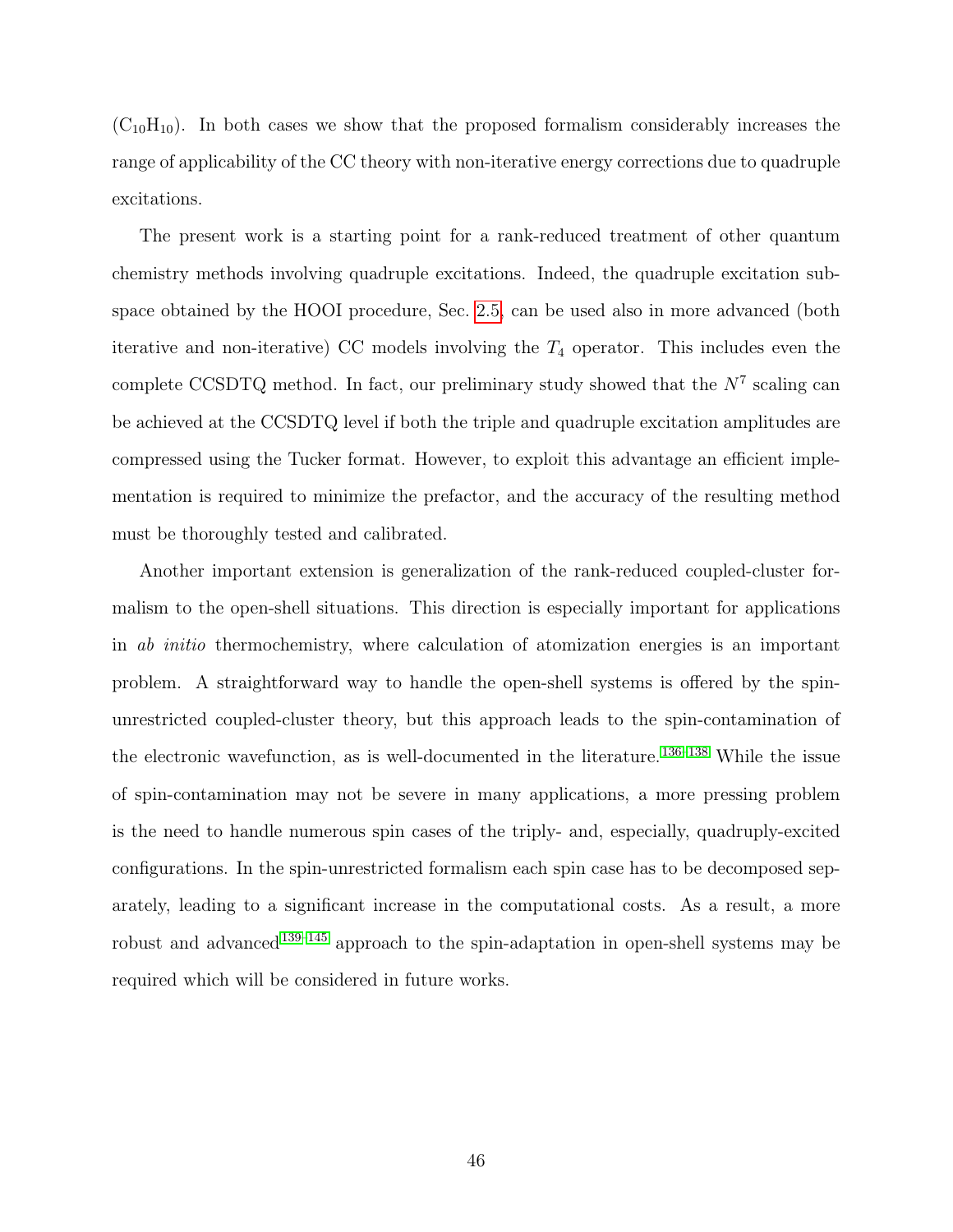## Acknowledgement

I would like to thank Dr. A. Tucholska for fruitful discussions, and for reading and commenting on the manuscript. The author is grateful to Dr. D. Matthews for his help in effective usage of the TBlis library. This work was supported by the National Science Center, Poland, through the project No. 2017/27/B/ST4/02739. Computations presented in this research were carried out with the support of the Interdisciplinary Center for Mathematical and Computational Modeling (ICM) at the University of Warsaw, grant numbers G86-1021 and G88-1217.

## Supporting Information Available

The following file is available free of charge via the Internet at http://pubs.acs.org:

- quad-supp.pdf: additional derivations and technical details of the proposed computational procedure;
- geometries.tar: optimized molecular geometries from Sec. [3.3](#page-26-0) in the \*.xyz format.

## References

- <span id="page-46-0"></span>(1) Kolda, T. G.; Bader, B. W. Tensor Decompositions and Applications. SIAM Review 2009, 51, 455–500.
- <span id="page-46-1"></span>(2) Hohenstein, E. G.; Parrish, R. M.; Martínez, T. J. Tensor hypercontraction density fitting. I. Quartic scaling second- and third-order Møller-Plesset perturbation theory. J. Chem. Phys. 2012, 137, 044103.
- (3) Parrish, R. M.; Hohenstein, E. G.; Martínez, T. J.; Sherrill, C. D. Tensor hypercontraction. II. Least-squares renormalization. J. Chem. Phys. 2012, 137, 224106.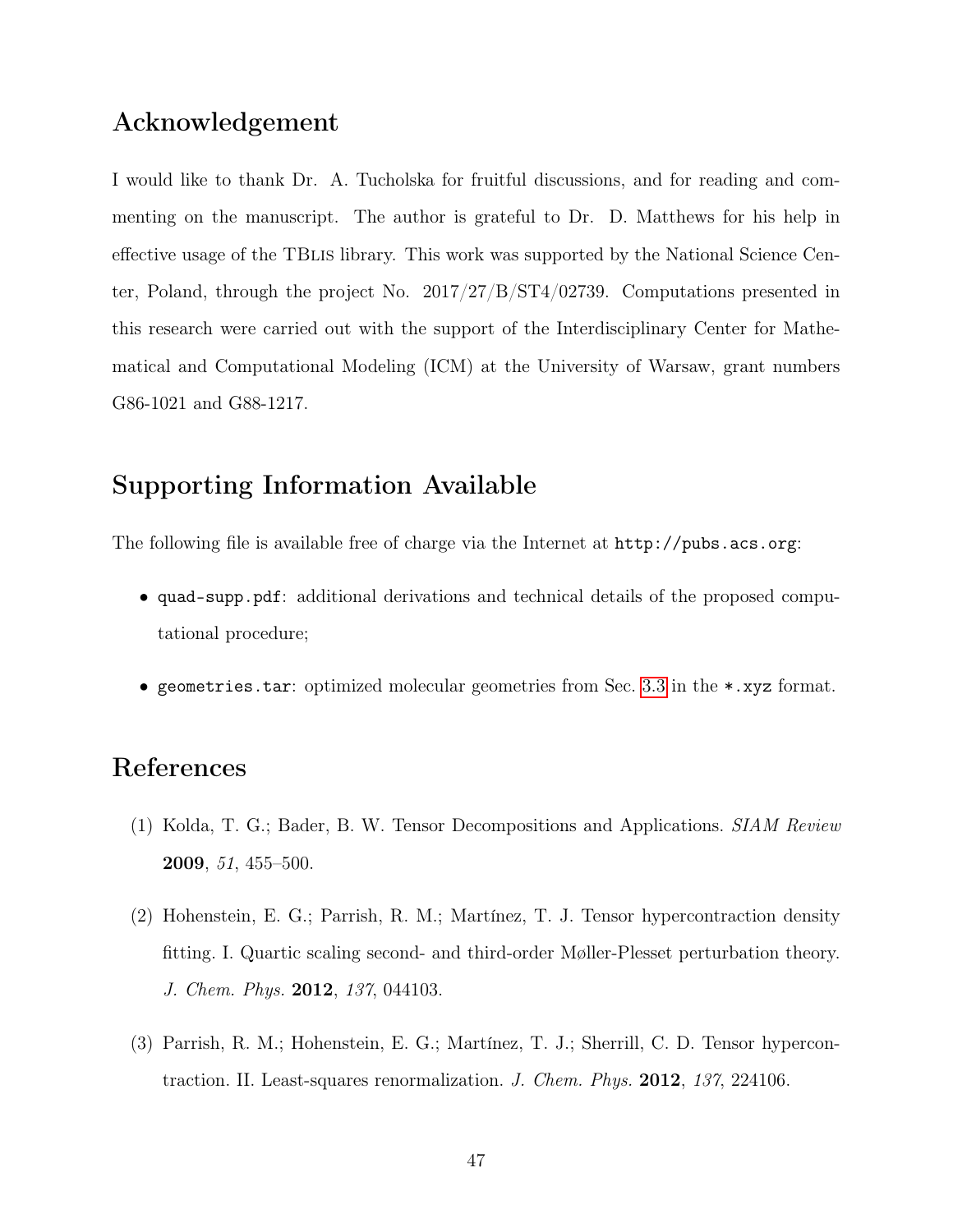- (4) Parrish, R. M.; Hohenstein, E. G.; Schunck, N. F.; Sherrill, C. D.; Martínez, T. J. Exact Tensor Hypercontraction: A Universal Technique for the Resolution of Matrix Elements of Local Finite-Range N-Body Potentials in Many-Body Quantum Problems. Phys. Rev. Lett. 2013, 111, 132505.
- <span id="page-47-0"></span>(5) Parrish, R. M.; Hohenstein, E. G.; Martínez, T. J.; Sherrill, C. D. Discrete variable representation in electronic structure theory: Quadrature grids for least-squares tensor hypercontraction. *J. Chem. Phys.* **2013**, 138, 194107.
- <span id="page-47-1"></span>(6) Kinoshita, T.; Hino, O.; Bartlett, R. J. Singular value decomposition approach for the approximate coupled-cluster method. J. Chem. Phys. 2003, 119, 7756–7762.
- (7) Benedikt, U.; Böhm, K.-H.; Auer, A. A. Tensor decomposition in post-Hartree-Fock methods. II. CCD implementation. J. Chem. Phys. 2013, 139, 224101.
- (8) Hohenstein, E. G.; Kokkila, S. I. L.; Parrish, R. M.; Martínez, T. J. Quartic scaling second-order approximate coupled cluster singles and doubles via tensor hypercontraction: THC-CC2. J. Chem. Phys. 2013, 138, 124111.
- (9) Shenvi, N.; van Aggelen, H.; Yang, Y.; Yang, W. Tensor hypercontracted ppRPA: Reducing the cost of the particle-particle random phase approximation from  $O(r^6)$  to  $O(r^4)$ . J. Chem. Phys. 2014, 141, 024119.
- (10) Kokkila Schumacher, S. I. L.; Hohenstein, E. G.; Parrish, R. M.; Wang, L.-P.; Martínez, T. J. Tensor Hypercontraction Second-Order Møller-Plesset Perturbation Theory: Grid Optimization and Reaction Energies. J. Chem. Theory Comput. 2015, 11, 3042–3052.
- <span id="page-47-2"></span>(11) Lesiuk, M. Efficient singular-value decomposition of the coupled-cluster triple excitation amplitudes. J. Comp. Chem. 2019, 40, 1319–1332.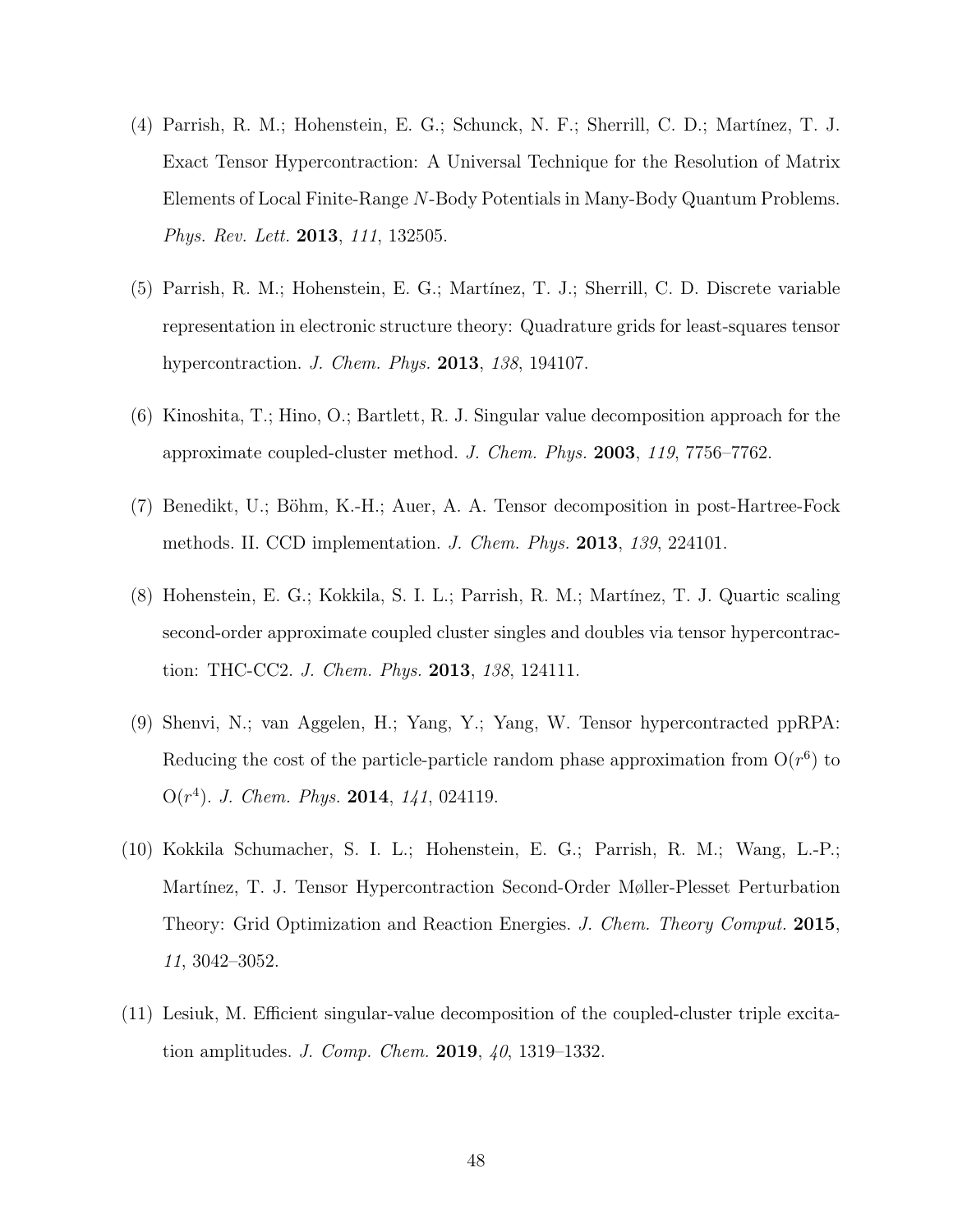- <span id="page-48-7"></span>(12) Parrish, R. M.; Zhao, Y.; Hohenstein, E. G.; Martínez, T. J. Rank reduced coupled cluster theory. I. Ground state energies and wavefunctions. J. Chem. Phys. 2019, 150, 164118.
- (13) Lee, J.; Lin, L.; Head-Gordon, M. Systematically Improvable Tensor Hypercontraction: Interpolative Separable Density-Fitting for Molecules Applied to Exact Exchange, Second- and Third-Order Møller-Plesset Perturbation Theory. J. Chem. Theory Comput. 2020, 16, 243–263.
- <span id="page-48-3"></span>(14) Lesiuk, M. Implementation of the Coupled-Cluster Method with Single, Double, and Triple Excitations using Tensor Decompositions. J. Chem. Theory Comput. 2020, 16, 453–467.
- (15) Matthews, D. A. A critical analysis of least-squares tensor hypercontraction applied to MP3. J. Chem. Phys. 2021, 154, 134102.
- <span id="page-48-6"></span>(16) Lesiuk, M. Near-Exact CCSDT Energetics from Rank-Reduced Formalism Supplemented by Non-iterative Corrections. J. Chem. Theory Comput. 2021, 17, 7632–7647.
- <span id="page-48-0"></span>(17) Lesiuk, M. Quintic-scaling rank-reduced coupled cluster theory with single and double excitations. *J. Chem. Phys.* **2022**, 156, 064103.
- <span id="page-48-1"></span>(18) Crawford, T. D.; Schaefer III, H. F. Rev. Comp. Chem.; John Wiley & Sons, Ltd, 2007; pp 33–136.
- <span id="page-48-2"></span>(19) Bartlett, R. J.; Musiał, M. Coupled-cluster theory in quantum chemistry. Rev. Mod. Phys. 2007, 79, 291–352.
- <span id="page-48-4"></span>(20) Noga, J.; Bartlett, R. J. The full CCSDT model for molecular electronic structure. J. Chem. Phys. 1987, 86, 7041–7050.
- <span id="page-48-5"></span>(21) Scuseria, G. E.; Schaefer, H. F. A new implementation of the full CCSDT model for molecular electronic structure. Chem. Phys. Lett. **1988**,  $152$ ,  $382 - 386$ .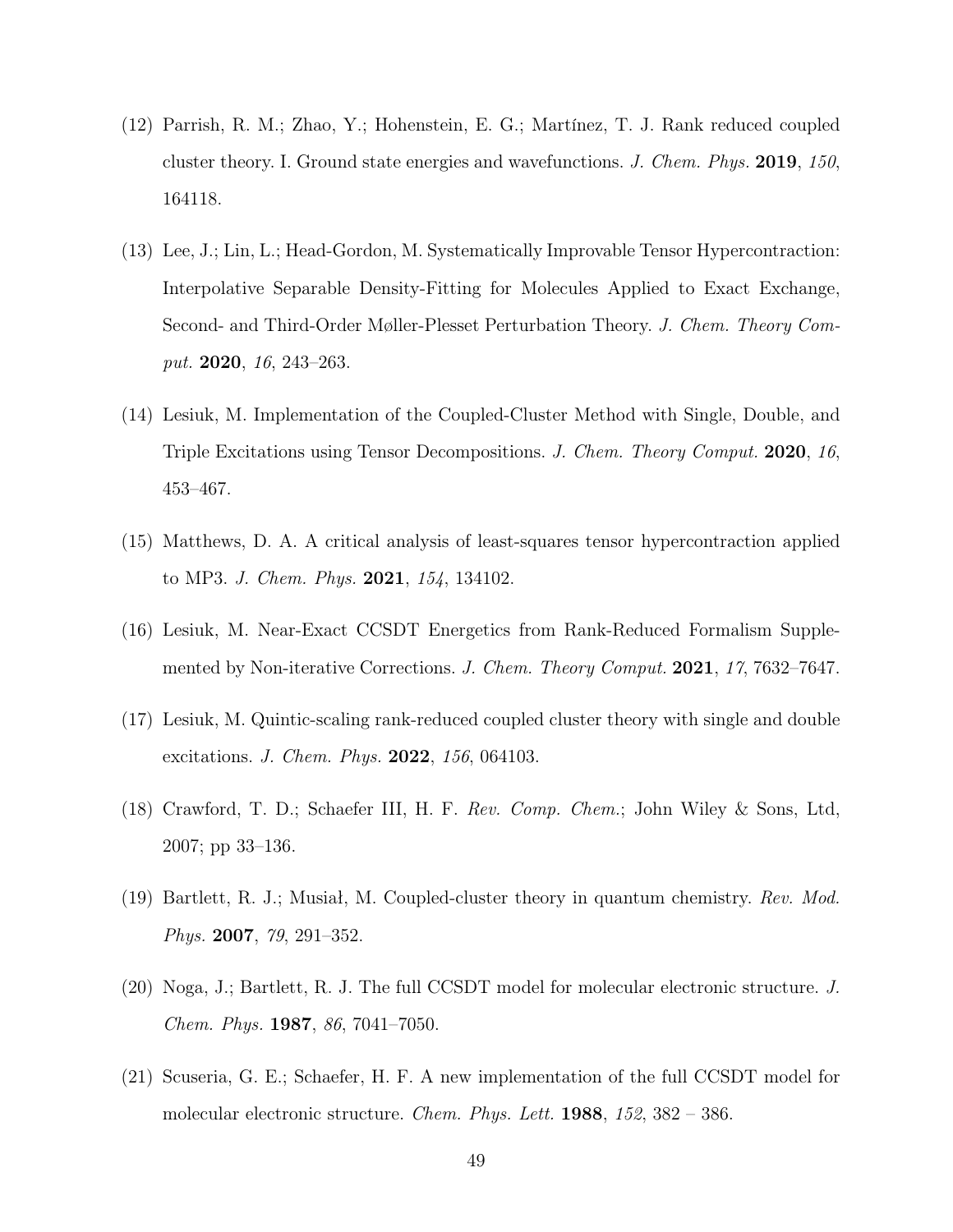- <span id="page-49-0"></span>(22) Tucker, L. R. Some mathematical notes on three-mode factor analysis. Psychometrika 1966, 31, 279–311.
- <span id="page-49-1"></span>(23) De Lathauwer, L.; De Moor, B.; Vandewalle, J. A Multilinear Singular Value Decomposition. SIAM J. Matrix Anal. Appl. 2000, 21, 1253–1278.
- <span id="page-49-2"></span>(24) Gauss, J.; Stanton, J. F. Analytic gradients for the coupled-cluster singles, doubles, and triples (CCSDT) model. J. Chem. Phys. 2002, 116, 1773–1782.
- (25) Řezáč, J.; Šimová, L.; Hobza, P. CCSD[T] Describes Noncovalent Interactions Better than the  $CCSD(T)$ ,  $CCSD(TQ)$ , and  $CCSDT$  Methods. J. Chem. Theory Comput. 2013, 9, 364–369.
- (26) Šimová, L.; Řezáč, J.; Hobza, P. Convergence of the Interaction Energies in Noncovalent Complexes in the Coupled-Cluster Methods Up to Full Configuration Interaction. J. Chem. Theory Comput. 2013, 9, 3420–3428.
- (27) Smith, D. G. A.; Jankowski, P.; Slawik, M.; Witek, H. A.; Patkowski, K. Basis Set Convergence of the Post-CCSD(T) Contribution to Noncovalent Interaction Energies. J. Chem. Theory Comput. 2014, 10, 3140–3150.
- (28) Karton, A. Highly Accurate  $\text{CCSDT}(Q)/\text{CBS}$  Reaction Barrier Heights for a Diverse Set of Transition Structures: Basis Set Convergence and Cost-Effective Approaches for Estimating Post-CCSD(T) Contributions. J. Phys. Chem.  $A$  2019, 123, 6720–6732.
- <span id="page-49-3"></span>(29) Kodrycka, M.; Patkowski, K. Platinum, gold, and silver standards of intermolecular interaction energy calculations. J. Chem. Phys. 2019, 151, 070901.
- <span id="page-49-4"></span>(30) Kucharski, S. A.; Bartlett, R. J. Recursive intermediate factorization and complete computational linearization of the coupled-cluster single, double, triple, and quadruple excitation equations. Theor. Chim. Acta  $1991, 80, 387-405$ .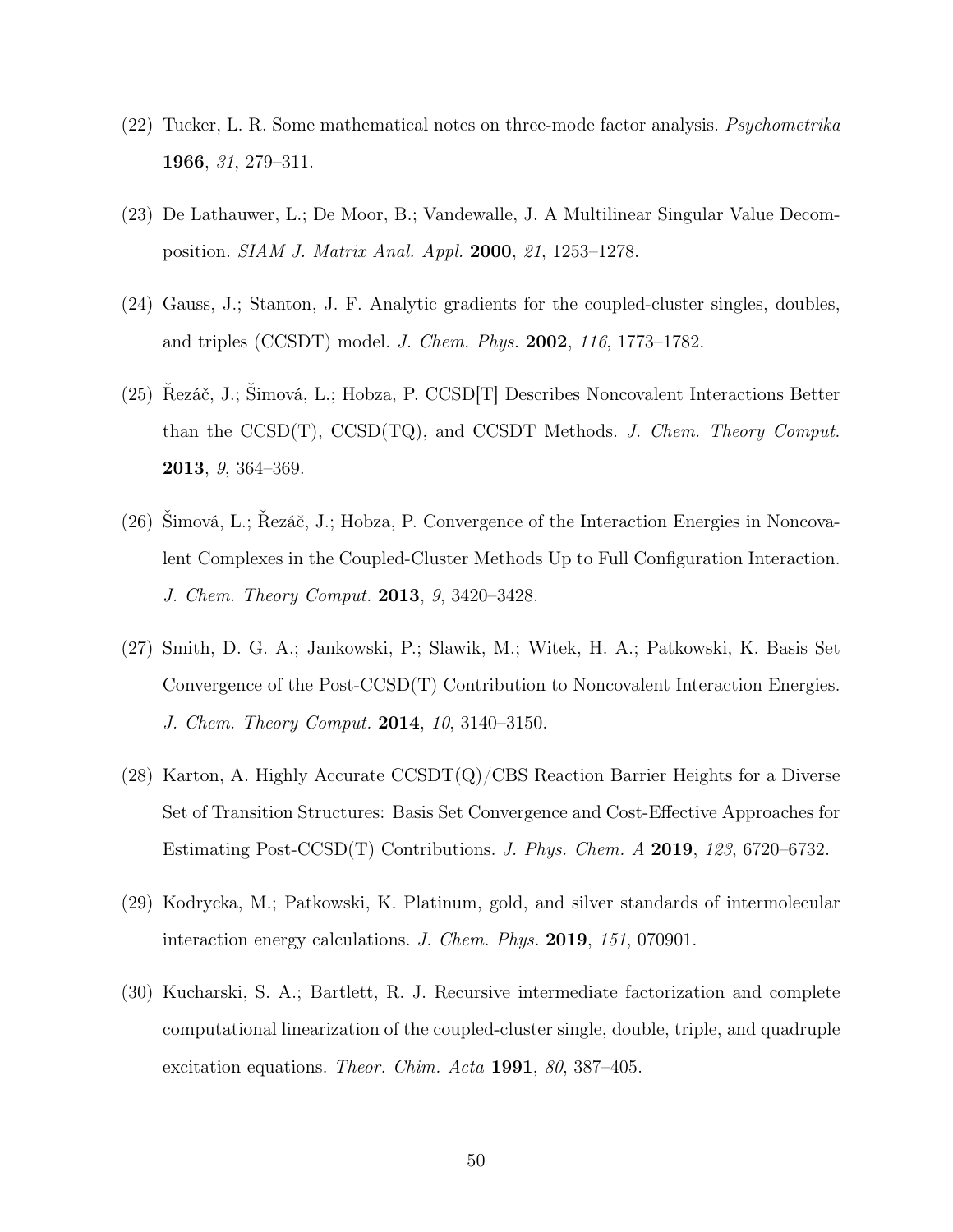- (31) Oliphant, N.; Adamowicz, L. Coupled-cluster method truncated at quadruples. J. Chem. Phys. 1991, 95, 6645–6651.
- (32) Kucharski, S. A.; Bartlett, R. J. The coupled-cluster single, double, triple, and quadruple excitation method. J. Chem. Phys. 1992, 97, 4282–4288.
- <span id="page-50-0"></span>(33) Kucharski, S. A.; Musiał, M. Connected quadruple excitations in the coupled-cluster theory. Mol. Phys. 2010, 108, 2975–2985.
- <span id="page-50-1"></span>(34) Bartlett, R. J.; Watts, J.; Kucharski, S.; Noga, J. Non-iterative fifth-order triple and quadruple excitation energy corrections in correlated methods. Chem. phys. lett. 1990, 165, 513–522.
- <span id="page-50-4"></span>(35) Kucharski, S. A.; Bartlett, R. J. An efficient way to include connected quadruple contributions into the coupled cluster method. J. Chem. Phys. 1998, 108, 9221–9226.
- <span id="page-50-3"></span>(36) Kucharski, S. A.; Bartlett, R. J. Noniterative energy corrections through fifth-order to the coupled cluster singles and doubles method. J. Chem. Phys. 1998, 108, 5243–5254.
- <span id="page-50-2"></span>(37) Bomble, Y. J.; Stanton, J. F.; Kállay, M.; Gauss, J. Coupled-cluster methods including noniterative corrections for quadruple excitations. J. Chem. Phys. 2005, 123, 054101.
- <span id="page-50-5"></span>(38) Kállay, M.; Gauss, J. Approximate treatment of higher excitations in coupled-cluster theory. J. Chem. Phys. 2005, 123, 214105.
- (39) Kállay, M.; Gauss, J. Approximate treatment of higher excitations in coupled-cluster theory. II. Extension to general single-determinant reference functions and improved approaches for the canonical Hartree-Fock case. J. Chem. Phys. 2008, 129, 144101.
- <span id="page-50-6"></span>(40) Eriksen, J. J.; Jørgensen, P.; Olsen, J.; Gauss, J. Equation-of-motion coupled cluster perturbation theory revisited. J. Chem. Phys. 2014, 140, 174114.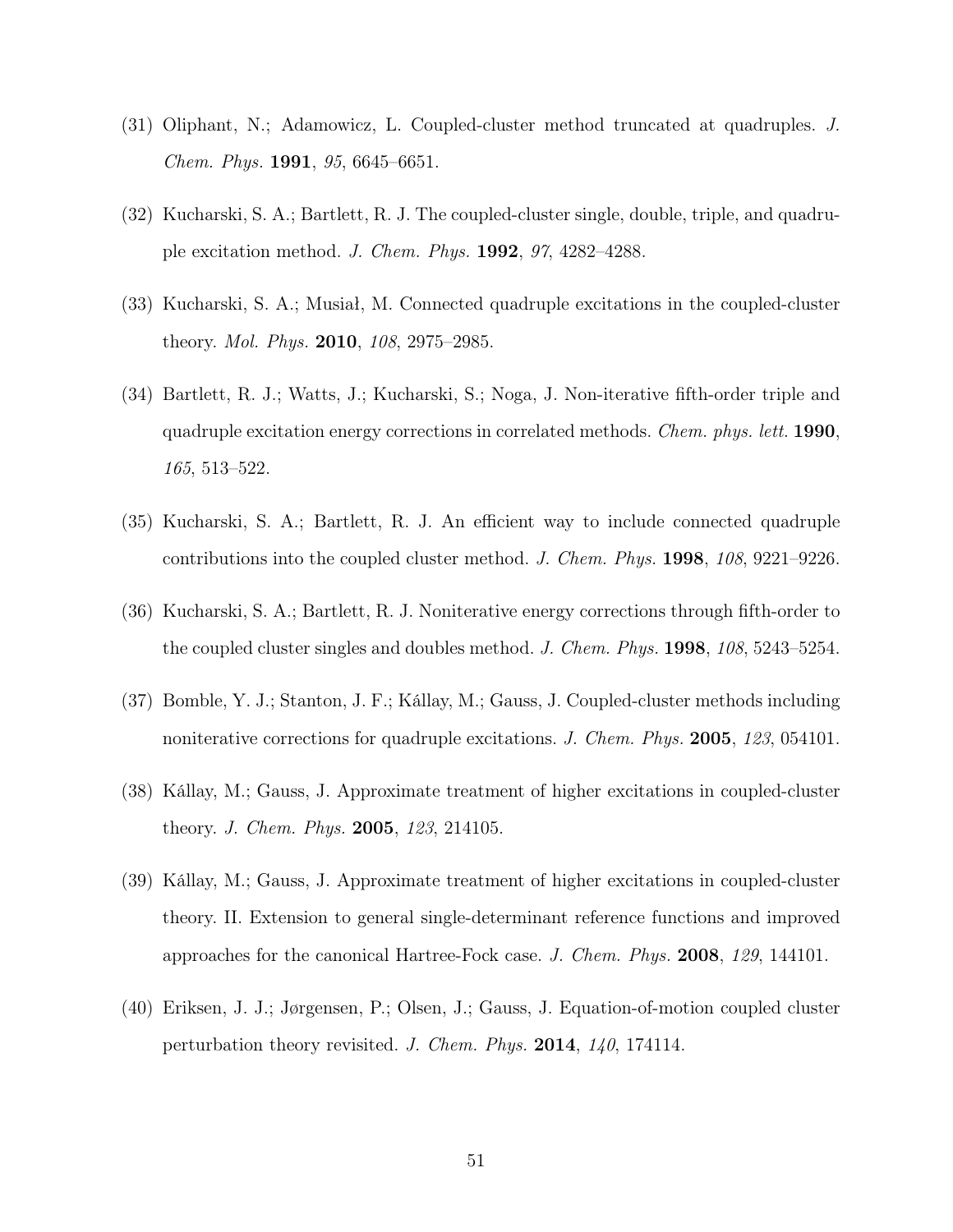- <span id="page-51-0"></span>(41) Eriksen, J.; Kristensen, K.; Kjærgaard, T.; Jørgensen, P.; Gauss, J. A Lagrangian framework for deriving triples and quadruples corrections to the CCSD energy. J. *Chem. Phys.* **2014**,  $140, 064108$ .
- <span id="page-51-1"></span>(42) De Lathauwer, L.; De Moor, B.; Vandewalle, J. On the Best Rank-1 and Rank-  $(R_1, R_2, \ldots, R_N)$  Approximation of Higher-Order Tensors. SIAM J. Matrix Anal. Appl. 2000, 21, 1324–1342.
- <span id="page-51-2"></span>(43) Eldén, L.; Savas, B. A Newton–Grassmann Method for Computing the Best Multilinear Rank- $(r_1,r_2,r_3)$  Approximation of a Tensor. SIAM J. Matrix Anal. Appl. 2009, 31, 248–271.
- <span id="page-51-3"></span>(44) Eriksen, J. J.; Matthews, D. A.; Jørgensen, P.; Gauss, J. Communication: The performance of non-iterative coupled cluster quadruples models. J. Chem. Phys. 2015, 143, 041101.
- <span id="page-51-4"></span>(45) Paldus, J.; Jeziorski, B. Clifford algebra and unitary group formulations of the manyelectron problem. Theor. Chem. Acc. 1988, 73, 81–103.
- <span id="page-51-5"></span>(46) Whitten, J. L. Coulombic potential energy integrals and approximations. J. Chem. Phys. **1973**, 58, 4496–4501.
- (47) Baerends, E.; Ellis, D.; Ros, P. Self-consistent molecular Hartree-Fock-Slater calculations I. The computational procedure. *Chem. Phys.* **1973**,  $\mathcal{Q}, 41 - 51$ .
- <span id="page-51-7"></span>(48) Dunlap, B. I.; Connolly, J. W. D.; Sabin, J. R. On some approximations in applications of X $\alpha$  theory. *J. Chem. Phys.* **1979**, 71, 3396–3402.
- (49) Van Alsenoy, C. Ab initio calculations on large molecules: The multiplicative integral approximation. J. Comp. Chem. 1988, 9, 620–626.
- <span id="page-51-6"></span>(50) Vahtras, O.; Almlöf, J.; Feyereisen, M. Integral approximations for LCAO-SCF calculations. *Chem. Phys. Lett.* **1993**,  $213$ ,  $514 - 518$ .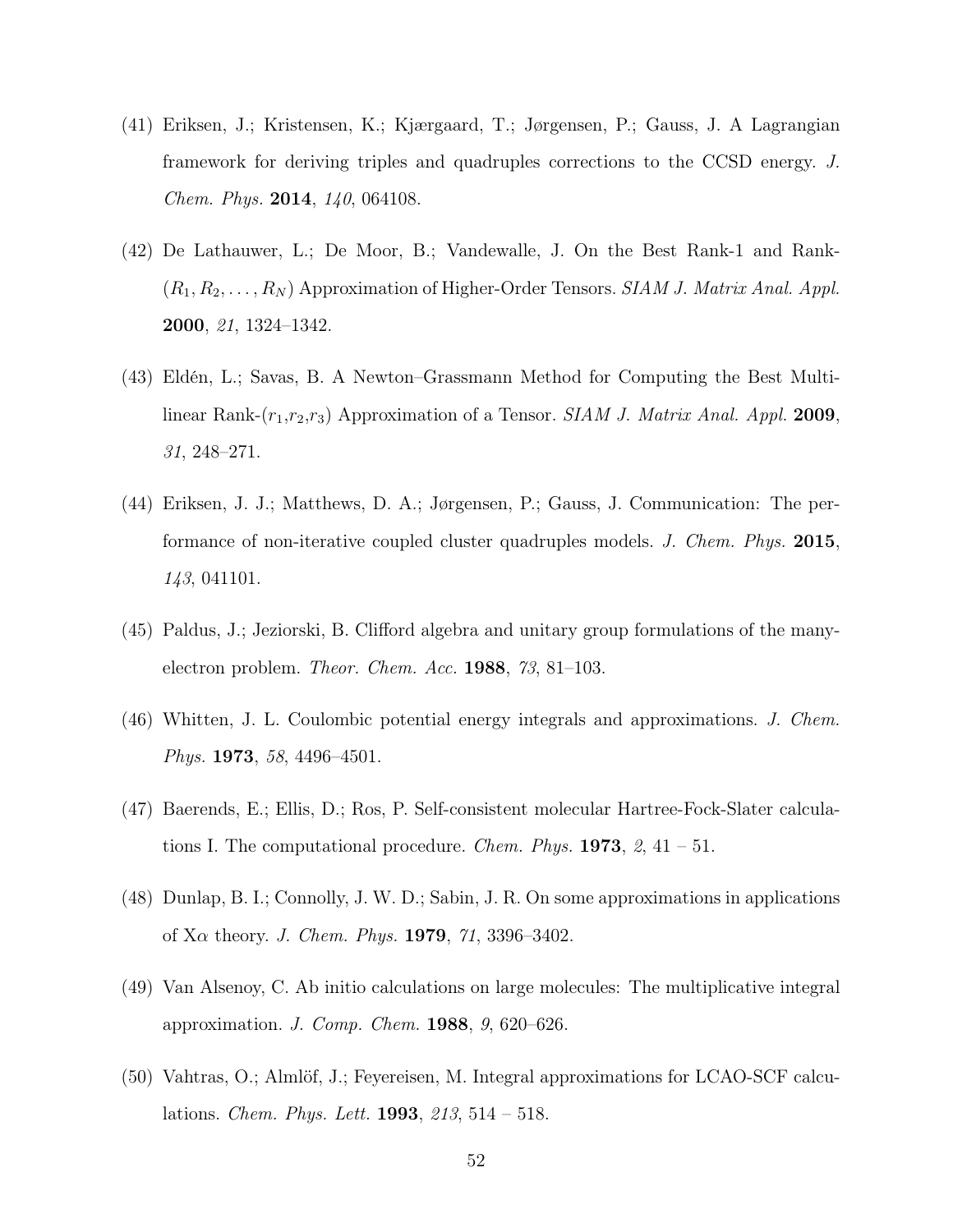- <span id="page-52-0"></span>(51) DePrince, A. E.; Sherrill, C. D. Accuracy and Efficiency of Coupled-Cluster Theory Using Density Fitting/Cholesky Decomposition, Frozen Natural Orbitals, and a t1- Transformed Hamiltonian. J. Chem. Theory Comp. 2013, 9, 2687–2696.
- <span id="page-52-1"></span>(52) Lesiuk, M. A straightforward a posteriori method for reduction of density-fitting error in coupled-cluster calculations. J. Chem. Phys. 2020, 152, 044104.
- <span id="page-52-2"></span>(53) Kucharski, S. A.; Bartlett, R. J. In Fifth-Order Many-Body Perturbation Theory and Its Relationship to Various Coupled-Cluster Approaches; Löwdin, P.-O., Ed.; Adv. Quantum Chem.; Academic Press, 1986; Vol. 18; pp 281–344.
- (54) Kucharski, S. A.; Bartlett, R. J. Coupled-cluster methods that include connected quadruple excitations, T4: CCSDTQ-1 and Q(CCSDT). Chem. Phys. Lett. 1989, 158, 550–555.
- (55) Kucharski, S. A.; Noga, J.; Bartlett, R. J. Fifth-order many-body perturbation theory for molecular correlation energies. J. Chem. Phys. 1989, 90, 7282–7290.
- <span id="page-52-3"></span>(56) Noga, J.; Kucharski, S. A.; Bartlett, R. J. A coupled-cluster method that includes connected quadruple excitations. J. Chem. Phys. 1989, 90, 3399–3400.
- <span id="page-52-4"></span>(57) Stanton, J. F.; Bartlett, R. J. The equation of motion coupled-cluster method. A systematic biorthogonal approach to molecular excitation energies, transition probabilities, and excited state properties. J. Chem. Phys. 1993, 98, 7029–7039.
- <span id="page-52-5"></span> $(58)$  Frantz, L. M.; Mills, R. L. Many-body basis for the optical model. *Nucl. Phys.* 1960, 15, 16–32.
- <span id="page-52-6"></span>(59) Kowalski, K.; Piecuch, P. The method of moments of coupled-cluster equations and the renormalized CCSD[T], CCSD(T), CCSD(TQ), and CCSDT(Q) approaches. J. Chem. Phys. 2000, 113, 18–35.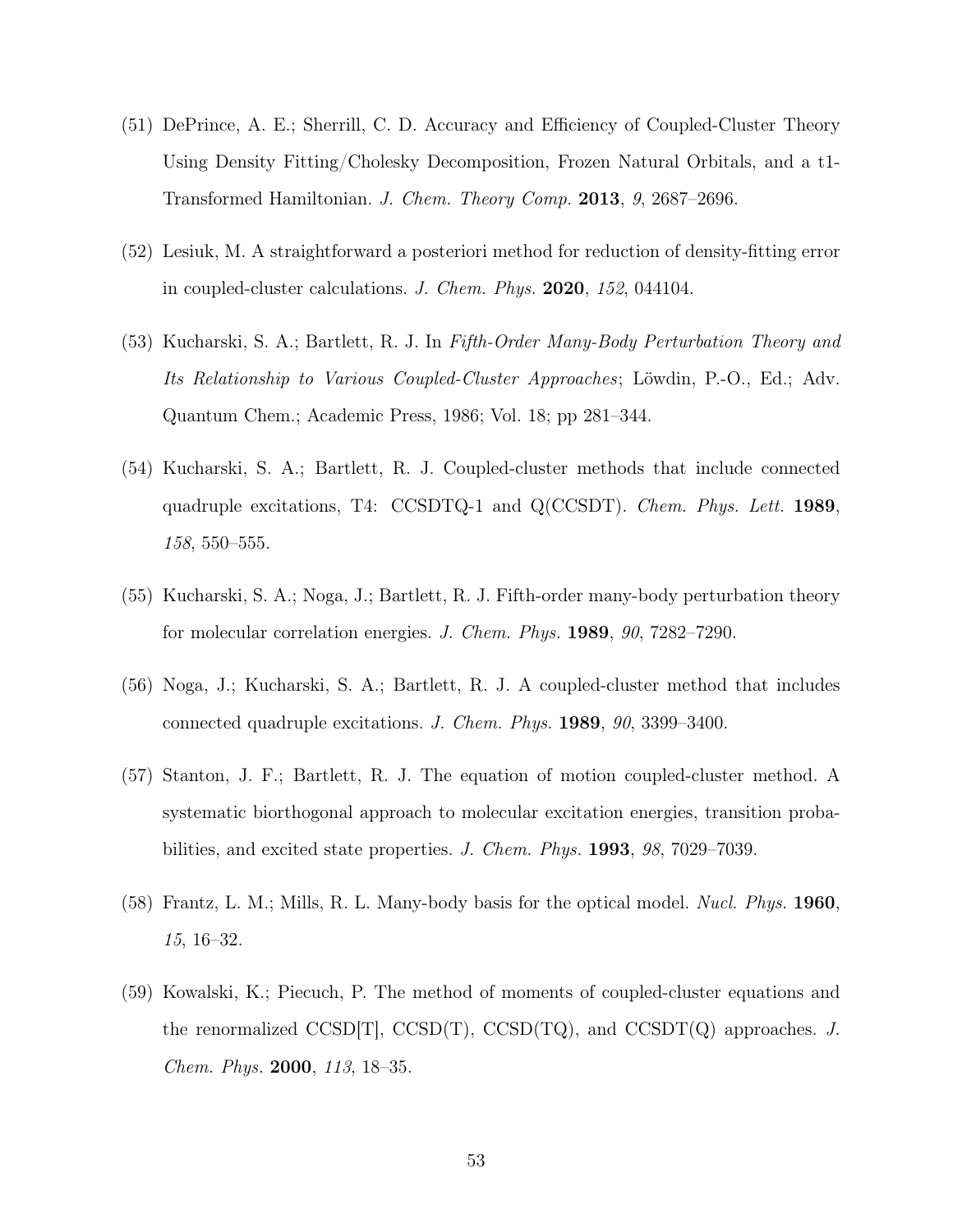- (60) Piecuch, P.; Kowalski, K.; Pimienta, I. S. O.; Mcguire, M. J. Recent advances in electronic structure theory: Method of moments of coupled-cluster equations and renormalized coupled-cluster approaches. Int. Rev. Phys. Chem. 2002, 21, 527–655.
- (61) Piecuch, P.; Kowalski, K.; Pimienta, I. S. O.; Fan, P.-D.; Lodriguito, M.; McGuire, M. J.; Kucharski, S. A.; Kuś, T.; Musiał, M. Method of moments of coupledcluster equations: a new formalism for designing accurate electronic structure methods for ground and excited states. *Theor. Chem. Acc.* **2004**, 112, 349–393.
- <span id="page-53-0"></span>(62) Piecuch, P.; Włoch, M. Renormalized coupled-cluster methods exploiting left eigenstates of the similarity-transformed Hamiltonian. J. Chem. Phys. 2005, 123, 224105.
- <span id="page-53-1"></span>(63) Almlöf, J. Elimination of energy denominators in Møller-Plesset perturbation theory by a Laplace transform approach. Chem. Phys. Lett.  $1991$ ,  $181$ ,  $319 - 320$ .
- <span id="page-53-2"></span>(64) Häser, M.; Almlöf, J. Laplace transform techniques in Møller-Plesset perturbation theory. J. Chem. Phys. 1992, 96, 489–494.
- (65) Ayala, P. Y.; Scuseria, G. E. Linear scaling second-order Møller-Plesset theory in the atomic orbital basis for large molecular systems. J. Chem. Phys. 1999, 110, 3660–3671.
- (66) Lambrecht, D. S.; Doser, B.; Ochsenfeld, C. Rigorous integral screening for electron correlation methods. J. Chem. Phys. 2005, 123, 184102.
- (67) Nakajima, T.; Hirao, K. An approximate second-order Møller-Plesset perturbation approach for large molecular calculations. *Chem. Phys. Lett.* **2006**,  $427$ ,  $225 - 229$ .
- (68) Jung, Y.; Lochan, R. C.; Dutoi, A. D.; Head-Gordon, M. Scaled opposite-spin second order Møller-Plesset correlation energy: An economical electronic structure method. J. Chem. Phys. 2004, 121, 9793–9802.
- <span id="page-53-3"></span>(69) Kats, D.; Usvyat, D.; Schütz, M. On the use of the Laplace transform in local correlation methods. Phys. Chem. Chem. Phys. 2008, 10, 3430–3439.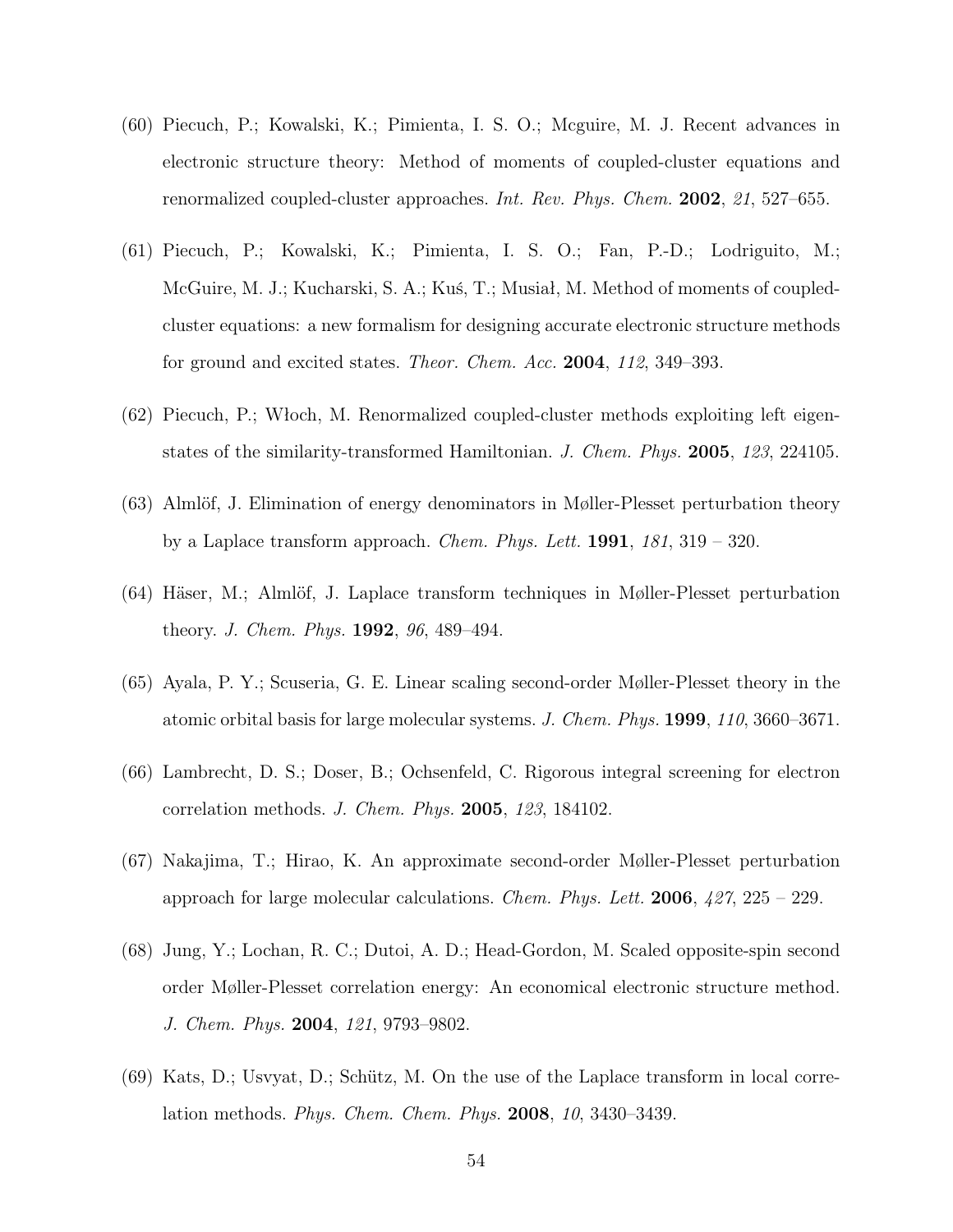- <span id="page-54-0"></span>(70) Takatsuka, A.; Ten-no, S.; Hackbusch, W. Minimax approximation for the decomposition of energy denominators in Laplace-transformed Møller-Plesset perturbation theories. J. Chem. Phys. 2008, 129, 044112.
- (71) Braess, D.; Hackbusch, W. Approximation of  $1/x$  by exponential sums in  $[1, \infty)$ . *IMA* J. Numer. Anal. 2005, 25, 685–697.
- <span id="page-54-1"></span>(72) Helmich-Paris, B.; Visscher, L. Improvements on the minimax algorithm for the Laplace transformation of orbital energy denominators. J. Comp. Phys. 2016, 321,  $927 - 931.$
- <span id="page-54-2"></span>(73) Dunning, T. H. Gaussian basis sets for use in correlated molecular calculations. I. The atoms boron through neon and hydrogen. J. Chem. Phys. 1989, 90, 1007–1023.
- <span id="page-54-3"></span>(74) Weigend, F.; Häser, M.; Patzelt, H.; Ahlrichs, R. RI-MP2: optimized auxiliary basis sets and demonstration of efficiency. *Chem. Phys. Lett.* **1998**,  $294$ , 143 – 152.
- <span id="page-54-4"></span>(75) Weigend, F. A fully direct RI-HF algorithm: Implementation, optimised auxiliary basis sets, demonstration of accuracy and efficiency. Phys. Chem. Chem. Phys. 2002, 4, 4285–4291.
- <span id="page-54-5"></span>(76) Hattig, C. Optimization of auxiliary basis sets for RI-MP2 and RI-CC2 calculations: Core-valence and quintuple- $\zeta$  basis sets for H to Ar and QZVPP basis sets for Li to Kr. Phys. Chem. Chem. Phys. 2005, 7, 59–66.
- <span id="page-54-6"></span>(77) Stanton, J. F.; Gauss, J.; Cheng, L.; Harding, M. E.; Matthews, D. A.; Szalay, P. G. CFOUR, Coupled-Cluster techniques for Computational Chemistry, a quantumchemical program package. With contributions from A.A. Auer, R.J. Bartlett, U. Benedikt, C. Berger, D.E. Bernholdt, S. Blaschke, Y. J. Bomble, S. Burger, O. Christiansen, D. Datta, F. Engel, R. Faber, J. Greiner, M. Heckert, O. Heun, M. Hilgenberg, C. Huber, T.-C. Jagau, D. Jonsson, J. Jusélius, T. Kirsch, K. Klein, G.M. KopperW.J.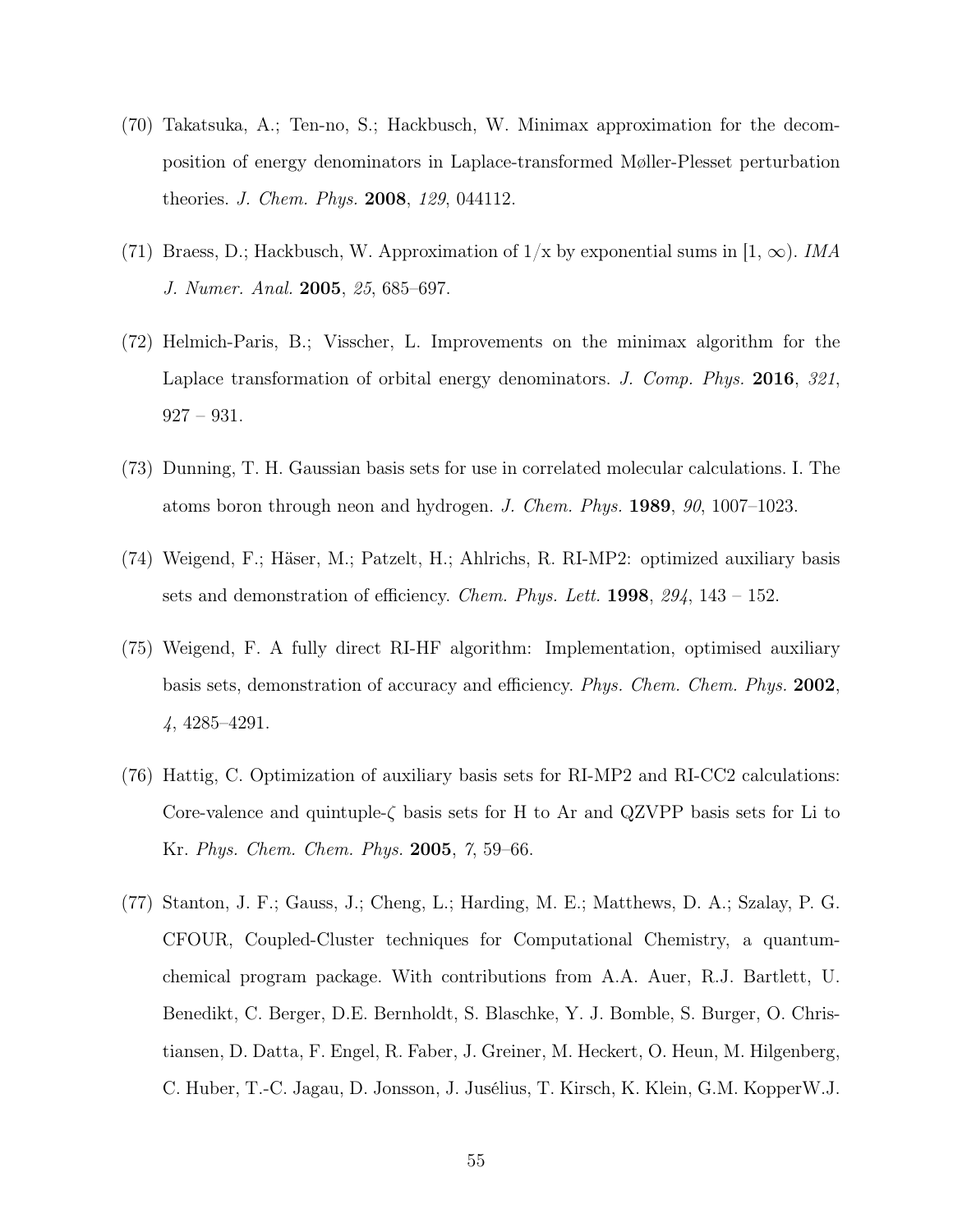Lauderdale, F. Lipparini, T. Metzroth, L.A. Mück, D.P. O'Neill, T. Nottoli, D.R. Price, E. Prochnow, C. Puzzarini, K. Ruud, F. Schiffmann, W. Schwalbach, C. Simmons, S. Stopkowicz, A. Tajti, J. Vázquez, F. Wang, J.D. Watts and the integral packages MOLECULE (J. Almlöf and P.R. Taylor), PROPS (P.R. Taylor), ABACUS (T. Helgaker, H.J. Aa. Jensen, P. Jørgensen, and J. Olsen), and ECP routines by A. V. Mitin and C. van Wüllen. For the current version, see http://www.cfour.de.

- <span id="page-55-0"></span>(78) Matthews, D. A.; Cheng, L.; Harding, M. E.; Lipparini, F.; Stopkowicz, S.; Jagau, T.- C.; Szalay, P. G.; Gauss, J.; Stanton, J. F. Coupled-cluster techniques for computational chemistry: The CFOUR program package. J. Chem. Phys. 2020, 152, 214108.
- <span id="page-55-1"></span>(79) Aprà, E.; Bylaska, E. J.; de Jong, W. A.; Govind, N.; Kowalski, K.; Straatsma, T. P.; Valiev, M.; van Dam, H. J. J.; Alexeev, Y.; Anchell, J.; Anisimov, V.; Aquino, F. W.; Atta-Fynn, R.; Autschbach, J.; Bauman, N. P.; Becca, J. C.; Bernholdt, D. E.; Bhaskaran-Nair, K.; Bogatko, S.; Borowski, P.; Boschen, J.; Brabec, J.; Bruner, A.; Cauët, E.; Chen, Y.; Chuev, G. N.; Cramer, C. J.; Daily, J.; Deegan, M. J. O.; Dunning, T. H.; Dupuis, M.; Dyall, K. G.; Fann, G. I.; Fischer, S. A.; Fonari, A.; Früchtl, H.; Gagliardi, L.; Garza, J.; Gawande, N.; Ghosh, S.; Glaesemann, K.; Götz, A. W.; Hammond, J.; Helms, V.; Hermes, E. D.; Hirao, K.; Hirata, S.; Jacquelin, M.; Jensen, L.; Johnson, B. G.; Jónsson, H.; Kendall, R. A.; Klemm, M.; Kobayashi, R.; Konkov, V.; Krishnamoorthy, S.; Krishnan, M.; Lin, Z.; Lins, R. D.; Littlefield, R. J.; Logsdail, A. J.; Lopata, K.; Ma, W.; Marenich, A. V.; Martin del Campo, J.; Mejia-Rodriguez, D.; Moore, J. E.; Mullin, J. M.; Nakajima, T.; Nascimento, D. R.; Nichols, J. A.; Nichols, P. J.; Nieplocha, J.; Otero-de-la Roza, A.; Palmer, B.; Panyala, A.; Pirojsirikul, T.; Peng, B.; Peverati, R.; Pittner, J.; Pollack, L.; Richard, R. M.; Sadayappan, P.; Schatz, G. C.; Shelton, W. A.; Silverstein, D. W.; Smith, D. M. A.; Soares, T. A.; Song, D.; Swart, M.; Taylor, H. L.; Thomas, G. S.; Tipparaju, V.; Truhlar, D. G.; Tsemekhman, K.; Van Voorhis, T.;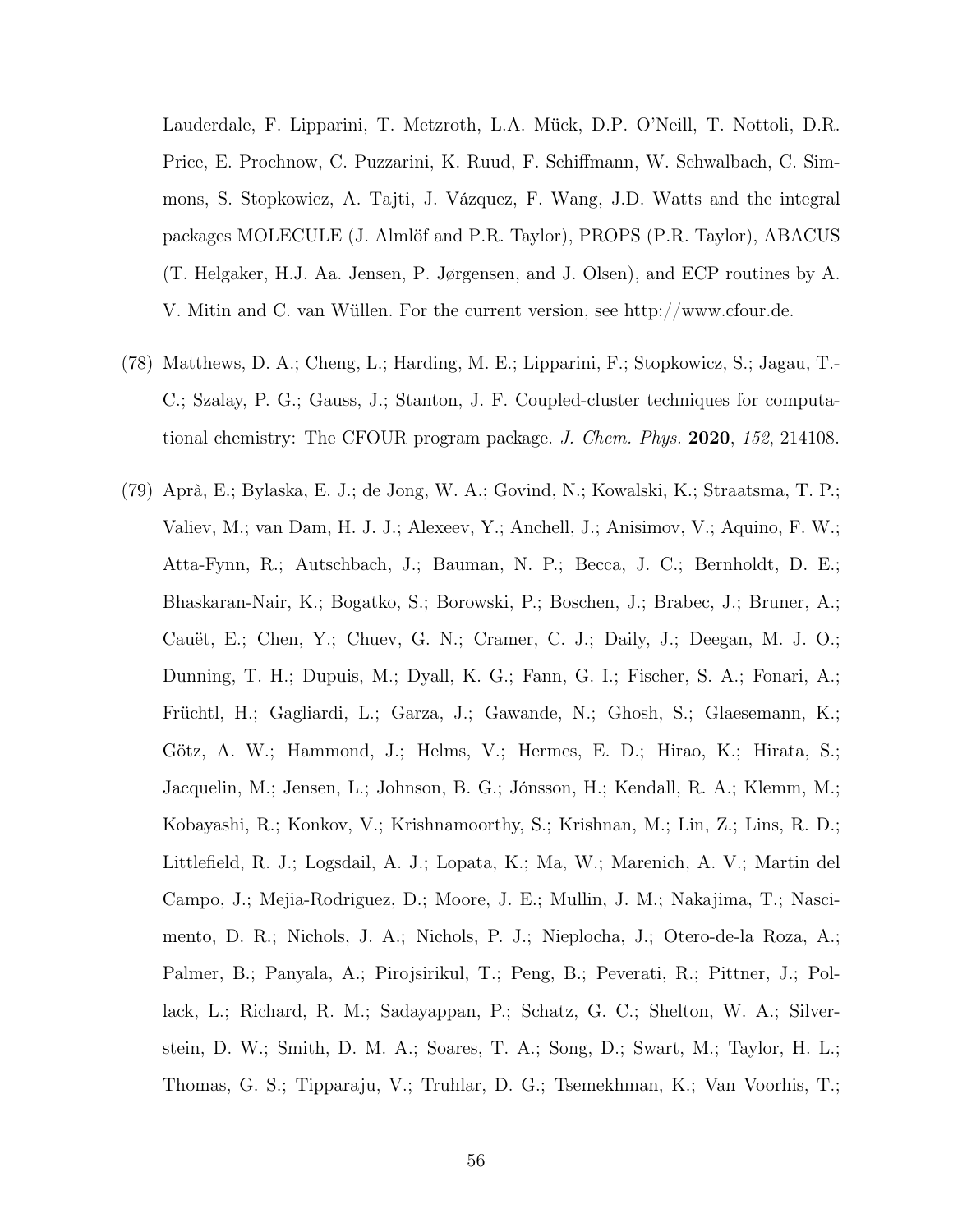Vázquez-Mayagoitia, A.; Verma, P.; Villa, O.; Vishnu, A.; Vogiatzis, K. D.; Wang, D.; Weare, J. H.; Williamson, M. J.; Windus, T. L.; Woliński, K.; Wong, A. T.; Wu, Q.; Yang, C.; Yu, Q.; Zacharias, M.; Zhang, Z.; Zhao, Y.; Harrison, R. J. NWChem: Past, present, and future. J. Chem. Phys. 2020, 152, 184102.

- <span id="page-56-0"></span>(80) Matthews, D. A. High-Performance Tensor Contraction without Transposition. SIAM J. Sci. Comput. 2018, 40, C1–C24.
- <span id="page-56-1"></span>(81) Jones, R. R.; Bergman, R. G. p-Benzyne. Generation as an intermediate in a thermal isomerization reaction and trapping evidence for the 1, 4-benzenediyl structure. J. Am. Chem. Soc. **1972**, 94, 660–661.
- <span id="page-56-2"></span>(82) Wenthold, P. G.; Squires, R. R.; Lineberger, W. C. Ultraviolet Photoelectron Spectroscopy of the o-, m-, and p-Benzyne Negative Ions. Electron Affinities and Singlet-Triplet Splittings for o-, m-, and p-Benzyne. J. Am. Chem. Soc. 1998, 120, 5279–5290.
- <span id="page-56-3"></span>(83) Lindh, R.; Lee, T. J.; Bernhardsson, A.; Persson, B. J.; Karlstroem, G. Extended ab initio and theoretical thermodynamics studies of the Bergman reaction and the energy splitting of the singlet  $\circ$ -, m-, and p-benzynes. J. Am. Chem. Soc. 1995, 117, 7186–7194.
- (84) Cramer, C. J.; Nash, J. J.; Squires, R. R. A reinvestigation of singlet benzyne thermochemistry predicted by CASPT2, coupled-cluster and density functional calculations. Chem. Phys. Lett. 1997, 277, 311–320.
- (85) Lindh, R.; Bernhardsson, A.; Schutz, M. Benzyne Thermochemistry: A Benchmark ab Initio Study. J. Phys. Chem. A 1999, 103, 9913–9920.
- <span id="page-56-4"></span>(86) V. Moskaleva, L.; K. Madden, L.; C. Lin, M. Unimolecular isomerization/decomposition of ortho-benzyne: abinitio MO/statistical theory study. Phys. Chem. Chem. Phys. 1999, 1, 3967–3972.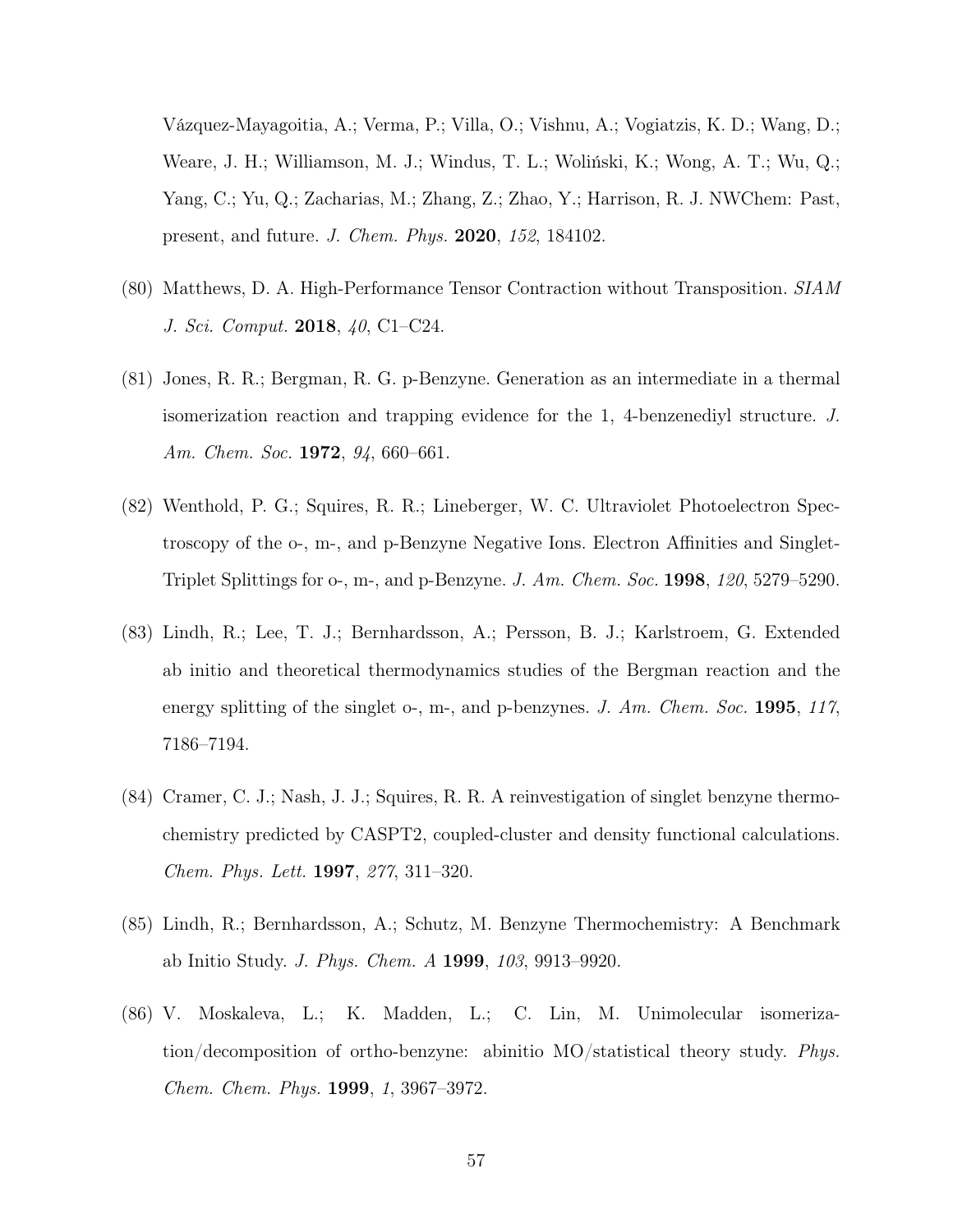- (87) Crawford, T. D.; Kraka, E.; Stanton, J. F.; Cremer, D. Problematic p-benzyne: Orbital instabilities, biradical character, and broken symmetry. J. Chem. Phys. 2001, 114, 10638–10650.
- (88) Smith, C. E.; Crawford, T. D.; Cremer, D. The structures of m-benzyne and tetrafluoro-m-benzyne. J. Chem. Phys. 2005, 122, 174309.
- <span id="page-57-6"></span>(89) Karton, A.; Kaminker, I.; Martin, J. M. L. Economical Post-CCSD(T) Computational Thermochemistry Protocol and Applications to Some Aromatic Compounds. J. Phys. Chem. A 2009, 113, 7610–7620.
- <span id="page-57-0"></span>(90) Ghigo, G.; Maranzana, A.; Tonachini, G. o-Benzyne fragmentation and isomerization pathways: a CASPT2 study. Phys. Chem. Chem. Phys. 2014, 16, 23944–23951.
- <span id="page-57-1"></span>(91) Tadross, P. M.; Stoltz, B. M. Chem. Rev. 2012, 112, 3550–3577.
- <span id="page-57-2"></span>(92) Hirsch, F.; Reusch, E.; Constantinidis, P.; Fischer, I.; Bakels, S.; Rijs, A. M.; Hemberger, P. J. Phys. Chem. A 2018, 122, 9563–9571.
- <span id="page-57-3"></span>(93) Crews, P.; Beard, J. Cycloadditions of benzyne with cyclic olefins. Competition between  $2 + 4$ , ene, and  $2 + 2$  reaction pathways. *J. Org. Chem.* **1973**, 38, 522–528.
- (94) Matsugi, A.; Miyoshi, A. Reactions of o-benzyne with propargyl and benzyl radicals: potential sources of polycyclic aromatic hydrocarbons in combustion. Phys. Chem. Chem. Phys. 2012, 14, 9722–9728.
- <span id="page-57-4"></span>(95) Martínez, J. P.; Langa, F.; Bickelhaupt, F. M.; Osuna, S.; Solà, M.  $(4+2)$  and  $(2+2)$ Cycloadditions of Benzyne to  $C_{60}$  and Zig-Zag Single-Walled Carbon Nanotubes: The Effect of the Curvature. J. Phys. Chem. C 2016, 120, 1716–1726.
- <span id="page-57-5"></span>(96) Curtiss, L. A.; Jones, C.; Trucks, G. W.; Raghavachari, K.; Pople, J. A. Gaussian-1 theory of molecular energies for second-row compounds. J. Chem. Phys. 1990, 93, 2537–2545.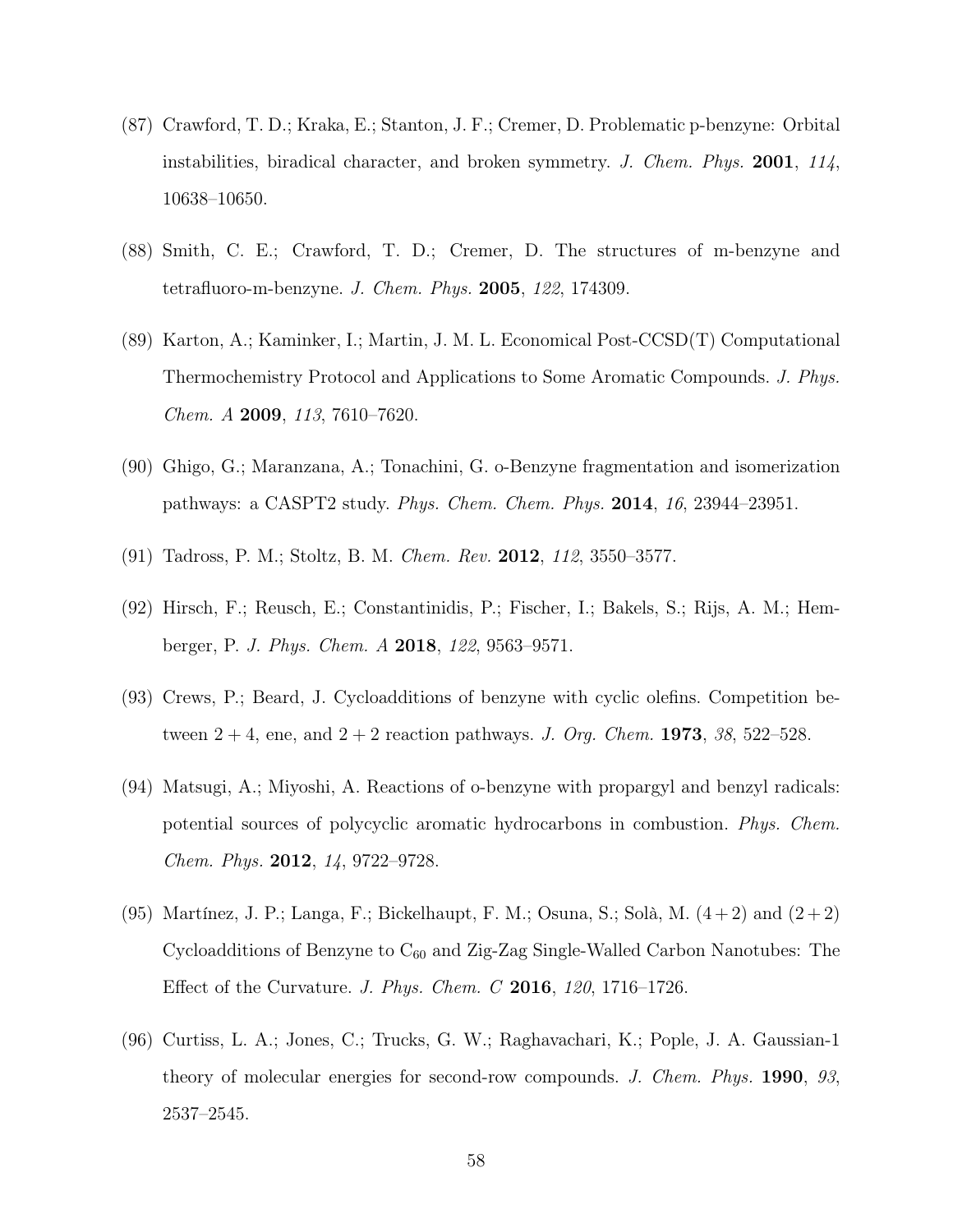- (97) Curtiss, L. A.; Raghavachari, K.; Trucks, G. W.; Pople, J. A. Gaussian-2 theory for molecular energies of first- and second-row compounds. J. Chem. Phys. 1991, 94, 7221–7230.
- (98) Curtiss, L. A.; Raghavachari, K.; Redfern, P. C.; Rassolov, V.; Pople, J. A. Gaussian-3 (G3) theory for molecules containing first and second-row atoms. J. Chem. Phys. 1998, 109, 7764–7776.
- <span id="page-58-0"></span>(99) Curtiss, L. A.; Redfern, P. C.; Raghavachari, K. Gaussian-4 theory. J. Chem. Phys. 2007, 126, 084108.
- <span id="page-58-1"></span>(100) Martin, J. M. L.; de Oliveira, G. Towards standard methods for benchmark quality ab initio thermochemistry – W1 and W2 theory. J. Chem. Phys.  $1999, 111, 1843-1856$ .
- (101) Boese, A. D.; Oren, M.; Atasoylu, O.; Martin, J. M. L.; Kállay, M.; Gauss, J. W3 theory: Robust computational thermochemistry in the kJ/mol accuracy range. J. Chem. Phys. 2004, 120, 4129–4141.
- <span id="page-58-2"></span>(102) Karton, A.; Rabinovich, E.; Martin, J. M. L.; Ruscic, B. W4 theory for computational thermochemistry: In pursuit of confident sub-kJ/mol predictions. J. Chem. Phys. 2006, 125, 144108.
- <span id="page-58-3"></span>(103) Tajti, A.; Szalay, P. G.; Császár, A. G.; Kállay, M.; Gauss, J.; Valeev, E. F.; Flowers, B. A.; Vázquez, J.; Stanton, J. F. HEAT: High accuracy extrapolated ab initio thermochemistry. J. Chem. Phys. 2004, 121, 11599-11613.
- (104) Bomble, Y. J.; Vázquez, J.; Kállay, M.; Michauk, C.; Szalay, P. G.; Császár, A. G.; Gauss, J.; Stanton, J. F. High-accuracy extrapolated ab initio thermochemistry. II. Minor improvements to the protocol and a vital simplification. J. Chem. Phys. 2006, 125, 064108.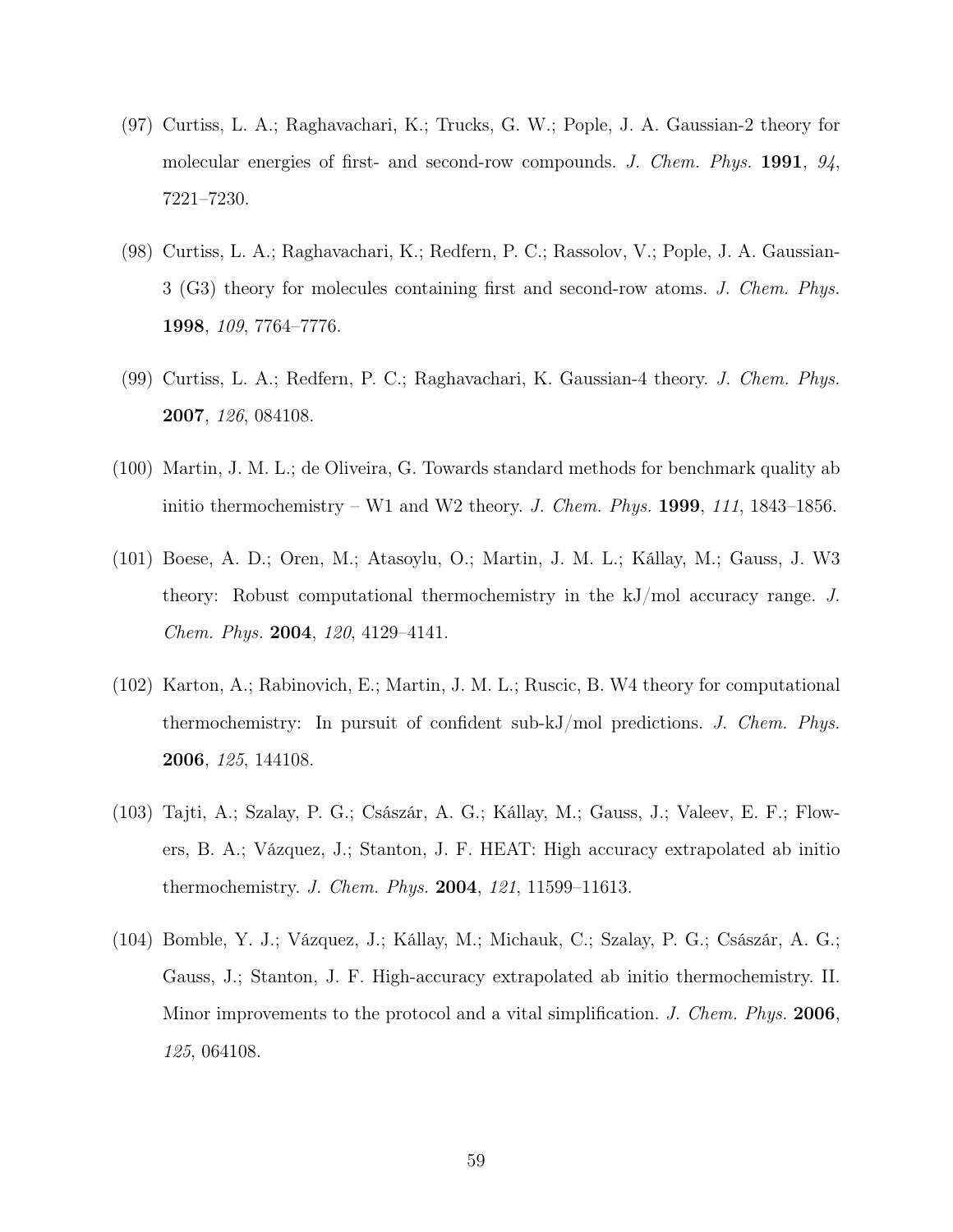- <span id="page-59-0"></span>(105) Harding, M. E.; Vázquez, J.; Ruscic, B.; Wilson, A. K.; Gauss, J.; Stanton, J. F. High-accuracy extrapolated ab initio thermochemistry. III. Additional improvements and overview. J. Chem. Phys. 2008, 128, 114111.
- <span id="page-59-1"></span>(106) Lesiuk, M.; Jeziorski, B. Complete Basis Set Extrapolation of Electronic Correlation Energies Using the Riemann Zeta Function. J. Chem. Theory Comput. 2019, 15, 5398–5403.
- <span id="page-59-2"></span>(107) Czachorowski, P.; Przybytek, M.; Lesiuk, M.; Puchalski, M.; Jeziorski, B. Second virial coefficients for <sup>4</sup>He and <sup>3</sup>He from an accurate relativistic interaction potential. Phys. Rev. A 2020, 102, 042810.
- <span id="page-59-3"></span>(108) Sinha, P.; Boesch, S. E.; Gu, C.; Wheeler, R. A.; Wilson, A. K. Harmonic Vibrational Frequencies: Scaling Factors for HF, B3LYP, and MP2 Methods in Combination with Correlation Consistent Basis Sets. J. Phys. Chem. A 2004, 108, 9213–9217.
- <span id="page-59-4"></span>(109) Vosko, S. H.; Wilk, L.; Nusair, M. Accurate spin-dependent electron liquid correlation energies for local spin density calculations: a critical analysis. Can. J. Phys. 1980, 58, 1200–1211.
- (110) Lee, C.; Yang, W.; Parr, R. G. Development of the Colle-Salvetti correlation-energy formula into a functional of the electron density. Phys. Rev. B 1988, 37, 785–789.
- (111) Becke, A. D. A new mixing of Hartree–Fock and local density-functional theories. J. Chem. Phys. 1993, 98, 1372–1377.
- <span id="page-59-5"></span>(112) Stephens, P. J.; Devlin, F. J.; Chabalowski, C. F.; Frisch, M. J. Ab initio calculation of vibrational absorption and circular dichroism spectra using density functional force fields. J. Phys. Chem. 1994, 98, 11623–11627.
- <span id="page-59-6"></span>(113) Bakowies, D.; von Lilienfeld, O. A. Density Functional Geometries and Zero-Point En-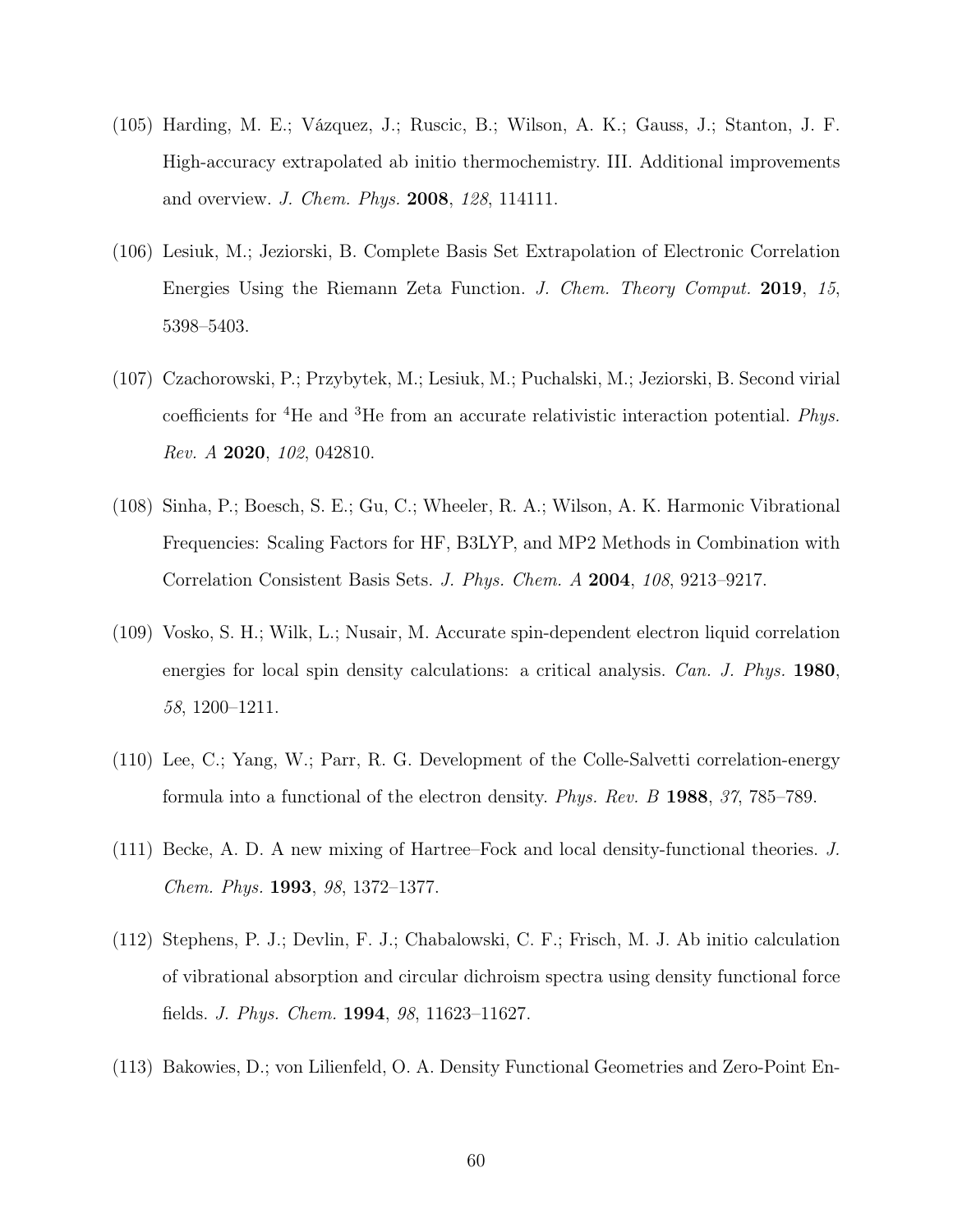ergies in Ab Initio Thermochemical Treatments of Compounds with First-Row Atoms (H, C, N, O, F). J. Chem. Theory Comput. 2021, 17, 4872–4890.

- <span id="page-60-4"></span>(114) Johnson, R. D., et al. NIST computational chemistry comparison and benchmark database. http://srdata. nist. gov/cccbdb 2020, Release 21, August 2020, http://cccbdb.nist.gov/.
- <span id="page-60-5"></span>(115) Mebel, A. M.; Morokuma, K.; Lin, M. C. Modification of the gaussian-2 theoretical model: The use of coupled-cluster energies, density-functional geometries, and frequencies. J. Chem. Phys. 1995, 103, 7414–7421.
- <span id="page-60-0"></span>(116) Peterson, K. A.; Dunning, T. H. Accurate correlation consistent basis sets for molecular core–valence correlation effects: The second row atoms Al–Ar, and the first row atoms B–Ne revisited. J. Chem. Phys. 2002, 117, 10548–10560.
- <span id="page-60-1"></span>(117) Douglas, M.; Kroll, N. M. Quantum electrodynamical corrections to the fine structure of helium. Ann. Phys. 1974, 82, 89–155.
- (118) Hess, B. A. Applicability of the no-pair equation with free-particle projection operators to atomic and molecular structure calculations. Phys. Rev. A 1985, 32, 756–763.
- <span id="page-60-2"></span>(119) Reiher, M. Douglas–Kroll–Hess Theory: a relativistic electrons-only theory for chemistry. Theor. Chem. Acc. 2006, 116, 241–252.
- <span id="page-60-3"></span>(120) de Jong, W. A.; Harrison, R. J.; Dixon, D. A. Parallel Douglas–Kroll energy and gradients in NWChem: Estimating scalar relativistic effects using Douglas–Kroll contracted basis sets. J. Chem. Phys. 2001, 114, 48–53.
- <span id="page-60-6"></span>(121) Gauss, J.; Tajti, A.; Kállay, M.; Stanton, J. F.; Szalay, P. G. Analytic calculation of the diagonal Born-Oppenheimer correction within configuration-interaction and coupledcluster theory. J. Chem. Phys. 2006, 125, 144111.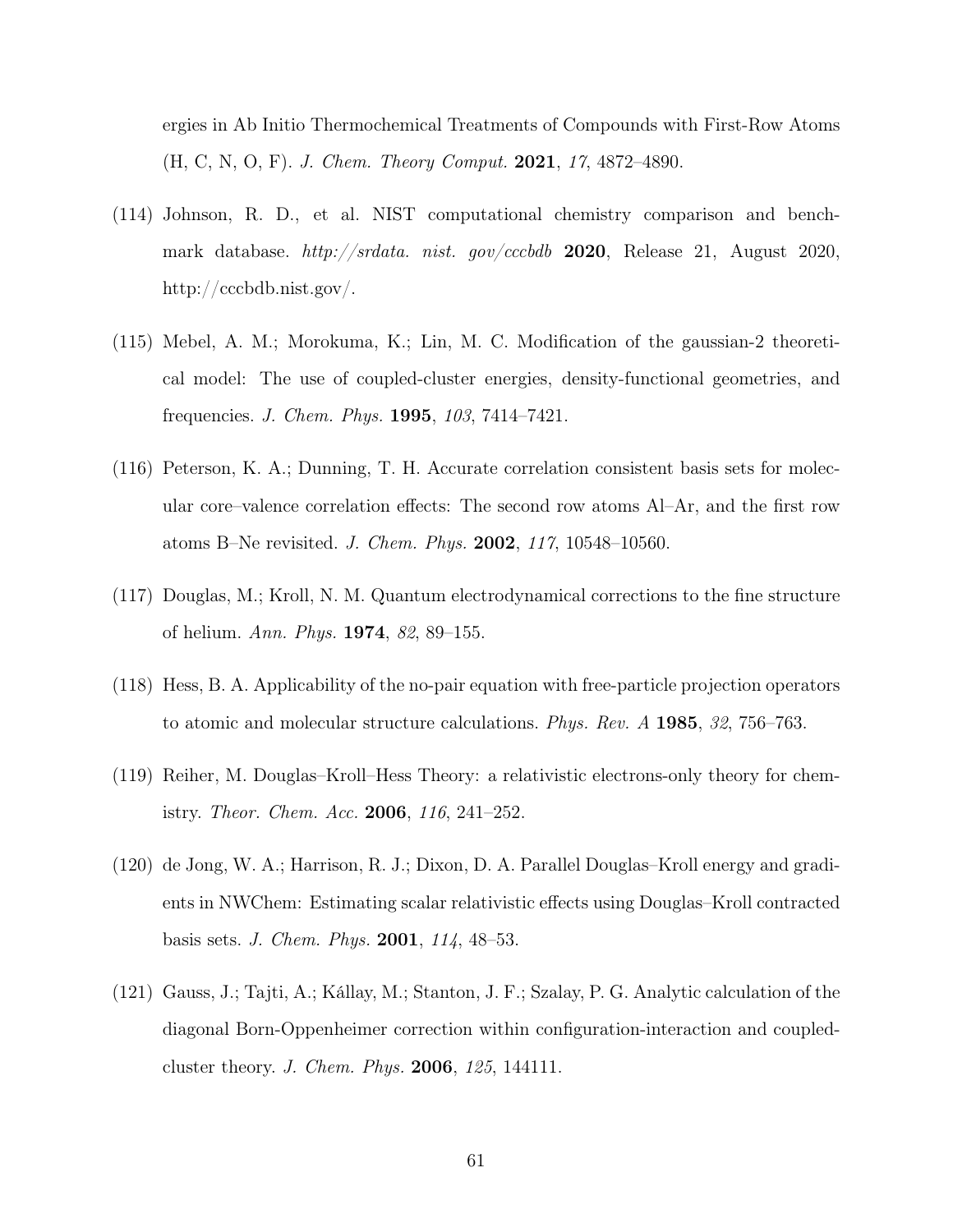- <span id="page-61-0"></span>(122) Ault, A. The Bullvalene Story. The Conception of Bullvalene, a Molecule That Has No Permanent Structure. J. Chem. Ed. 2001, 78, 924.
- <span id="page-61-1"></span>(123) von E. Doering, W.; Roth, W. A rapidly reversible degenerate cope rearrangement: Bicyclo[5.1.0]octa-2,5-diene. Tetrahedron 1963, 19, 715–737.
- <span id="page-61-2"></span>(124) Schröder, G. Preparation and Properties of Tricyclo $[3, 3, 2, 0^{4,6}]$ deca-2,7,9-triene (Bullvalene). Angew. Chem. Int. Ed. Engl. 1963, 2, 481–482.
- <span id="page-61-3"></span>(125) Karton, A. Cope rearrangements in shapeshifting molecules re-examined by means of high-level CCSDT(Q) composite ab initio methods. Chem. Phys. Lett. 2020, 759, 138018.
- <span id="page-61-4"></span>(126) Moreno, P. O.; Suarez, C.; Tafazzoli, M.; True, N. S.; LeMaster, C. B. Gas phase NMR study of the degenerate Cope rearrangement of bullvalene. J. Phys. Chem. 1992, 96, 10206–10212.
- <span id="page-61-5"></span>(127) Grimme, S.; Antony, J.; Ehrlich, S.; Krieg, H. A consistent and accurate ab initio parametrization of density functional dispersion correction (DFT-D) for the 94 elements H-Pu. *J. Chem. Phys.* **2010**, 132, 154104.
- (128) Grimme, S.; Ehrlich, S.; Goerigk, L. Effect of the damping function in dispersion corrected density functional theory. J. Comp. Chem. 2011, 32, 1456–1465.
- (129) Jensen, F. Polarization consistent basis sets: Principles. J. Chem. Phys. 2001, 115, 9113–9125.
- <span id="page-61-6"></span>(130) Jensen, F. Polarization consistent basis sets. II. Estimating the Kohn–Sham basis set limit. J. Chem. Phys. 2002, 116, 7372–7379.
- <span id="page-61-7"></span>(131) Hanson-Heine, M. W. D. Benchmarking DFT-D Dispersion Corrections for Anharmonic Vibrational Frequencies and Harmonic Scaling Factors. J. Phys. Chem. A 2019, 123, 9800–9808.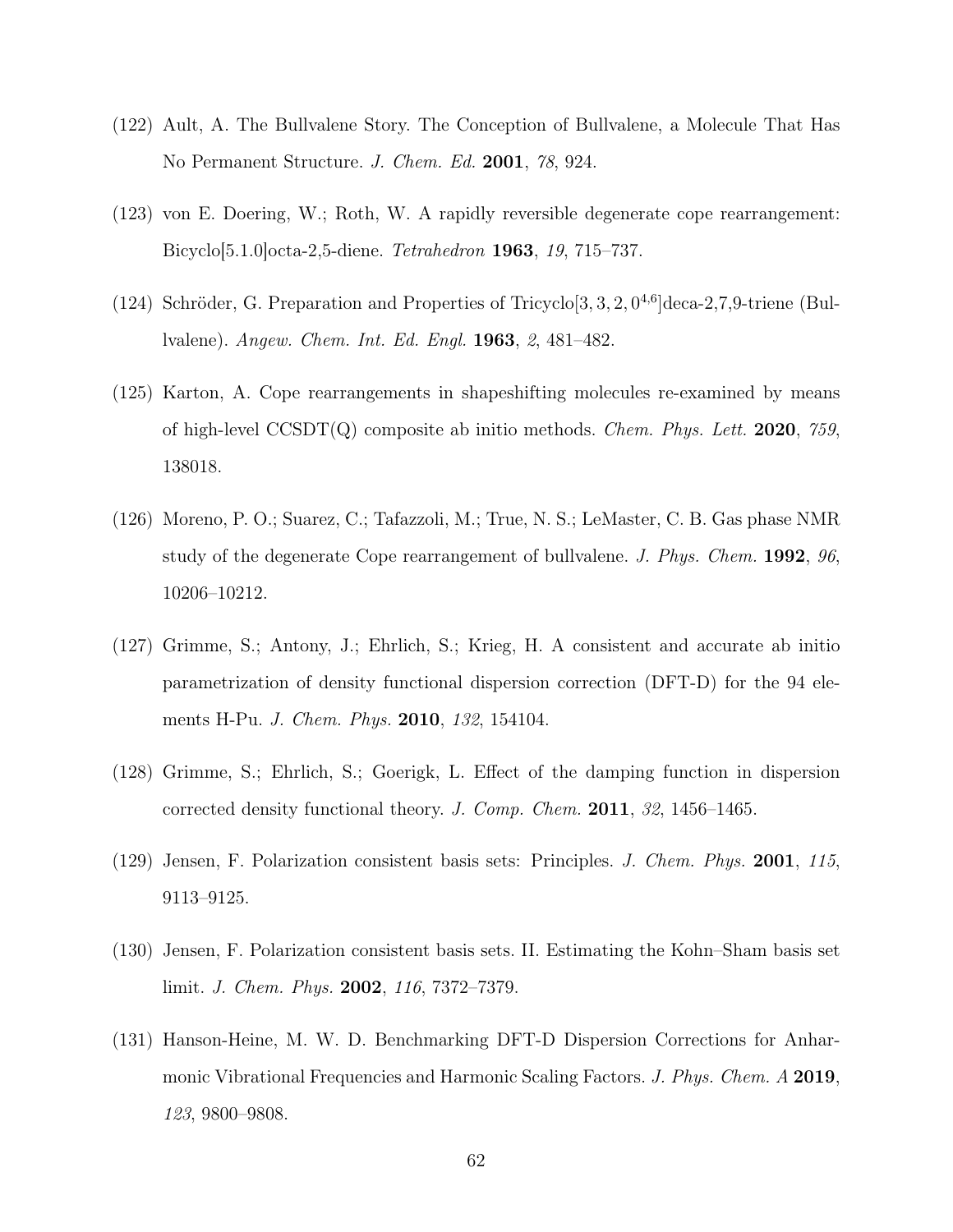- <span id="page-62-0"></span>(132) Hrovat, D. A.; Brown, E. C.; Williams, R. V.; Quast, H.; Borden, W. T. How Important Is Bishomoaromatic Stabilization in Determining the Relative Barrier Heights for the Degenerate Cope Rearrangements of Semibullvalene, Barbaralane, Bullvalene, and Dihydrobullvalene? J. Org. Chem. 2005, 70, 2627–2632.
- (133) Brown, E. C.; Bader, R. F. W.; Werstiuk, N. H. QTAIM Study on the Degenerate Cope Rearrangements of 1,5-Hexadiene and Semibullvalene. J. Phys. Chem. A 2009, 113, 3254–3265.
- (134) Greve, D. R. Homoaromaticity in aza- and phosphasemibullvalenes. A computational study. J. Phys. Org. Chem. 2011, 24, 222–228.
- <span id="page-62-1"></span>(135) Khojandi, M.; Seif, A.; Zahedi, E.; Domingo, L. R.; Karimkhani, M. Unravelling the kinetics and molecular mechanism of the degenerate Cope rearrangement of bullvalene. New J. Chem. **2020**, 44, 6543-6552.
- <span id="page-62-2"></span>(136) Stanton, J. F. On the extent of spin contamination in open-shell coupled-cluster wave functions. J. Chem. Phys. 1994, 101, 371–374.
- (137) Krylov, A. I. Spin-contamination of coupled-cluster wave functions. J. Chem. Phys. 2000, 113, 6052–6062.
- <span id="page-62-3"></span>(138) Kitsaras, M.-P.; Stopkowicz, S. Spin contamination in MP2 and CC2, a surprising issue. J. Chem. Phys. 2021, 154, 131101.
- <span id="page-62-4"></span>(139) Rittby, M.; Bartlett, R. J. An open-shell spin-restricted coupled cluster method: application to ionization potentials in nitrogen. J. Chem. Phys. 1988, 92, 3033–3036.
- (140) Knowles, P. J.; Hampel, C.; Werner, H. Coupled cluster theory for high spin, open shell reference wave functions. J. Chem. Phys. 1993, 99, 5219–5227.
- (141) Jeziorski, B.; Paldus, J.; Jankowski, P. Unitary group approach to spin-adapted openshell coupled cluster theory. Int. J. Quantum Chem.  $1995, 56, 129-155$ .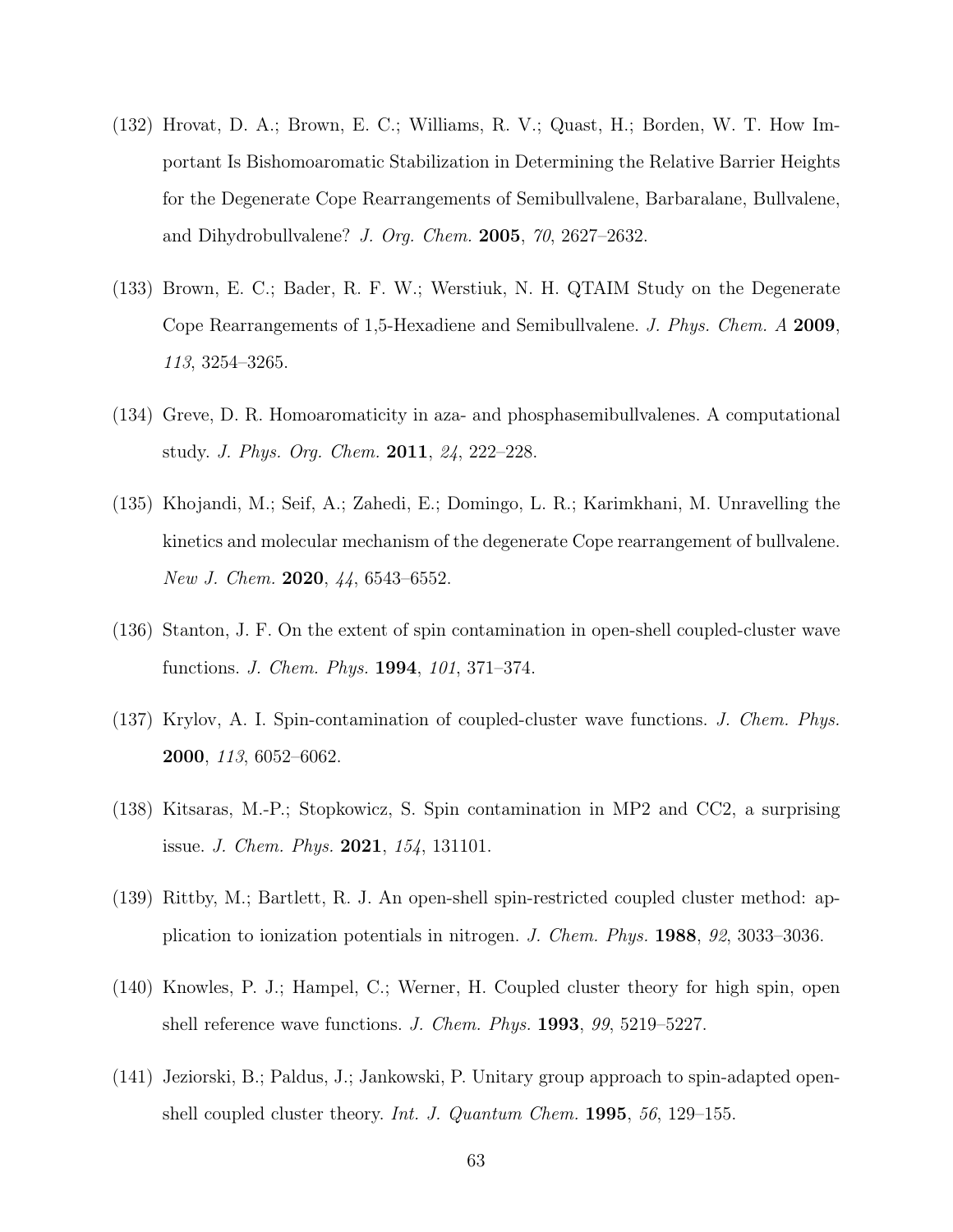- (142) Crawford, T. D.; Lee, T. J.; Schaefer, H. F. A new spin-restricted triple excitation correction for coupled cluster theory. J. Chem. Phys. 1997, 107, 7943–7950.
- (143) Szalay, P. G.; Gauss, J. Spin-restricted open-shell coupled-cluster theory. J. Chem. Phys. 1997, 107, 9028–9038.
- (144) Jankowski, P.; Jeziorski, B. Unitary group based open-shell coupled cluster theory: Application to van der Waals interactions of high-spin systems. J. Chem. Phys. 1999, 111, 1857–1869.
- <span id="page-63-1"></span>(145) Heckert, M.; Heun, O.; Gauss, J.; Szalay, P. G. Towards a spin-adapted coupled-cluster theory for high-spin open-shell states. J. Chem. Phys. 2006, 124, 124105.

## <span id="page-63-0"></span>A Derivation of the error formula for the  $\mathcal{L}_{(Q)}$  functional

Denote the exact  $T_3$ ,  $T_4$ ,  $L_3$ , and  $L_4$  amplitudes by the superscript "ex". For clarity, we recall that the operator  $T_3^{\text{ex}}$  is obtained from the standard CCSDT method, while  $T_4^{\text{ex}}$  is a result of solving Eq. [\(4\)](#page-6-0) exactly. Similarly,  $L_3^{\text{ex}}$  and  $L_4^{\text{ex}}$  are obtained by solving Eqs. [\(11\)](#page-11-0) and [\(12\)](#page-11-1) without any approximations. Additionally, let us denote by  $\mathcal{L}_{(Q)}^{\text{ex}}$  the value of the functional [\(9\)](#page-9-0) evaluated with the exact amplitudes; according to the discussion from Sec. [2.3,](#page-9-1) it is equal to the sum of Eqs. [\(6\)](#page-6-2) and [\(8\)](#page-7-1). In actual calculations we are in possession of only some approximate counterparts, which we denote by the superscript "app", i.e.  $T_3^{\text{app}}$  $\frac{1}{3}$ <sup>app</sup>,  $T_4^{\text{app}}$  $_{4}^{\rm app},$  $L_3^{\text{app}}$  $_3^{\text{app}}$ , and  $L_4^{\text{app}}$  $_4^{\text{app}}$ . The value of the functional [\(9\)](#page-9-0) evaluated with the approximate amplitudes is likewise denoted by  $\mathcal{L}_{(Q)}^{app}$ . Without any loss over generality, it is possible to rewrite the approximate amplitudes as a sum of the exact amplitudes and some error term, e.g.  $T_3^{\text{app}} = T_3^{\text{ex}} + \delta T_3$ . Similar formulas hold also for the remaining operators, giving rise to the corresponding error terms  $\delta L_3$ ,  $\delta T_4$ , and  $\delta L_4$ . Moreover, the difference between the exact and approximate value of the (Q) functional is denoted by  $\delta\mathcal{L}_{(Q)} = \mathcal{L}_{(Q)}^{app} - \mathcal{L}_{(Q)}^{ex}$ . In order to prove that the second condition discussed in Sec. [2.3](#page-9-1) is fulfilled by the proposed (Q) functional, it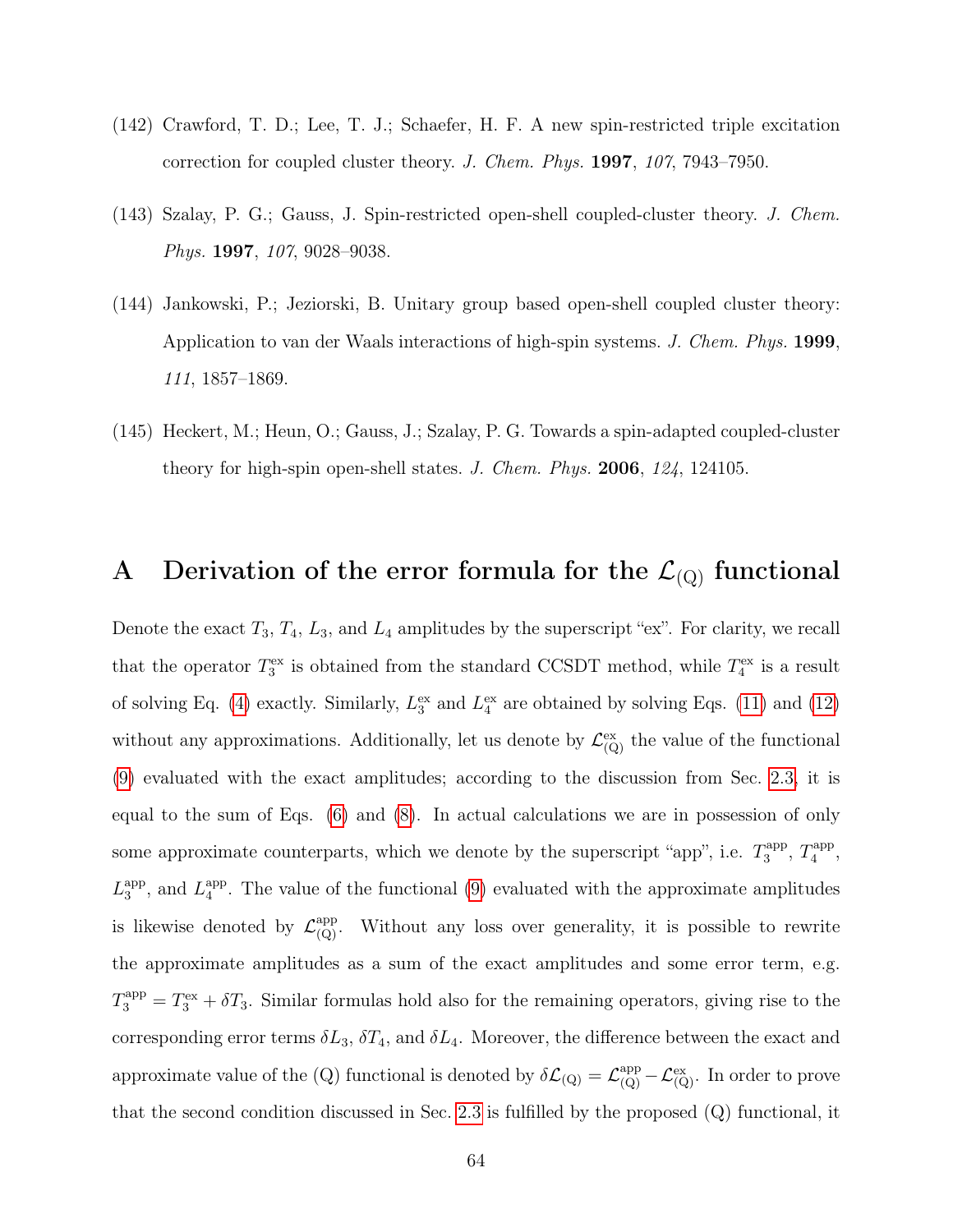is sufficient to show that  $\delta\mathcal{L}_{(Q)}$  can be expressed as a sum of terms which are all quadratic in the combined powers of  $\delta T_3$ ,  $\delta L_3$ ,  $\delta T_4$ , and  $\delta L_4$ . To demonstrate this property, we start with the formal definition

$$
\delta \mathcal{L}_{\text{(Q)}} = \langle T_2 | [W, T_4^{\text{app}}] \rangle + \langle T_3^{\text{app}} | [W, T_4^{\text{app}}] \rangle + \langle L_3^{\text{app}} | e^{-T^{\text{app}}} H e^{T^{\text{app}}} \rangle + \langle L_4^{\text{app}} | [F, T_4^{\text{app}}] + [W, T_3^{\text{app}}] + \frac{1}{2} \Big[ [W, T_2], T_2 \Big] \rangle - \mathcal{L}_{\text{(Q)}}^{\text{ex}}.
$$
\n(42)

where  $T^{\text{app}} = T_1 + T_2 + T_3^{\text{app}}$ <sup>sapp</sup>. Next, we insert the definition  $T_3^{\text{app}} = T_3^{\text{ex}} + \delta T_3$  (and analogous relationships for the remaining operators) into Eq. [\(9\)](#page-9-0) and obtain after some rearrangements

$$
\delta \mathcal{L}_{\text{(Q)}} = \langle T_2 | [W, T_4^{\text{ex}}] \rangle + \langle T_2 | [W, \delta T_4] \rangle + \langle T_3^{\text{ex}} | [W, T_4^{\text{ex}}] \rangle + \langle T_3^{\text{ex}} | [W, \delta T_4] \rangle \n+ \langle \delta T_3 | [W, T_4^{\text{ex}}] \rangle + \langle \delta T_3 | [W, \delta T_4] \rangle + \langle L_3^{\text{ex}} + \delta L_3 | e^{-T^{\text{ex}} - \delta T_3} H e^{T^{\text{ex}} + \delta T_3} \rangle \n+ \langle L_4^{\text{ex}} + \delta L_4 | [F, T_4^{\text{ex}}] + [W, T_3^{\text{ex}}] + \frac{1}{2} [ [W, T_2], T_2 ] \rangle \n+ \langle L_4^{\text{ex}} | [F, \delta T_4] + [W, \delta T_3] \rangle + \langle \delta L_4 | [F, \delta T_4] + [W, \delta T_3] \rangle - \mathcal{L}_{\text{(Q)}}^{\text{ex}}.
$$
\n(43)

Straight away, several simplifications are possible in this formula. First, we note that the first term on the right hand side is equal to  $E_{\mathbf{Q}}^{[5]}$  defined by Eq. [\(6\)](#page-6-2), while the third is equal to  $E_{\mathbf{Q}}^{[6]}$ , cf. Eq. [\(8\)](#page-7-1). Together, these two terms give the exact  $E_{\mathbf{Q}}$  correction which cancels the counter-term  $-\mathcal{L}_{(Q)}^{\text{ex}}$ . Second, the eight term on the right hand side vanishes, because the exact  $T_4^{\text{ex}}$  amplitudes obey Eq. [\(4\)](#page-6-0). We are therefore left with

$$
\delta \mathcal{L}_{\text{(Q)}} = \langle T_2 | [W, \delta T_4] \rangle + \langle T_3^{\text{ex}} | [W, \delta T_4] \rangle + \langle \delta T_3 | [W, T_4^{\text{ex}}] \rangle + \langle \delta T_3 | [W, \delta T_4] \rangle
$$
  
+  $\langle L_3^{\text{ex}} + \delta L_3 | e^{-T^{\text{ex}} - \delta T_3} H e^{T^{\text{ex}} + \delta T_3} \rangle + \langle L_4^{\text{ex}} | [F, \delta T_4] \rangle + \langle L_4^{\text{ex}} | [W, \delta T_3] \rangle$  (44)  
+  $\langle \delta L_4 | [F, \delta T_4] + [W, \delta T_3] \rangle.$ 

Next, we note that we sum of the first, second and sixth term is equal to zero, that is

$$
\langle T_2 | [W, \delta T_4] \rangle + \langle T_3^{\text{ex}} | [W, \delta T_4] \rangle + \langle L_4^{\text{ex}} | [F, \delta T_4] \rangle = 0, \tag{45}
$$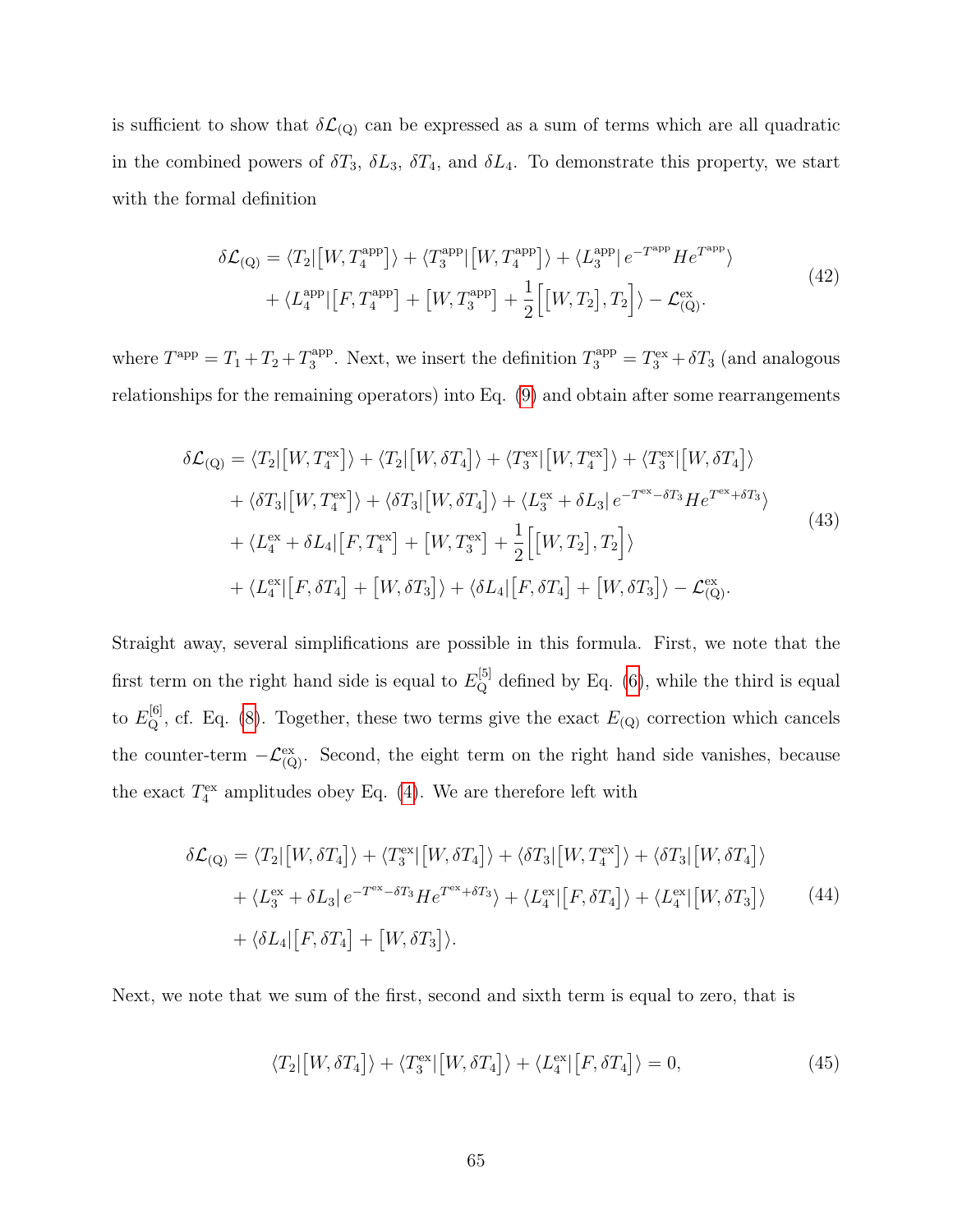because the  $L_4^{\text{ex}}$  operator obeys the relationship [\(12\)](#page-11-1). Once these three terms are eliminated the simplified formula reads

$$
\delta \mathcal{L}_{\text{(Q)}} = \langle \delta T_3 | [W, T_4^{\text{ex}}] \rangle + \langle \delta T_3 | [W, \delta T_4] \rangle + \langle L_3^{\text{ex}} + \delta L_3 | e^{-T^{\text{ex}} - \delta T_3} H e^{T^{\text{ex}} + \delta T_3} \rangle + \langle L_4^{\text{ex}} | [W, \delta T_3] \rangle + \langle \delta L_4 | [F, \delta T_4] + [W, \delta T_3] \rangle.
$$
\n(46)

Let us now consider the third term on the right hand side of the above expression. By using the nested commutator expansion (BCH expansion) one obtains

<span id="page-65-0"></span>
$$
\langle L_3^{\rm ex} + \delta L_3 | e^{-T^{\rm ex} - \delta T_3} H e^{T^{\rm ex} + \delta T_3} \rangle = \langle L_3^{\rm ex} + \delta L_3 | \left[ e^{-T^{\rm ex}} H e^{T^{\rm ex}}, \delta T_3 \right] \rangle. \tag{47}
$$

Higher-order commutators vanish because of conflicting excitation levels, while the zerothorder term, i.e.  $\langle L_3^{\rm ex} + \delta L_3 | e^{-T^{\rm ex}} H e^{T^{\rm ex}} \rangle$ , is zero due to the CCSDT stationary conditions. Upon inserting back the above formula into Eq. [\(46\)](#page-65-0) we additionally take into account the following condition

$$
\langle \delta T_3 | [W, T_4^{\text{ex}}] \rangle + \langle L_4^{\text{ex}} | [W, \delta T_3] \rangle + \langle L_3^{\text{ex}} | \left[ e^{-T^{\text{ex}}} H e^{T^{\text{ex}}}, \delta T_3 \right] \rangle = 0, \tag{48}
$$

which is a special case of Eq. [\(11\)](#page-11-0). This allows to bring Eq. [\(46\)](#page-65-0) into the following form

$$
\delta \mathcal{L}_{\text{(Q)}} = \langle \delta T_3 | [W, \delta T_4] \rangle + \langle \delta L_3 | \left[ e^{-T^{\text{ex}}} H e^{T^{\text{ex}}}, \delta T_3 \right] \rangle + \langle \delta L_4 | [F, \delta T_4] + [W, \delta T_3] \rangle, \tag{49}
$$

which coincides with Eq. [\(13\)](#page-11-2).